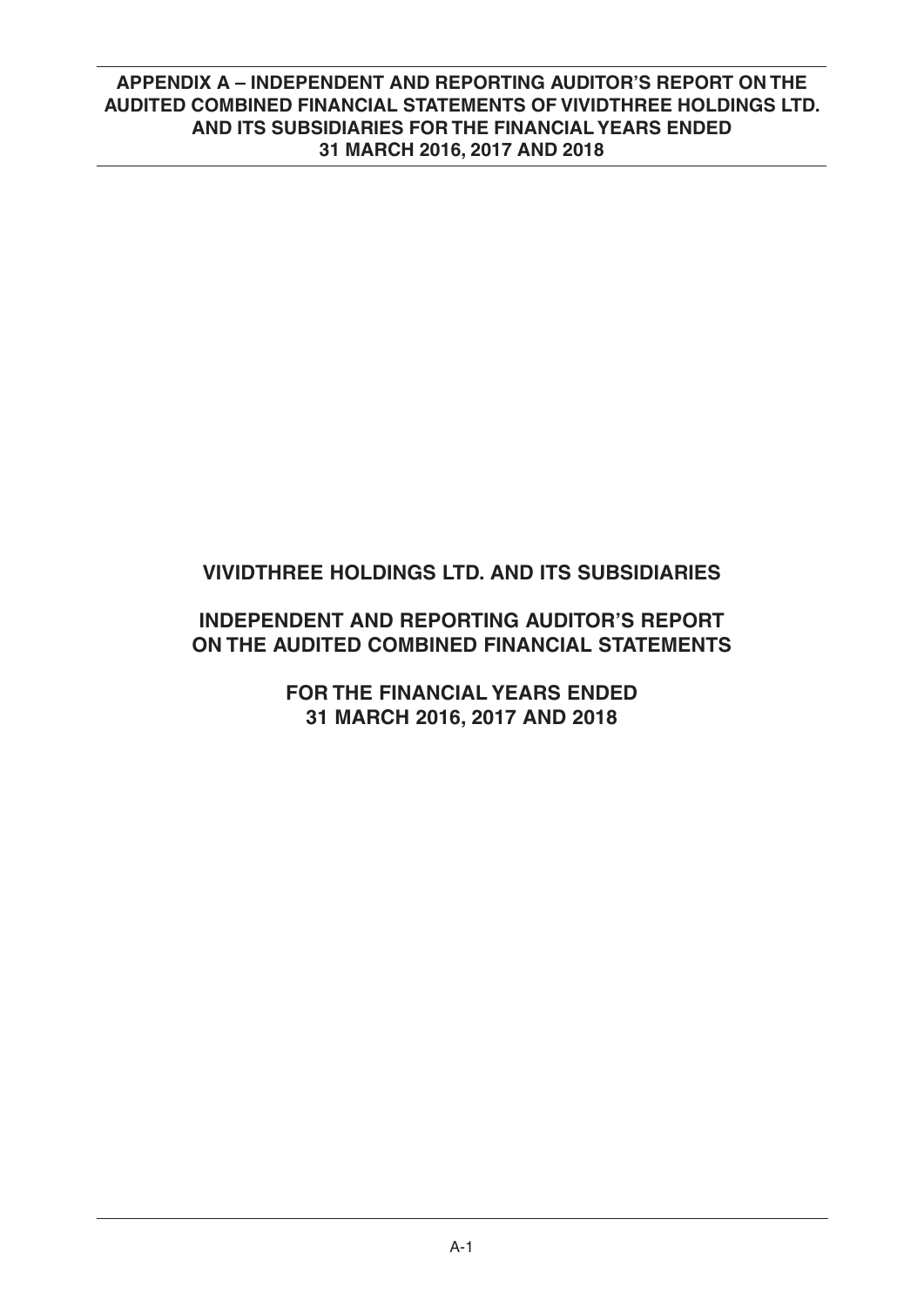### **VIVIDTHREE HOLDINGS LTD. Statement by Directors For the Financial Years Ended 31 March 2016, 2017 and 2018**

In the opinion of the Directors,

- $(i)$  the combined financial statements of the Group as set out on pages A-6 to A-54 are drawn up so as to give a true and fair view of the financial position of the Group as at 31 March 2016, 2017 and 2018, and the financial performance, changes in equity and cash flows of the Group for the financial years covered by the combined financial statements, and
- (ii) at the date of this statement, there are reasonable grounds to believe that the Company will be able to pay its debts as and when they fall due.

The Board of Directors has, on the date of this statement, authorised these combined financial statements for issue.

On behalf of the Directors

**Yeo Eng Pu, Charles** *Director*

**Hong Wei Chien** *Director*

**Singapore**  17 September 2018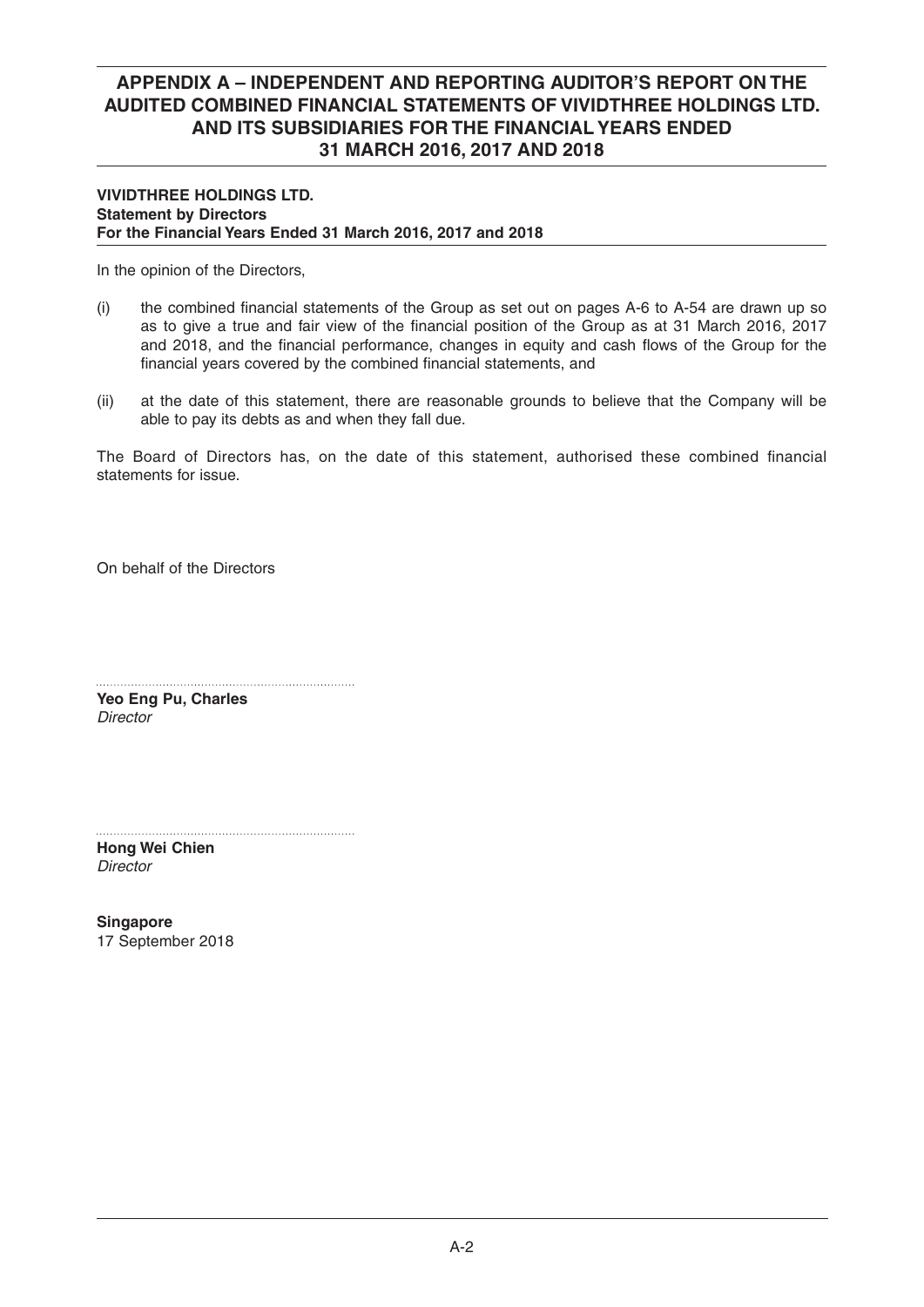## **INDEPENDENT AND REPORTING AUDITOR'S REPORT ON THE AUDITED COMBINED FINANCIAL STATEMENTS FOR THE FINANCIAL YEARS ENDED 31 MARCH 2016, 2017 and 2018**

17 September 2018

### **The Board of Directors**

Vividthree Holdings Ltd. 1093, Lower Delta Road #05-10, Singapore 169204

Dear Sirs

### **Report on the Audit of the Combined Financial Statements**

Opinion

We have audited the accompanying combined financial statements of **VIVIDTHREE HOLDINGS LTD.** (the "Company") and its subsidiaries (collectively, the "Group"), which comprise the combined statements of financial position as at 31 March 2016, 2017 and 2018, and the combined statements of comprehensive income, combined statements of changes in equity and combined statements of cash flows for each of the financial years ended 31 March 2016, 2017 and 2018, and notes to the combined financial statements, including a summary of significant accounting policies, as set out on pages A-6 to A-54.

In our opinion, the accompanying combined financial statements of the Group are properly drawn up in accordance with the Financial Reporting Standards in Singapore ("FRSs") so as to give a true and fair view of the combined financial position of the Group as at 31 March 2016, 2017 and 2018 and of the combined financial performance, combined statements of changes in equity and combined cash flows of the Group for the financial years ended 31 March 2016, 2017 and 2018.

### *Basis for Opinion*

We conducted our audit in accordance with Singapore Standards on Auditing ("SSAs"). Our responsibilities under those standards are further described in the *Auditor's Responsibilities for the Audit of the Combined Financial Statements* section of our report. We are independent of the Group in accordance with the Accounting and Corporate Regulatory Authority ("ACRA") *Code of Professional Conduct and Ethics for Public Accountants and Accounting Entities* ("ACRA Code") together with the ethical requirements that are relevant to our audit of the financial statements in Singapore, and we have fulfilled our other ethical responsibilities in accordance with these requirements and the ACRA Code. We believe that the audit evidence we have obtained is sufficient and appropriate to provide a basis for our opinion.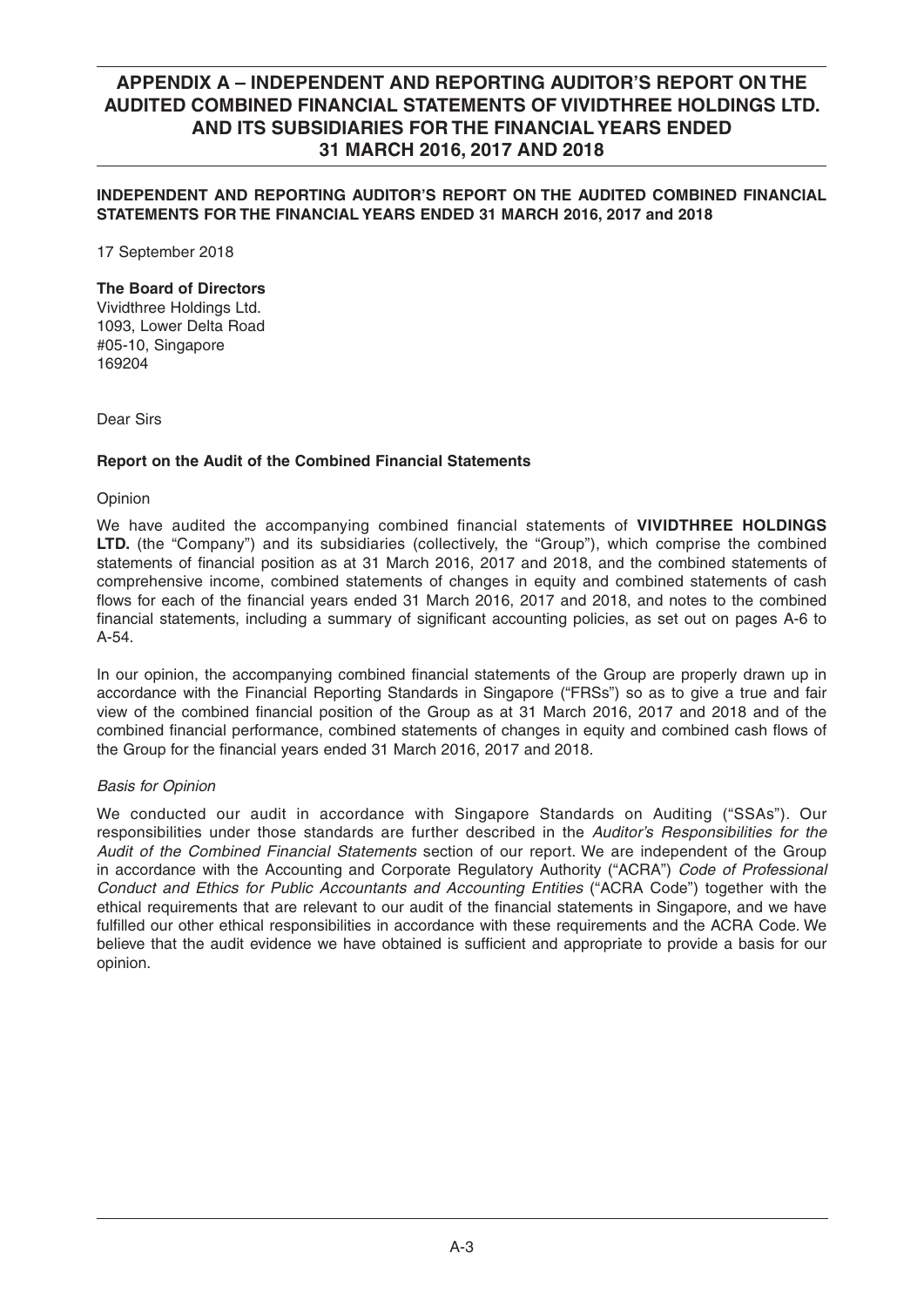## **INDEPENDENT AND REPORTING AUDITOR'S REPORT ON THE AUDITED COMBINED FINANCIAL STATEMENTS FOR THE FINANCIAL YEARS ENDED 31 MARCH 2016, 2017 and 2018** (continued)

### *Responsibilities of Management and Directors for the Combined Financial Statements*

Management is responsible for the preparation of combined financial statements that give a true and fair view in accordance with the FRSs, and for devising and maintaining a system of internal accounting controls sufficient to provide a reasonable assurance that assets are safeguarded against loss from unauthorised use or disposition; and transactions are properly authorised and that they are recorded as necessary to permit the preparation of true and fair financial statements and to maintain accountability of assets.

In preparing the combined financial statements, management is responsible for assessing the Group's ability to continue as a going concern, disclosing, as applicable, matters related to going concern and using the going concern basis of accounting unless management either intends to liquidate the Group or to cease operations, or has no realistic alternative but to do so.

The directors' responsibilities include overseeing the Group's financial reporting process.

### *Auditor's Responsibilities for the Audit of the Combined Financial Statements*

Our objectives are to obtain reasonable assurance about whether the combined financial statements as a whole are free from material misstatement, whether due to fraud or error, and to issue an auditor's report that includes our opinion. Reasonable assurance is a high level of assurance, but is not a guarantee that an audit conducted in accordance with SSAs will always detect a material misstatement when it exists. Misstatements can arise from fraud or error and are considered material if, individually or in the aggregate, they could reasonably be expected to influence the economic decisions of users taken on the basis of these combined financial statements.

As part of an audit in accordance with SSAs, we exercise professional judgement and maintain professional scepticism throughout the audit. We also:

- Identify and assess the risks of material misstatement of the combined financial statements, whether due to fraud or error, design and perform audit procedures responsive to those risks, and obtain audit evidence that is sufficient and appropriate to provide a basis for our opinion. The risk of not detecting a material misstatement resulting from fraud is higher than for one resulting from error, as fraud may involve collusion, forgery, intentional omissions, misrepresentations, or the override of internal control.
- Obtain an understanding of internal control relevant to the audit in order to design audit procedures that are appropriate in the circumstances, but not for the purpose of expressing an opinion on the effectiveness of the Group's internal control.
- Evaluate the appropriateness of accounting policies used and the reasonableness of accounting estimates and related disclosures made by management.
- Conclude on the appropriateness of management's use of the going concern basis of accounting and, based on the audit evidence obtained, whether a material uncertainty exists related to events or conditions that may cast significant doubt on the Group's ability to continue as a going concern. If we conclude that a material uncertainty exists, we are required to draw attention in our auditor's report to the related disclosures in the combined financial statements or, if such disclosures are inadequate, to modify our opinion. Our conclusions are based on the audit evidence obtained up to the date of our auditor's report. However, future events or conditions may cause the Group to cease to continue as a going concern.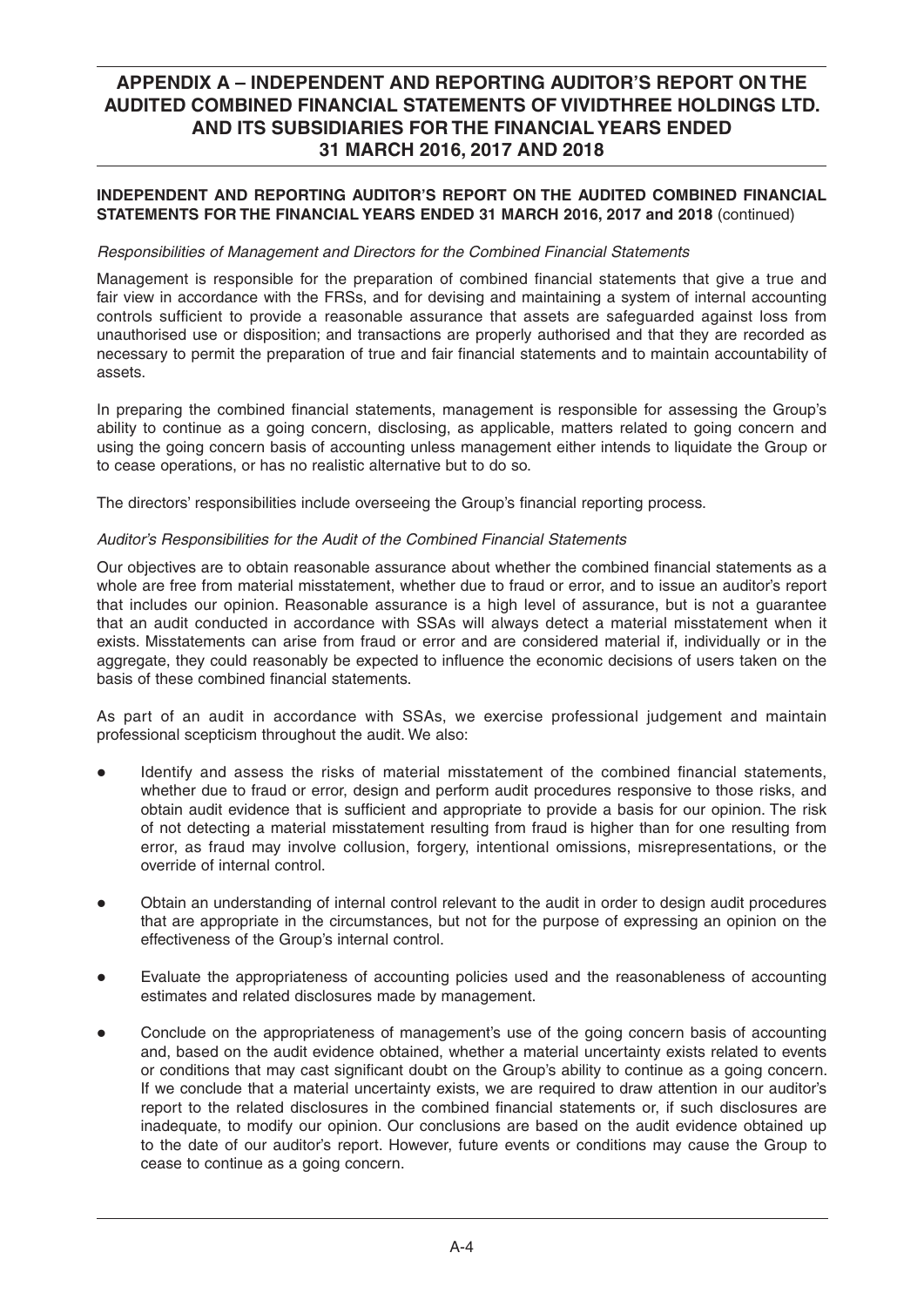## **INDEPENDENT AND REPORTING AUDITOR'S REPORT ON THE AUDITED COMBINED FINANCIAL STATEMENTS FOR THE FINANCIAL YEARS ENDED 31 MARCH 2016, 2017 and 2018** (continued)

### *Auditor's Responsibilities for the Audit of the Combined Financial Statements (continued)*

As part of an audit in accordance with SSAs, we exercise professional judgement and maintain professional scepticism throughout the audit. We also: (continued)

- Evaluate the overall presentation, structure and content of the combined financial statements, including the disclosures, and whether the combined financial statements represent the underlying transactions and events in a manner that achieves fair presentation.
- Obtain sufficient appropriate audit evidence regarding the financial information of the entities or business activities within the Group to express an opinion on the combined financial statements. We are responsible for the direction, supervision and performance of the group audit. We remain solely responsible for our audit opinion.

We communicate with those charged with governance regarding, among other matters, the planned scope and timing of the audit and significant audit findings, including any significant deficiencies in internal control that we identify during our audit.

## *Restriction on Distribution and Use*

This report is made solely to you as a body and for the inclusion in the Offer Document to be issued in relation to the proposed offering of the shares of the Company in connection with the Company's listing on the Catalist Board of Singapore Exchange Securities Trading Limited ("SGX-ST").

**Nexia TS Public Accounting Corporation**  *Public Accountants and Chartered Accountants* 

**Director-in-charge: Philip Tan Jing Choon**

Singapore 17 September 2018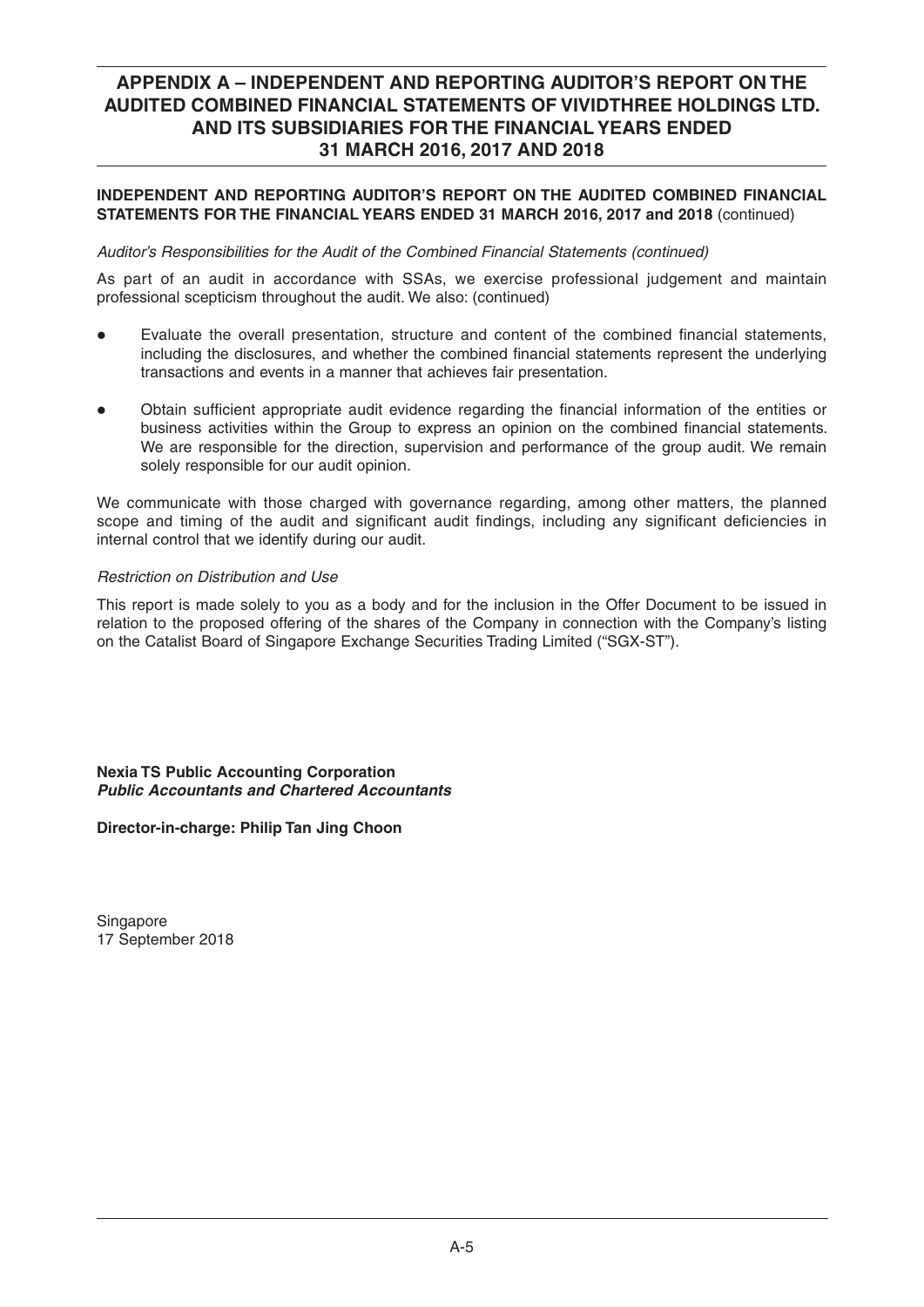### **Vividthree Holdings Ltd. and its Subsidiaries Combined Statements of Comprehensive Income For the Financial Years Ended 31 March 2016, 2017 and 2018**

|                                                                                |                | 2016          | 2017          | 2018          |
|--------------------------------------------------------------------------------|----------------|---------------|---------------|---------------|
|                                                                                | <b>Note</b>    | S             | \$            | \$            |
| Revenue                                                                        | $\overline{4}$ | 3,956,197     | 5,288,245     | 7,057,059     |
| Cost of sales                                                                  |                | (1, 127, 449) | (2, 172, 219) | (2,452,606)   |
| Gross profit                                                                   |                | 2,828,748     | 3,116,026     | 4,604,453     |
| Other income                                                                   | 5              | 70,753        | 135,540       | 66,674        |
| Other (losses)/gains - net                                                     | 6              | (1,313)       | (24, 358)     | 1,481         |
| <b>Expenses</b>                                                                |                |               |               |               |
| - Administrative                                                               |                | (1,352,631)   | (1,807,418)   | (1,432,826)   |
| - Finance                                                                      | 9              | (27, 047)     | (23, 313)     | (14, 586)     |
|                                                                                |                | (1,379,678)   | (1,830,731)   | (1, 447, 412) |
| Profit before income tax                                                       |                | 1,518,510     | 1,396,477     | 3,225,196     |
| Income tax expense                                                             | 10             | (104, 699)    | (76, 510)     | (514, 997)    |
| Net profit                                                                     |                | 1,413,811     | 1,319,967     | 2,710,199     |
| Other comprehensive loss, net of tax:                                          |                |               |               |               |
| Items that may be reclassified subsequently<br>to profit or loss:              |                |               |               |               |
| - Currency translation differences arising from<br>consolidation - losses      |                |               |               | (447)         |
| Total comprehensive income attributable to<br>equity holders of the Company    |                | 1,413,811     | 1,319,967     | 2,709,752     |
| Earnings per share for profit attributable<br>to equity holders of the Company |                |               |               |               |
| Basic and diluted                                                              | 11             | 28.28         | 26.40         | 54.20         |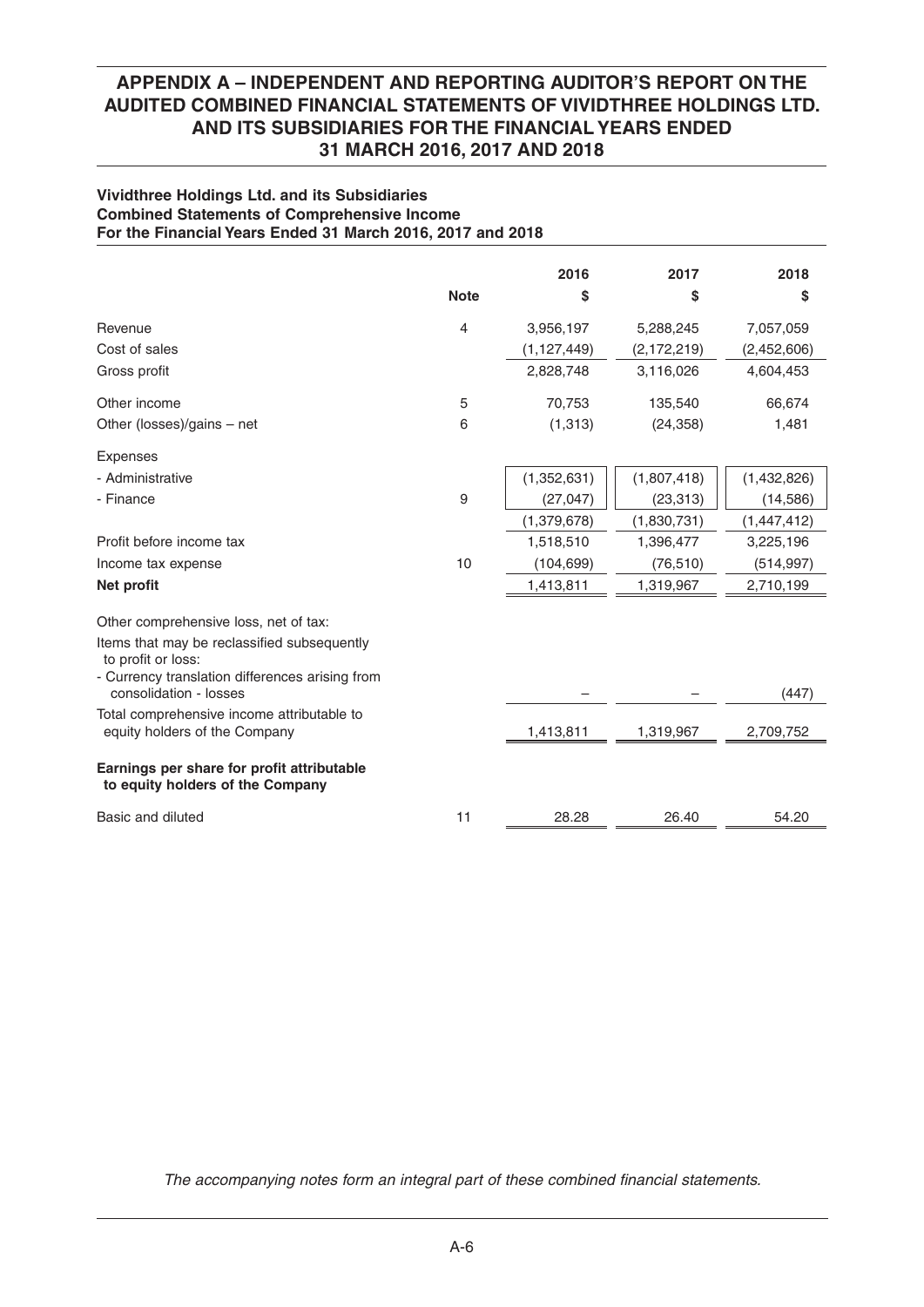### **Vividthree Holdings Ltd. and its Subsidiaries Combined Statements of Financial Position As at 31 March 2016, 2017 and 2018**

|                                                          |             | 2016      | 2017      | 2018       |
|----------------------------------------------------------|-------------|-----------|-----------|------------|
|                                                          | <b>Note</b> | \$        | \$        | \$         |
|                                                          |             |           |           |            |
| <b>ASSETS</b>                                            |             |           |           |            |
| <b>Current assets</b>                                    |             |           |           |            |
| Cash and cash equivalents<br>Trade and other receivables | 12<br>13    | 503,282   | 599,034   | 2,353,739  |
|                                                          |             | 1,391,102 | 2,941,252 | 3,805,486  |
| Other current assets                                     | 14          | 54,315    | 42,603    | 256,315    |
| Work-in-progress                                         | 15          | 144,852   | 66,357    | 531,105    |
| Films under production                                   | 16          | 289,555   |           |            |
|                                                          |             | 2,383,106 | 3,649,246 | 6,946,645  |
| <b>Non-current assets</b>                                |             |           |           |            |
| Plant and equipment                                      | 17          | 389,479   | 344,407   | 284,365    |
| Goodwill arising on consolidation                        | 18          | 2,851,917 | 2,851,917 | 2,851,917  |
| Intangible assets                                        | 19          | 146,760   | 104,800   | 61,650     |
|                                                          |             | 3,388,156 | 3,301,124 | 3,197,932  |
| <b>Total assets</b>                                      |             | 5,771,262 | 6,950,370 | 10,144,577 |
|                                                          |             |           |           |            |
| <b>LIABILITIES</b>                                       |             |           |           |            |
| <b>Current liabilities</b>                               |             |           |           |            |
| Trade and other payables                                 | 20          | 874,301   | 674,992   | 829,300    |
| Current income tax liabilities                           |             | 111,449   | 100,958   | 528,036    |
| Progress billing in excess of work-in-progress           | 15          |           | 115,371   | 182,635    |
| Borrowings                                               | 21          | 109,860   | 158,649   | 89,299     |
|                                                          |             | 1,095,610 | 1,049,970 | 1,629,270  |
| <b>Non-current liabilities</b>                           |             |           |           |            |
| <b>Borrowings</b>                                        | 21          | 244,761   | 124,837   | 36,742     |
| Deferred income tax liabilities                          | 22          | 46,080    | 70,785    | 64,035     |
|                                                          |             | 290,841   | 195,622   | 100,777    |
| <b>Total liabilities</b>                                 |             | 1,386,451 | 1,245,592 | 1,730,047  |
| <b>NET ASSETS</b>                                        |             | 4,384,811 | 5,704,778 | 8,414,530  |
|                                                          |             |           |           |            |
| <b>EQUITY</b><br>Capital and reserves attributable to    |             |           |           |            |
| equity holders of the Company                            |             |           |           |            |
| Share capital                                            | 23          | 50,000    | 50,000    | 50,000     |
| Reserves                                                 |             | 2,921,000 | 2,921,000 | 2,920,553  |
| Retained profits                                         | 24          | 1,413,811 | 2,733,778 | 5,443,977  |
| <b>Total equity</b>                                      |             | 4,384,811 | 5,704,778 | 8,414,530  |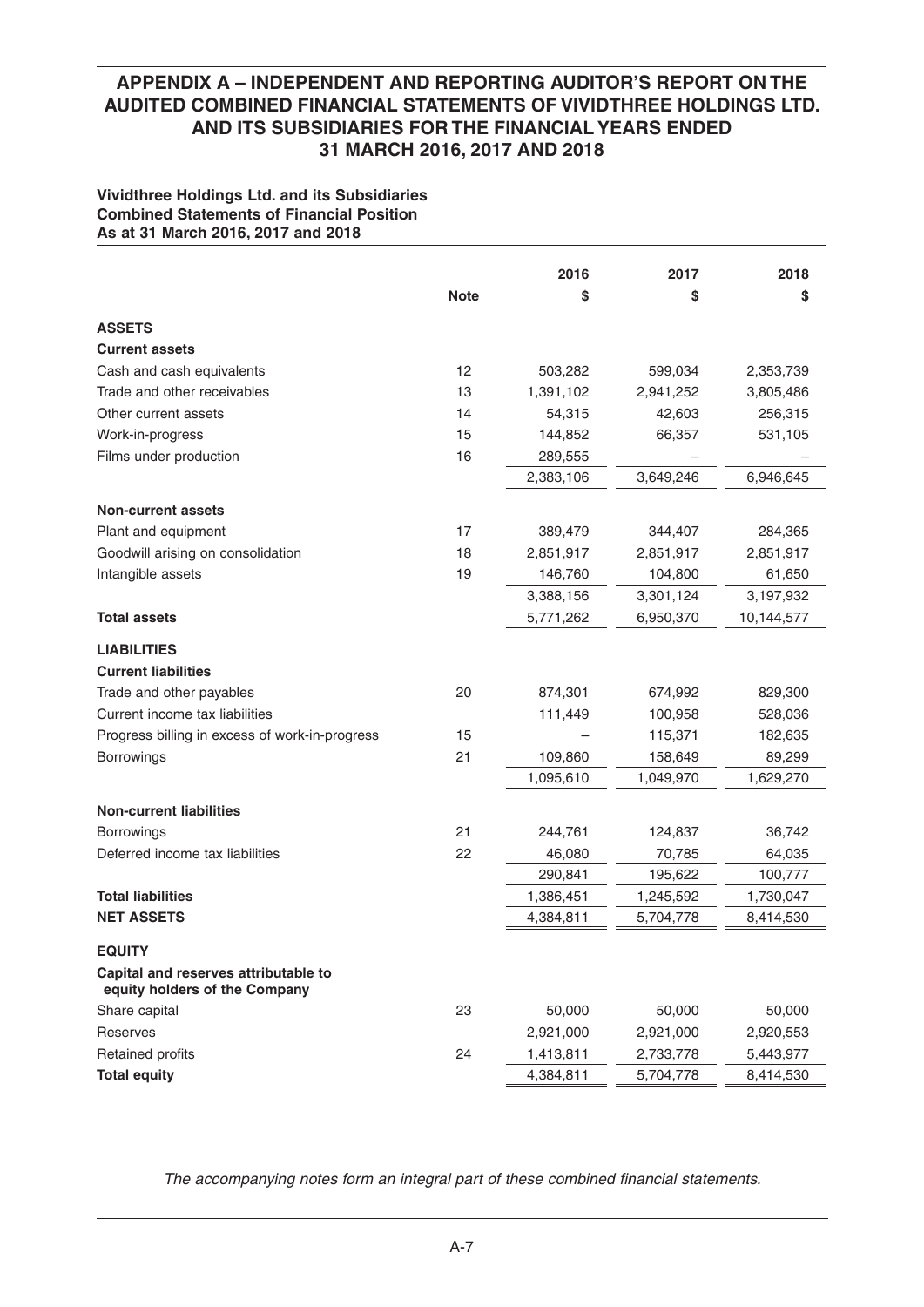### **Vividthree Holdings Ltd. and its Subsidiaries Combined Statements of Changes in Equity For the Financial Years Ended 31 March 2016, 2017 and 2018**

|                                                   |             | Attributable to equity holders of the Company |                 |                                           |              |
|---------------------------------------------------|-------------|-----------------------------------------------|-----------------|-------------------------------------------|--------------|
|                                                   | <b>Note</b> | <b>Share</b><br>capital                       | <b>Reserves</b> | <b>Retained</b><br>profits <sup>(1)</sup> | <b>Total</b> |
|                                                   |             | \$                                            | S               | S                                         | \$           |
| <b>At 1 April 2015</b>                            |             | 50,000                                        |                 |                                           | 50,000       |
| Acquisition of subsidiary under<br>common control | 24, 29(c)   |                                               | 2,921,000       |                                           | 2,921,000    |
| Total comprehensive income<br>for the year        |             |                                               |                 | 1,413,811                                 | 1,413,811    |
| At 31 March 2016 / 1 April 2016                   |             | 50,000                                        | 2,921,000       | 1,413,811                                 | 4,384,811    |
| Total comprehensive income<br>for the year        |             |                                               |                 | 1,319,967                                 | 1,319,967    |
| At 31 March 2017 / 1 April 2017                   |             | 50,000                                        | 2,921,000       | 2,733,778                                 | 5,704,778    |
| Profit for the year<br>Other comprehensive loss   |             |                                               |                 | 2,710,199                                 | 2,710,199    |
| for the year                                      |             |                                               | (447)           |                                           | (447)        |
| Total comprehensive income<br>for the year        |             |                                               | (447)           | 2,710,199                                 | 2,709,752    |
| At 31 March 2018                                  |             | 50,000                                        | 2,920,553       | 5,443,977                                 | 8,414,530    |

 $(1)$  The retained profits of the Group are distributable.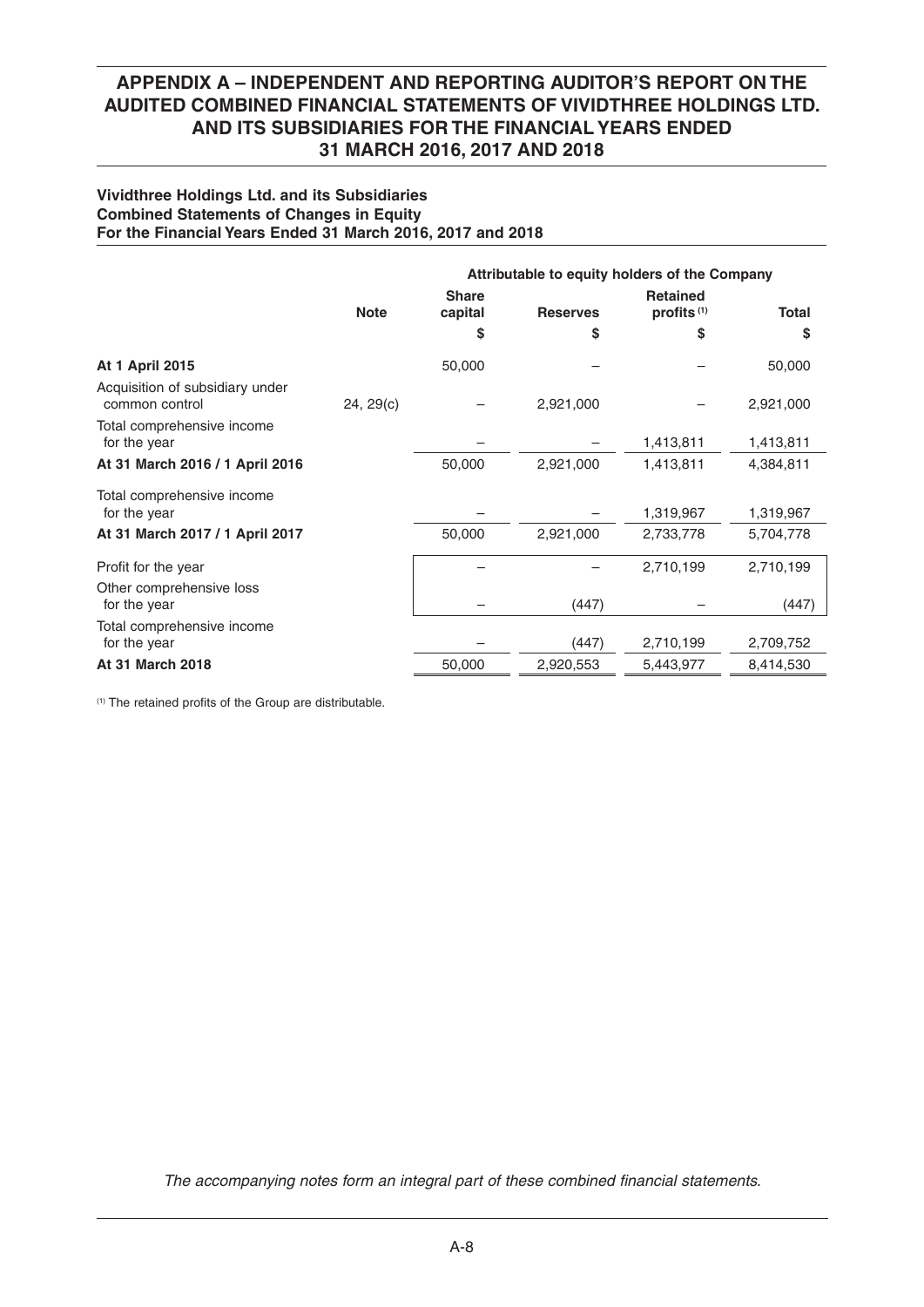### **Vividthree Holdings Ltd. and its Subsidiaries Combined Statements of Cash Flows For the Financial Years Ended 31 March 2016, 2017 And 2018**

|                                                     |             | 2016       | 2017        | 2018       |
|-----------------------------------------------------|-------------|------------|-------------|------------|
|                                                     | <b>Note</b> | \$         | \$          | \$         |
| Cash flows from operating activities                |             |            |             |            |
| Net profit                                          |             | 1,413,811  | 1,319,967   | 2,710,199  |
| Adjustments for:                                    |             |            |             |            |
| - Income tax expense                                | 10          | 104,699    | 76,510      | 514,997    |
| - Amortisation of intangible assets                 | 19          | 56,188     | 111,960     | 43,150     |
| - Depreciation of plant and equipment               | 17          | 210,246    | 262,726     | 206,010    |
| - Reversal of bad debt written off                  |             | (13,910)   |             |            |
| - Plant and equipment written off                   |             |            | 17,505      |            |
| - Interest expense                                  | 9           | 27,047     | 23,313      | 14,586     |
|                                                     |             | 1,798,081  | 1,811,981   | 3,488,942  |
| Change in working capital:                          |             |            |             |            |
| - Work-in-progress                                  |             | (144, 852) | 78,495      | (464, 748) |
| - Trade and other receivables                       |             | (480, 013) | (1,550,150) | (864, 234) |
| - Films under production                            |             | (289, 555) | 289,555     |            |
| - Other current assets                              |             | 10,168     | 11,712      | (213, 712) |
| - Progress billing in excess of work-in-progress    |             |            | 115,371     | 67,264     |
| - Trade and other payables                          |             | 480,086    | (204, 990)  | 153,861    |
| Cash generated from operations                      |             | 1,373,915  | 551,974     | 2,167,373  |
| Income tax paid                                     |             |            | (62, 296)   | (94, 669)  |
| Net cash provided by operating activities           |             | 1,373,915  | 489,678     | 2,072,704  |
| Cash flows from investing activities                |             |            |             |            |
| Acquisition of a subsidiary, net of cash acquired   | 29(ii)      | (600,000)  |             |            |
| Additions to plant and equipment                    | 17          | (280, 398) | (235, 159)  | (145,968)  |
| Additions to intangible assets                      | 19          |            | (70,000)    |            |
| Net cash used in investing activities               |             | (880, 398) | (305, 159)  | (145,968)  |
|                                                     |             |            |             |            |
| Cash flows from financing activities                |             |            |             |            |
| Proceeds from borrowings                            |             | 120,000    |             |            |
| Repayment of borrowings                             |             | (87, 721)  | (71, 135)   | (157, 445) |
| Interest paid                                       |             | (22, 514)  | (17, 632)   | (14, 586)  |
| Net cash provided by/(used in) financing activities |             | 9,765      | (88, 767)   | (172, 031) |
| Net increase in cash and cash equivalents           |             | 503,282    | 95,752      | 1,754,705  |
| <b>Cash and cash equivalents</b>                    |             |            |             |            |
| Beginning of financial year                         |             |            | 503,282     | 599,034    |
| End of financial year                               | 12          | 503,282    | 599,034     | 2,353,739  |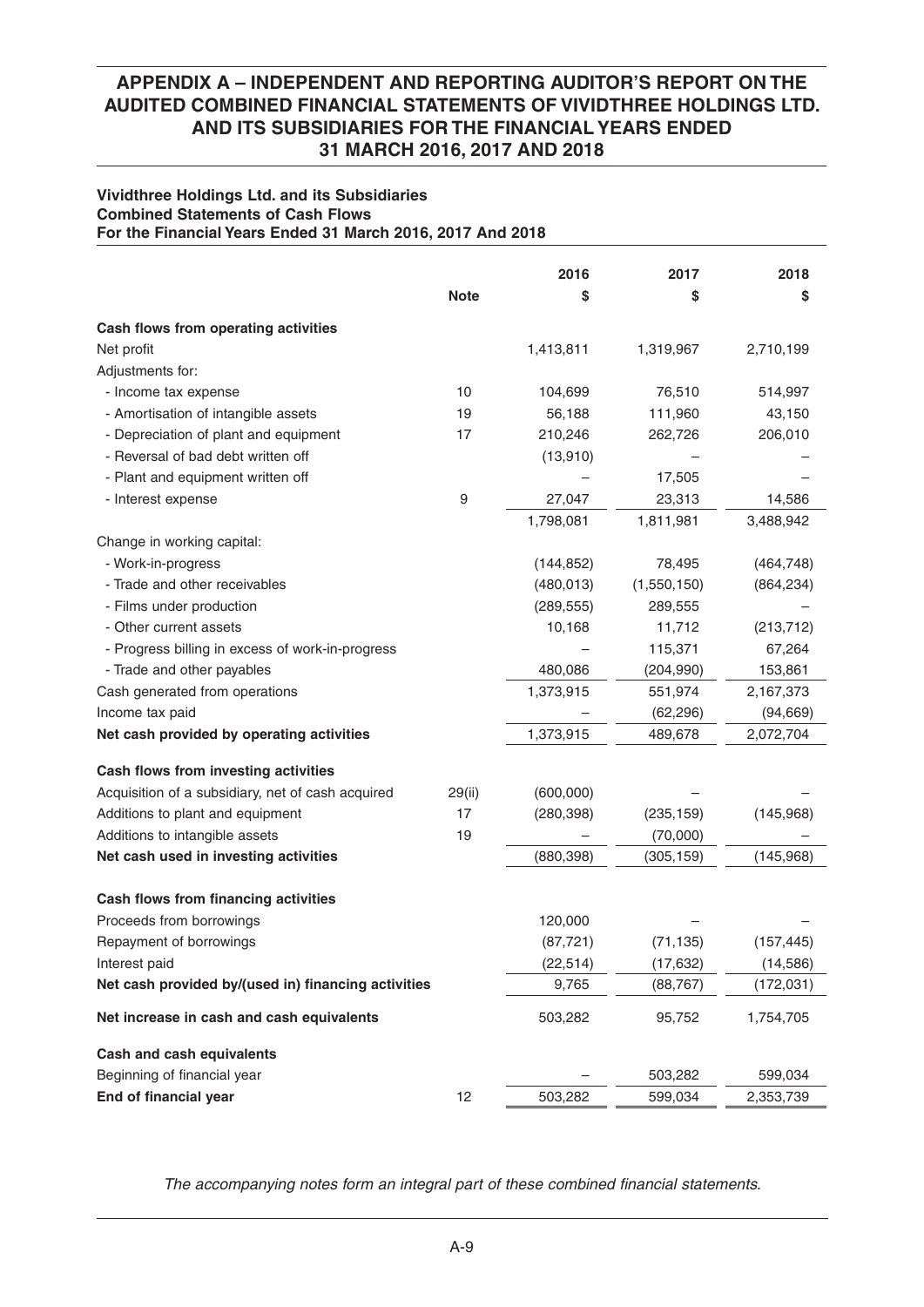### **Vividthree Holdings Ltd. and its Subsidiaries Combined Statements of Cash Flows For the Financial Years Ended 31 March 2016, 2017 And 2018**

## **Reconciliation of liabilities arising from financing activities**

|                                       | 1 April 2017<br>S | <b>Principal and</b><br>interest<br>payments<br>S | Non-cash<br>changes<br><b>Interest</b><br>expense | 31 March 2018 |
|---------------------------------------|-------------------|---------------------------------------------------|---------------------------------------------------|---------------|
| <b>Bank borrowings</b>                | 184,895           | (88, 768)                                         | 11,709                                            | 107,836       |
| Loan from ultimate holding<br>company | 98,591            | (83, 263)                                         | 2.877                                             | 18,205        |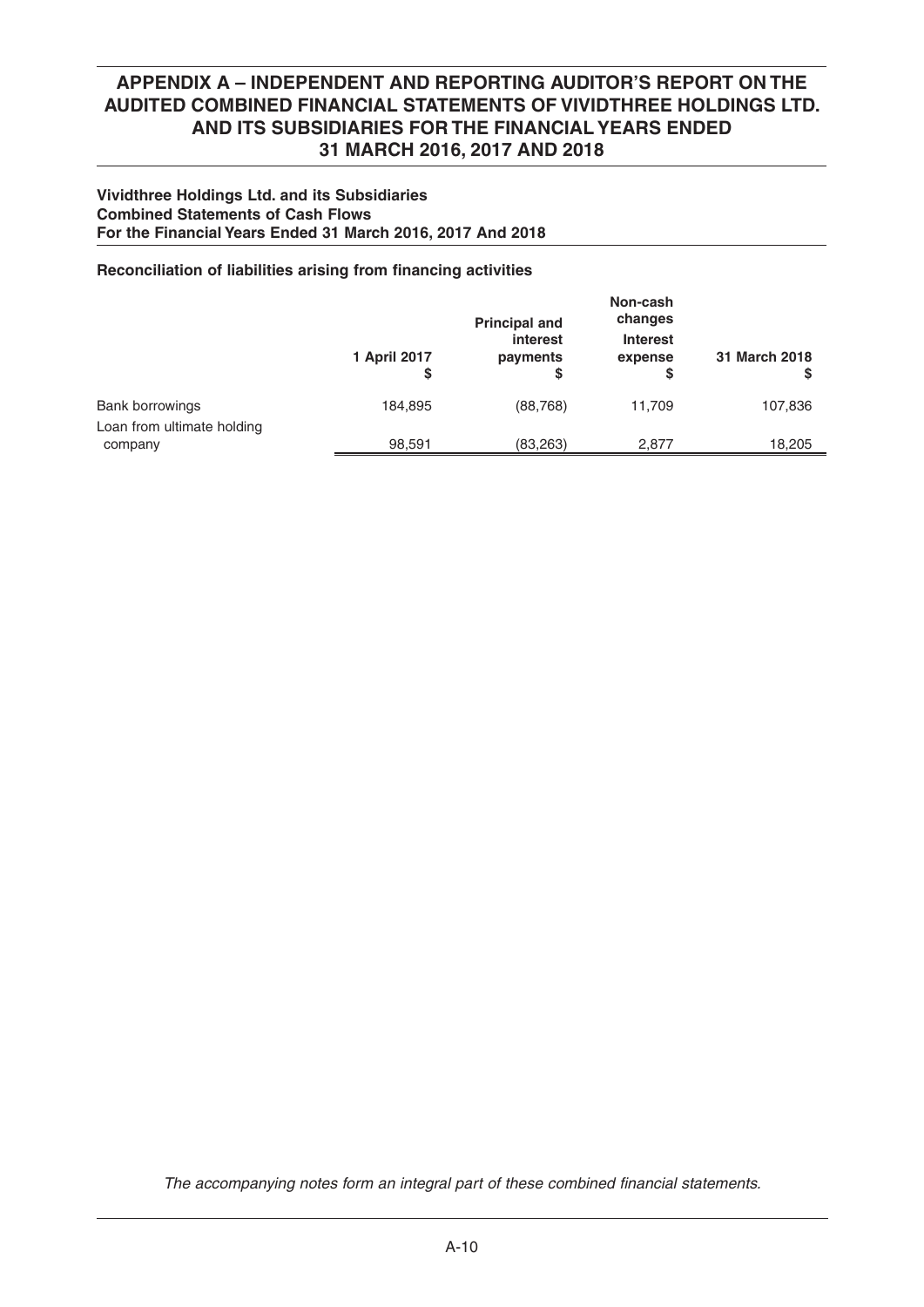### **Vividthree Holdings Ltd. and its Subsidiaries Notes to the Combined Financial Statements For the Financial Years Ended 31 March 2016, 2017 and 2018**

These notes form an integral part and should be read in conjunction with the accompanying combined financial statements.

## **1 Corporate information**

## **1.1 The Company**

 Vividthree Holdings Ltd. (the "Company") was incorporated in Singapore on 7 April 2018 as a private company limited by shares, under the name of "Vividthree Holdings Pte. Ltd.", to act as the holding company of the Group. At incorporation, the Company's issued and paid-up share capital was \$300, comprising 300 ordinary shares. The Company was incorporated for the purpose of acquiring the existing companies of the Group pursuant to the Group Restructuring Exercise (Note 1.2).

 The Company was converted into a public limited company and the name was changed to "Vividthree Holdings Ltd." on 28 August 2018. The combined financial statements are presented in Singapore Dollar (\$) except otherwise indicated.

The combined financial statements of Vividthree Holdings Ltd. and its subsidiaries (collectively, the "Group") have been prepared for the purpose of inclusion in filings associated with the proposed initial public offering of ordinary shares in the Capital of the Company on Catalist, the sponsorsupervised listing platform of the SGX-ST.

 The address of its registered and principal place of business is located at 1093 Lower Delta Road #05-10 Singapore 169204.

 The principal activity of the Company is investment holding. The principal activities of the subsidiaries are described below.

 The immediate holding company of Vividthree Productions Pte. Ltd. prior to the Restructuring Exercise (Note 1.2) is mm2 Entertainment Pte. Ltd., a company incorporated in Singapore. The Company's ultimate holding company is mm2 Asia Ltd. ("mm2 Asia"), a company incorporated in Singapore and listed on Singapore Exchange Securities Trading Limited.

The Group, after restructuring, comprises the Company and the following subsidiaries:

| Name of companies                | <b>Principal activities</b>                                                      | <b>Country of</b><br>business/<br>incorporation | <b>Equity holding</b><br>% |
|----------------------------------|----------------------------------------------------------------------------------|-------------------------------------------------|----------------------------|
| Vividthree Productions Pte. Ltd. | Motion picture, video and<br>television programme post-<br>production activities | Singapore                                       | 100                        |
| Vividthree Productions Sdn. Bhd. | Motion picture, video and<br>television programme post-<br>production activities | Malaysia                                        | 100                        |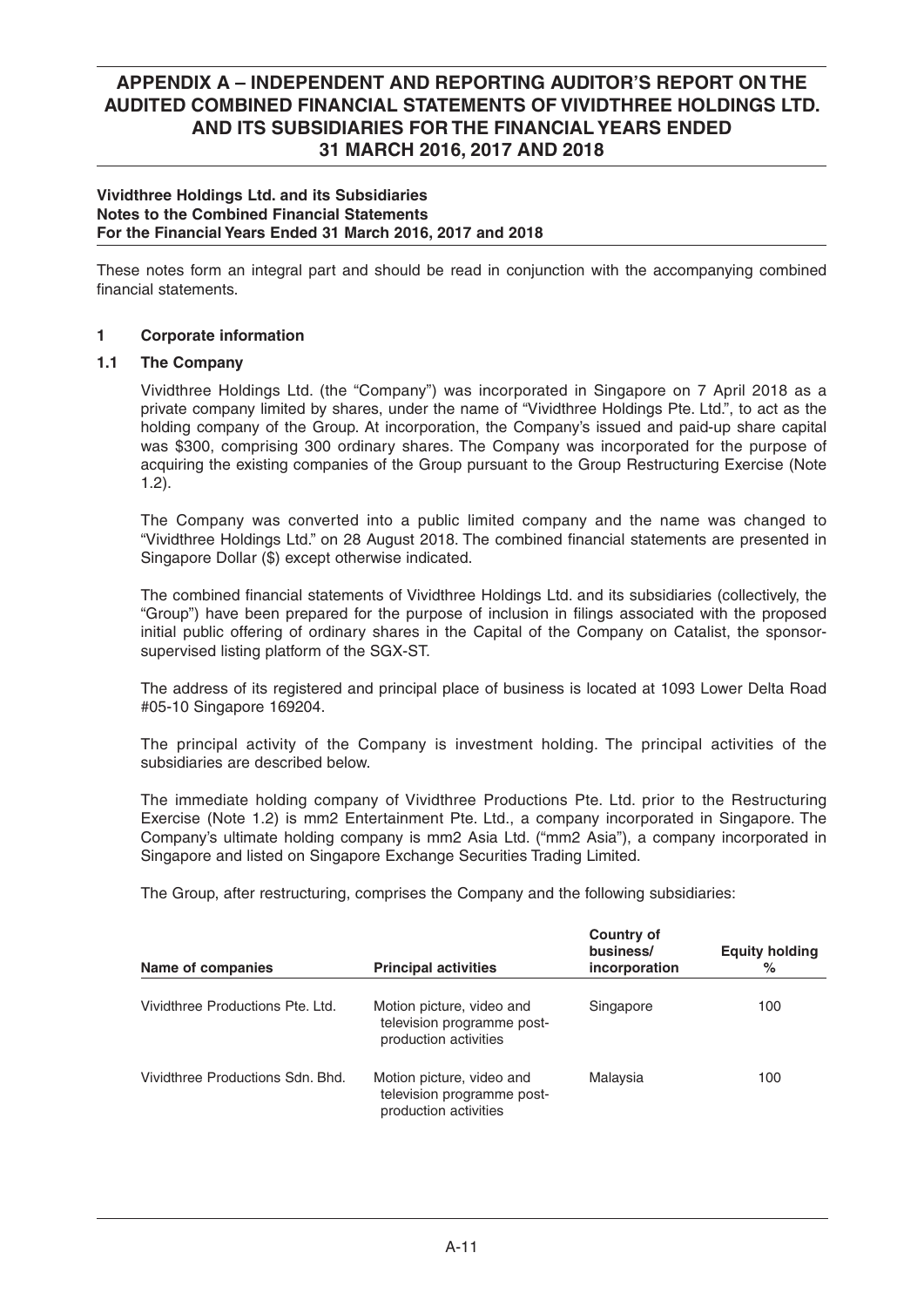### **Vividthree Holdings Ltd. and its Subsidiaries Notes to the Combined Financial Statements For the Financial Years Ended 31 March 2016, 2017 and 2018**

### **1 Corporate information** (continued)

### **1.2 Restructuring exercise**

 On 8 April 2015, mm2 Entertainment Pte. Ltd. ("mm2 Entertainment"), being a wholly-owned subsidiary of mm2 Asia, entered into a sale and purchase agreement with Yeo Eng Pu Charles, Hong Wei Chien and Lee Hoon Hwee (collectively known as the "Founders") ("SPA") to acquire an aggregate of 25,500 ordinary shares, representing 51% of the issued and fully-paid ordinary share of Vividthree Productions Pte. Ltd. ("Vividthree Productions") for a consideration of \$2,913,000.

 The Group was formed through the following exercise (the "Restructuring Exercise") which involved acquisitions and rationalisation of the corporate and shareholding structure for the purposes of the Invitation. Pursuant to the Restructuring Exercise, the Company became the holding company of the Group. The Restructuring Exercise involved the following steps:

### *(a) Incorporation of the Company*

 The Company was incorporated in Singapore on 7 April 2018 under the Companies Act as a private company limited by shares with an issued and paid-up share capital of \$300 comprising 300 ordinary shares held by mm2 Asia (153 shares), Lee Hoon Hwee (49 shares), Yeo Eng Pu, Charles (49 shares) and Hong Wei Chien (49 shares) respectively (collectively known as the "Subscriber Shares").

### *(b) Acquisition of Vividthree Productions.*

 Pursuant to a restructuring agreement dated 27 August 2018 (the "Restructuring Agreement") entered into between our Company and the existing shareholders of Vividthree Productions, namely mm2 Entertainment (51.00%), Charles Yeo (16.17%), Jay Hong (16.17%), Lee Chun Fun (13.00%) and Sky Li (3.66%), the Company acquired the entire issued and paid-up share capital of Vividthree Productions for an aggregate consideration of \$50,000, based on the amount of issued and paid-up share capital of Vividthree Productions as at 31 March 2018. The consideration was fully satisfied by the allotment and issuance of 49,700 new Shares (before the subdivision) ("Consideration Shares") credited as fully paid, at the issue price of approximately \$1.006 per Consideration Share, by the Company to the existing shareholders of Vividthree Productions as follows:-

| <b>Number of Consideration</b> |                      |                    |  |  |
|--------------------------------|----------------------|--------------------|--|--|
| Name of shareholder            | <b>Shares issued</b> | Consideration (\$) |  |  |
| • mm2 Asia $(1)$               | 25,347               | 25,500             |  |  |
| • Charles Yeo                  | 8,037                | 8,085              |  |  |
| $\bullet$ Sky Li               | 8,036                | 8,085              |  |  |
| • Jay Hong                     | 6,461                | 6,500              |  |  |
| • Lee Chun Fun                 | 1,819                | 1,830              |  |  |
|                                | 49,700               | 50,000             |  |  |

 (1) Pursuant to the Restructuring Agreement, mm2 Entertainment, a wholly-owned subsidiary of mm2 Asia, had nominated mm2 Asia to receive the Consideration Shares that mm2 Entertainment was entitled to as consideration for the acquisition of its shareholding in Vividthree Productions.

 Upon the completion of the Restructuring Agreement, Vividthree Productions became a wholly-owned subsidiary of the Company.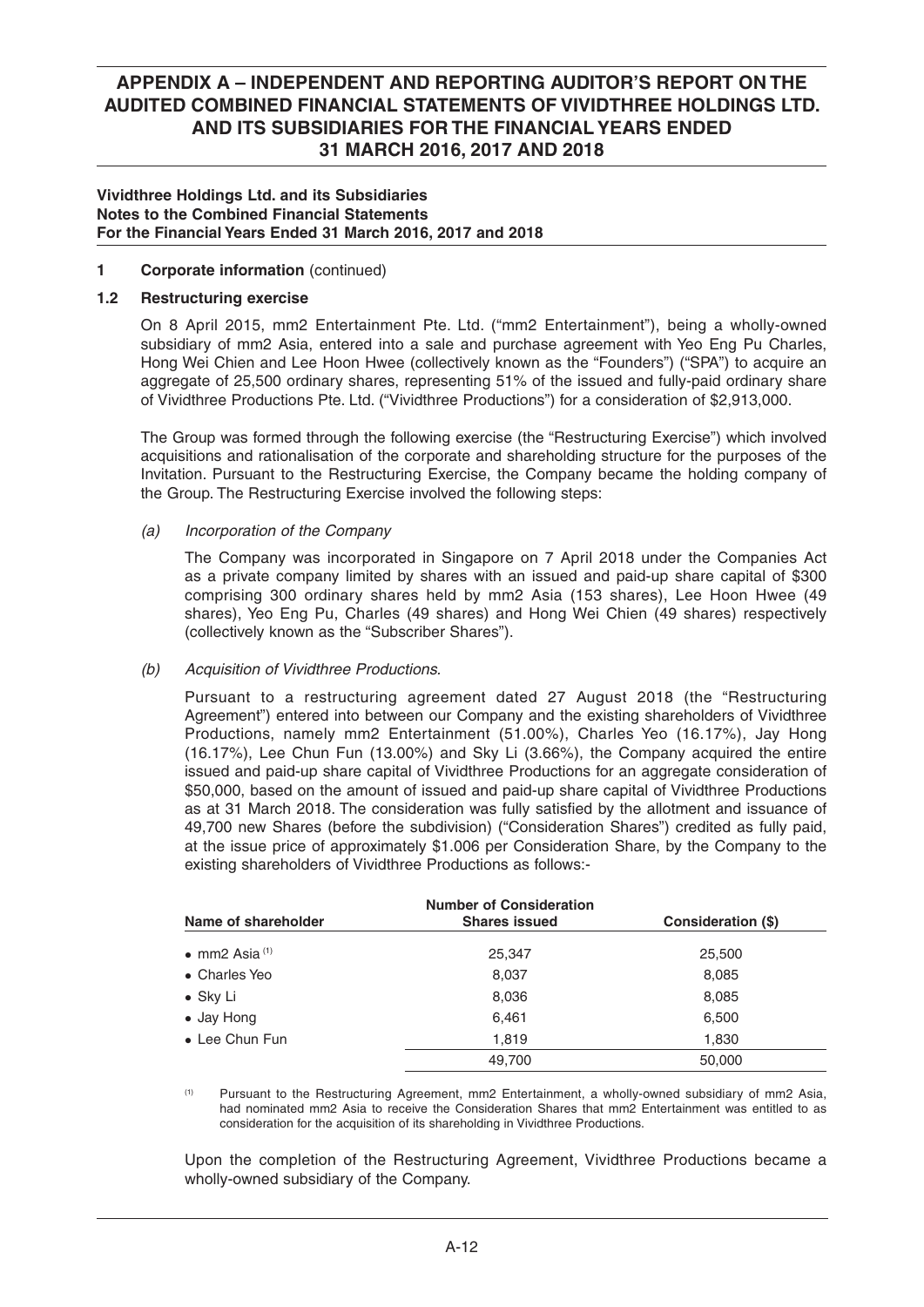### **Vividthree Holdings Ltd. and its Subsidiaries Notes to the Combined Financial Statements For the Financial Years Ended 31 March 2016, 2017 and 2018**

## **1 Corporate information** (continued)

## **1.2 Restructuring exercise** (continued)

*(b) Subdivision of shares*

On 12 September 2018, 50,000 shares in the issued and paid-up share capital of the Company were subdivided into 272,000,000 shares.

 *(c) Conversion of the convertible loan amounting to \$2,000,000 extended by R3 Asian Gems to the Company ("Convertible Loan") pursuant to the convertible loan agreement entered into between the Company and R3 Asian Gems ("Convertible Loan Agreement") as described in Note 30* 

 Pursuant to the Convertible Loan Agreement, R3 Asian Gems loaned an aggregate amount of \$2,000,000 to the Company. Under the terms of the Convertible Loan Agreement, 100% of the principal amount in respect of the Convertible Loan shall be converted into such number of new Shares ("Conversion Shares") at the issue price which is equal to 85% of the placement price.

 On 12 September 2018, the full sum of the Pre-IPO Convertible Loan was automatically converted into 9,411,764 Conversion Shares which were issued and allotted to R3 Asian Gems.

 The Restructuring Exercise involves a combination of entities under common control since the Company and Vividthree Productions are controlled by mm2 Asia. Accordingly, the Restructuring Exercise has been accounted using merger accounting in accordance with Recommended Accounting Practice 12 Merger Accounting for Common Control Combination for financial statements prepared under Part IX of the Fifth Schedule to the Securities and Futures (Offers of Investments) (Shares and Debentures) Regulations 2005 ("RAP 12").

The effects of merger accounting under RAP 12 are that:

- (i) The acquisition of Vividthree Productions is accounted for in the combined financial statements as if it had been effected since 8 April 2015, the date when Vividthree Productions came under the control of mm2 Asia. Accordingly, the combined statements of comprehensive income include the results of Vividthree Productions from 8 April 2015;
- (ii) The assets and liabilities of Vividthree Productions include fair value adjustments, intangible assets and goodwill arising from the acquisition of Vividthree Productions by mm2 Asia on 8 April 2015;
- (iii) The difference between the consideration paid by mm2, share capital issued for the acquisition of Vividthree Productions and the carrying amount of the net assets of Vividthree Productions is adjusted against equity; and
- $(iv)$  All significant intra-group transactions and balances have been eliminated on combination.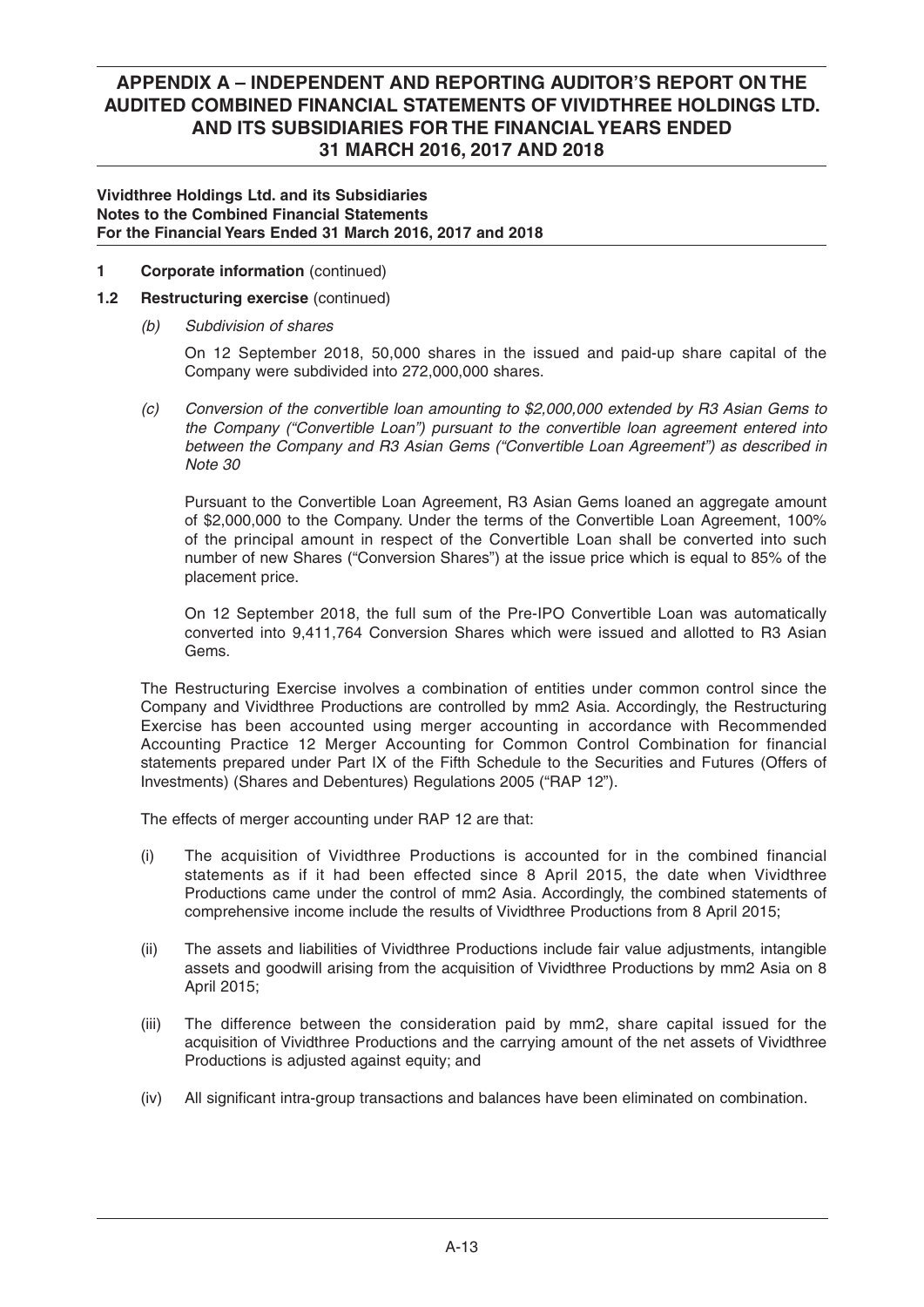### **Vividthree Holdings Ltd. and its Subsidiaries Notes to the Combined Financial Statements For the Financial Years Ended 31 March 2016, 2017 and 2018**

## **2** Summary of significant accounting policies

### **2.1 Basis of preparation**

These combined financial statements have been prepared in accordance with Singapore Financial Reporting Standards ("FRS") under the historical cost convention, except as disclosed in the accounting policies below.

The preparation of combined financial statements in conformity with FRS requires management to exercise its judgement in the process of applying the Group's accounting policies. It also requires the use of certain critical accounting estimates and assumptions. The areas involving a higher degree of judgement or complexity, or areas where assumptions and estimates are significant to the combined financial statements are disclosed in Note 3.

## *Interpretations and amendments to published standards effective in 2016, 2017 and 2018*

 On 1 April 2015, the Group adopted the new or amended FRS and Interpretations of FRS ("INT FRS") that are mandatory for application for the financial years ended 31 March 2016, 2017 and 2018. Changes to the Group's accounting policies have been made as required, in accordance with the transitional provisions in the respective FRS and INT FRS.

 The adoption of these FRS and INT FRS did not result in substantial changes to the Group's accounting policies and had no material effect on the amounts reported for the financial years ended 31 March 2016, 2017 and 2018 or prior financial years except for the following:

### FRS 7 Statement of cash flows

The amendments to FRS 7 Statement of cash flows (Disclosure initiative) sets out required disclosures that enable users of financial statements to evaluate changes in liabilities arising from financing activities, including both changes arising from cash flows and non-cash changes.

 The Group has included the additional required disclosures in the consolidated statement of cash flows to the financial statements.

### **2.2 Revenue recognition**

 Sales comprise the fair value of the consideration received or receivable for the rendering of services in the ordinary course of the Group's activities. Sales are presented, net of goods and services tax ("GST"), and rebates and discounts, and after eliminating sales within the Group.

 The Group assesses its role as an agent or principal for each transaction and in an agency arrangement the amounts collected on behalf of the principal are excluded from revenue. The Group recognises revenue when the amount of revenue and related cost can be reliably measured, it is probable that the collectability of the related receivables is reasonably assured and when the specific criteria for each of the Group's activities are met as follows:

### *Rendering of services*

 Revenue from rendering of services for post-production and content production are recognised in the period in which the relevant services are rendered.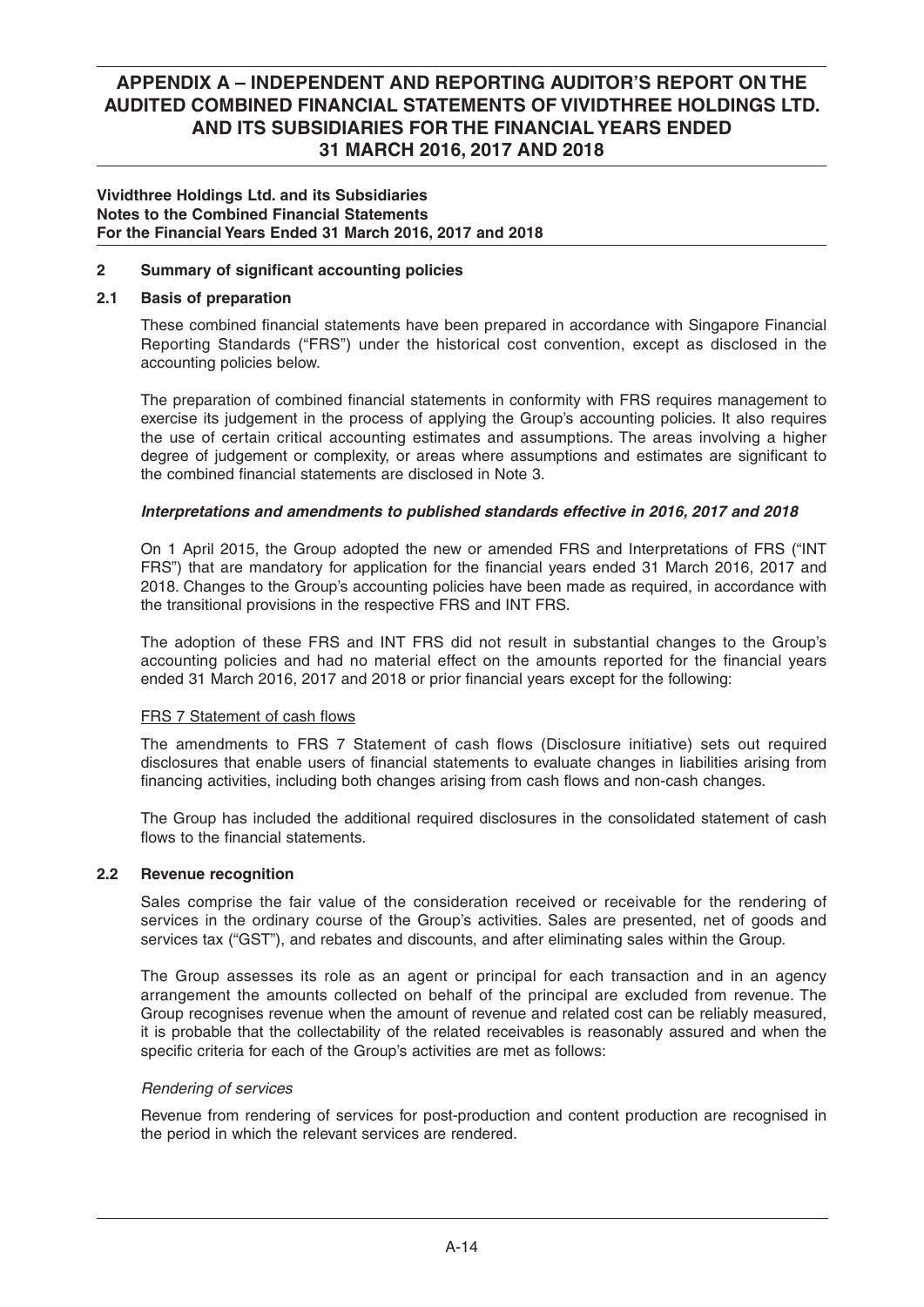### **Vividthree Holdings Ltd. and its Subsidiaries Notes to the Combined Financial Statements For the Financial Years Ended 31 March 2016, 2017 and 2018**

## **2** Summary of significant accounting policies (continued)

### **2.3 Other income**

## *Government grants*

 Grants from the government are recognised as a receivable at their fair value when there is reasonable assurance that the grant will be received and the Company will comply with all the attached conditions.

 Government grants receivable are recognised as income over the periods necessary to match them with the related costs which they are intended to compensate, on a systematic basis. Government grants relating to expenses are shown separately as "other income".

## **2.4 Group accounting**

- *(a) Subsidiary*
	- *(i) Consolidation*

 Subsidiaries are all entities (including structured entities) over which the Group has control. The Group controls an entity when the Group is exposed to, or has rights to, variable returns from its involvement with the entity and has the ability to affect those returns through its power over the entity. Subsidiaries are fully consolidated from the date on which control is transferred to the Group. They are deconsolidated from the date on that control ceases.

In preparing the combined financial statements, transactions, balances and unrealised gains on transactions between group entities are eliminated. Unrealised losses are also eliminated unless the transaction provides evidence of an impairment indicator of the transferred asset. Accounting policies of subsidiaries have been changed where necessary to ensure consistency with the policies adopted by the Group.

 Non-controlling interests comprise the portion of a subsidiary's net results of operations and its net assets, which is attributable to the interests that are not owned directly or indirectly by the equity holders of the Company. They are shown separately in the combined statements of comprehensive income, combined statements of changes in equity, and combined statements of financial position. Total comprehensive income is attributed to the non-controlling interests based on their respective interests in a subsidiary, even if this results in the non-controlling interests having a deficit balance.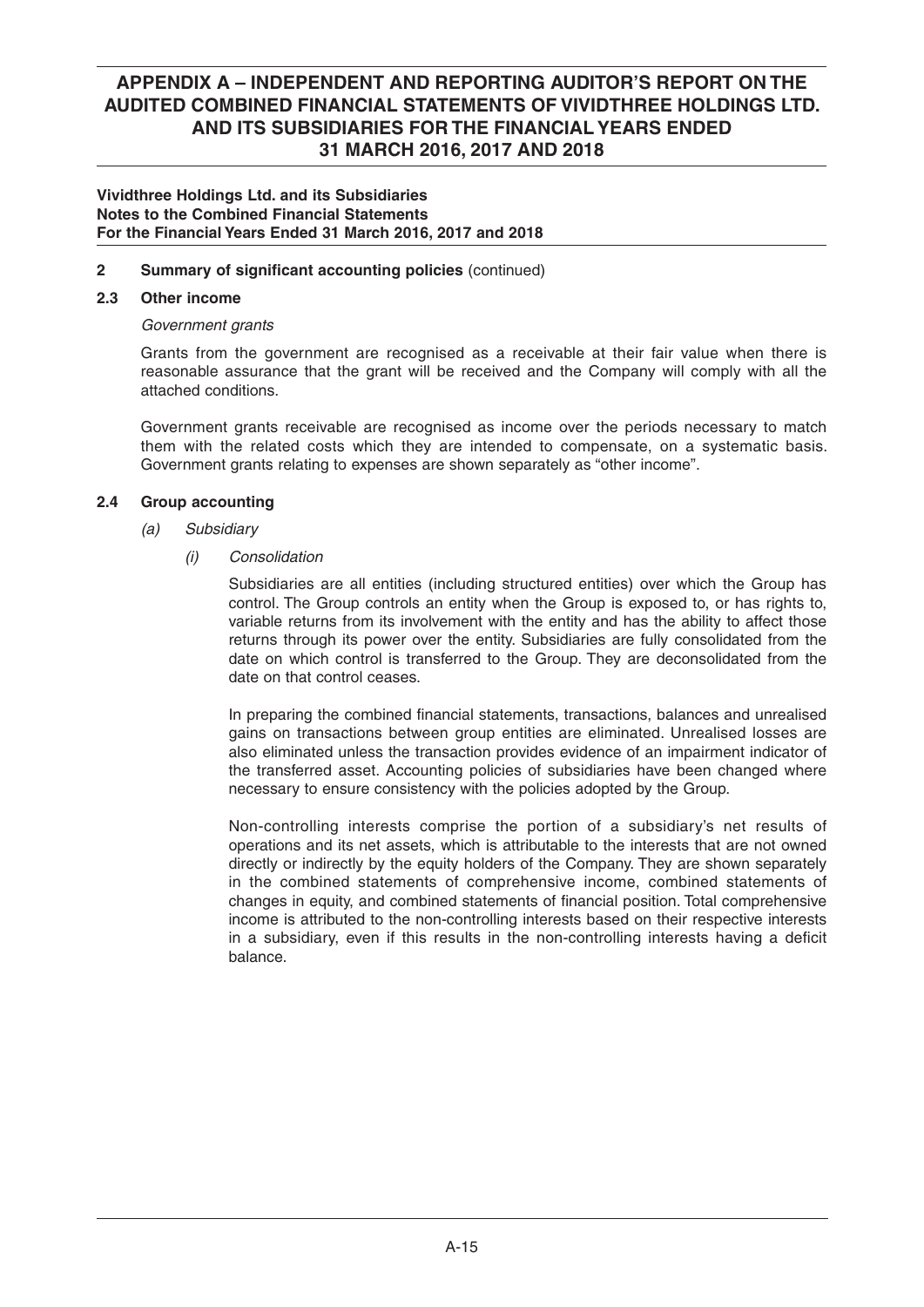### **Vividthree Holdings Ltd. and its Subsidiaries Notes to the Combined Financial Statements For the Financial Years Ended 31 March 2016, 2017 and 2018**

**2** Summary of significant accounting policies (continued)

## **2.4 Group accounting** (continued)

- *(a) Subsidiary* (continued)
	- *(ii) Acquisition*

 The acquisition method of accounting is used to account for business combinations entered into by the Group.

 The consideration transferred for the acquisition of a subsidiary or business comprises the fair value of the assets transferred, the liabilities incurred and the equity interests issued by the Group. The consideration transferred also includes any contingent consideration arrangement and any pre-existing equity interest in the subsidiaries measured at their fair values at the acquisition date.

 If the business combination is achieved in stages, the acquisition date carrying value of the acquirer's previously held equity interest in the acquiree is remeasured to fair value at the acquisition date; any gains or losses arising from such re-measurement are recognised in profit or loss.

Acquisition-related costs are expensed as incurred.

Identifiable assets acquired and liabilities and contingent liabilities assumed in a business combination are, with limited exceptions, measured initially at their fair values at the acquisition date.

 On an acquisition-by-acquisition basis, the Group recognises any non-controlling interest in the acquiree at the date of acquisition either at fair value or at the noncontrolling interest's proportionate share of the acquiree's net identifiable assets.

 The excess of (a) the consideration transferred, the amount of any non-controlling interest in the acquiree and the acquisition-date fair value of any previously-held equity interest in the acquiree over the (b) fair values of the net identifiable assets acquired net of the fair values of the liabilities and any contingent liabilities assumed, is recorded as goodwill. Please refer to Note 2.6 for the subsequent accounting policy on goodwill.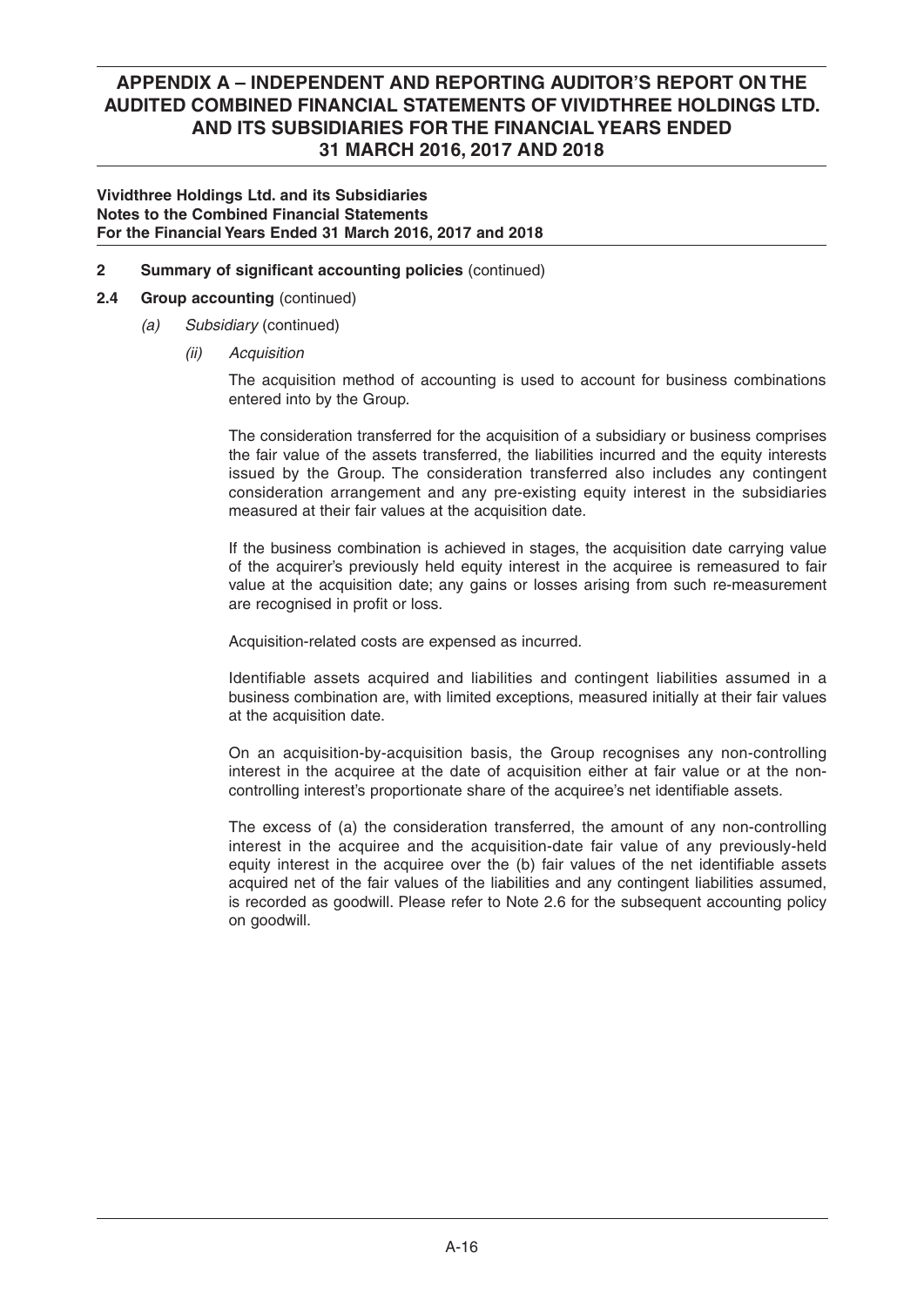### **Vividthree Holdings Ltd. and its Subsidiaries Notes to the Combined Financial Statements For the Financial Years Ended 31 March 2016, 2017 and 2018**

## **2** Summary of significant accounting policies (continued)

## **2.4 Group accounting** (continued)

- *(a) Subsidiary* (continued)
	- *(ii) Acquisition* (continued)

Acquisitions of entities under common control have been accounted for using the predecessor accounting method. Under this method:

- The combined financial statements of the Group have been prepared as if the Group structure immediately after the transaction has been in existence since the earliest date the entities are under common control;
- The assets and liabilities are brought into the combined financial statements at their existing carrying amounts from the perspective of the controlling party;
- The combined statements of comprehensive income include the results of the acquired entities since the earliest date the entities are under common control;
- The cost of investment is recorded at the aggregate of the nominal value of the equity shares issued, cash and cash equivalents and fair values of other consideration; and
- On consolidation, the difference between the consideration paid, the share capital issued for the acquisition of subsidiary and the carrying amount of the net assets of the subsidiary is taken to merger reserve.
- *(iii) Disposals*

 When a change in the Group's ownership interest in a subsidiary results in a loss of control over the subsidiary, the assets and liabilities of the subsidiary including any goodwill are derecognised. Amounts previously recognised in other comprehensive income in respect of that entity are also reclassified to profit or loss or transferred directly to retained profits if required by a specific Standard.

 Any retained equity interest in the entity is remeasured at fair value. The difference between the carrying amount of the retained interest at the date when control is lost and its fair value is recognised in profit or loss.

### *(b) Transactions with non-controlling interests*

 Changes in the Group's ownership interest in a subsidiary that do not result in a loss of control over the subsidiary are accounted for as transactions with equity owners of the Company. Any difference between the change in the carrying amounts of the non-controlling interest and the fair value of the consideration paid or received is recognised within equity attributable to the equity holders of the Company.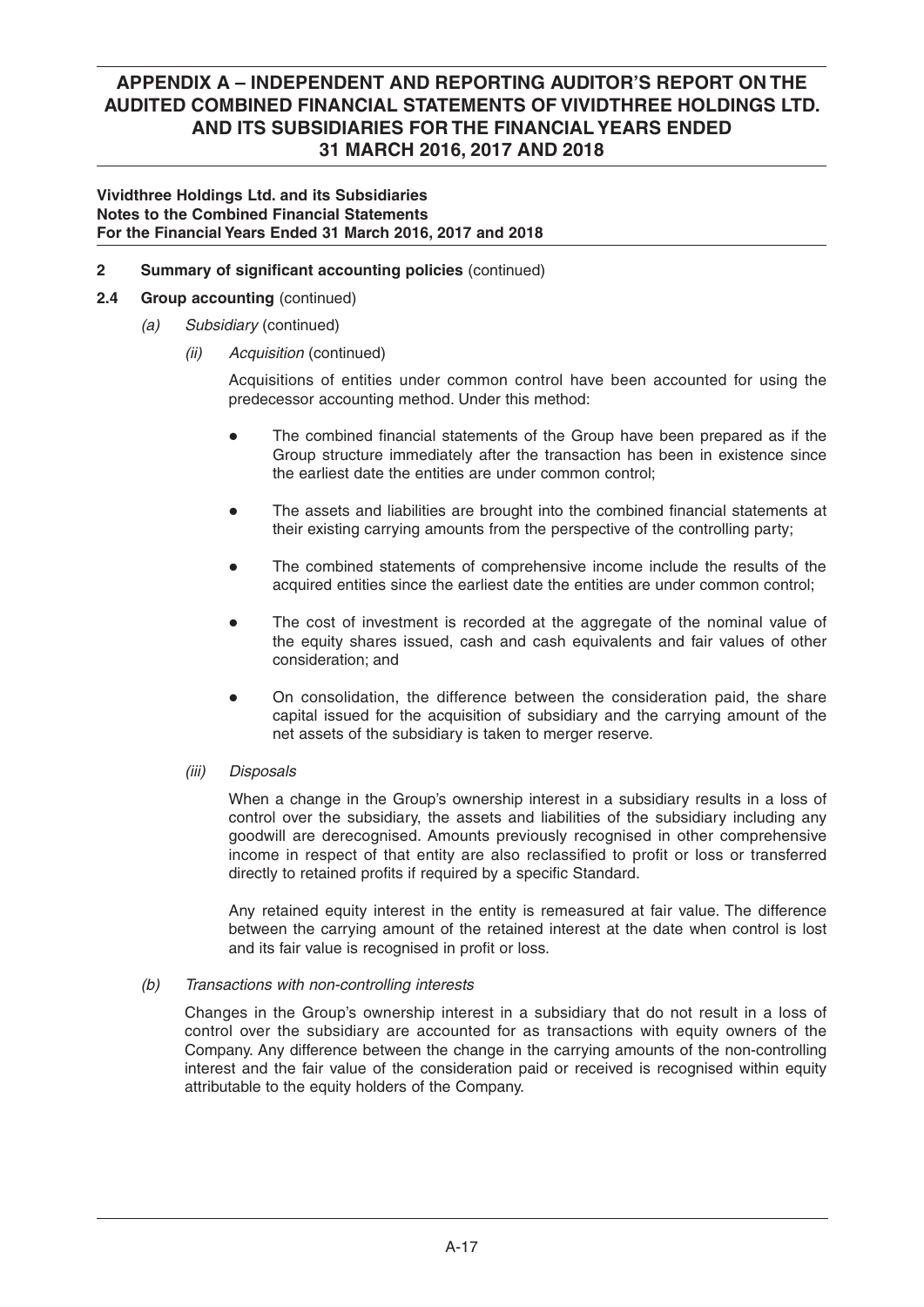### **Vividthree Holdings Ltd. and its Subsidiaries Notes to the Combined Financial Statements For the Financial Years Ended 31 March 2016, 2017 and 2018**

## **2** Summary of significant accounting policies (continued)

## **2.5 Plant and equipment**

## *(a) Measurement*

 *(i) Plant and equipment*

 All items of plant and equipment are initially recognised at cost and subsequently carried at cost less accumulated depreciation and accumulated impairment losses.

 *(ii) Components of costs*

 The cost of an item of plant and equipment initially recognised includes its purchase price and any cost that is directly attributable to bringing the asset to the location and condition necessary for it to be capable of operating in the manner intended by management.

 *(b) Depreciation*

 Depreciation on plant and equipment is calculated using the straight-line method to allocate their depreciable amounts over their estimated useful lives as follows:

|                                 | Useful lives |
|---------------------------------|--------------|
| Office equipments and computers | 3 - 5 years  |
| Furniture and fittings          | 10 years     |
| Renovation                      | 5 years      |

 The residual values, estimated useful lives and depreciation method of plant and equipment are reviewed, and adjusted as appropriate, at each reporting date. The effects of any revision are recognised in profit or loss when the changes arise.

Fully depreciated plant and equipment still in use are retained in the combined financial statements until they are no longer in use.

### *(c) Subsequent expenditure*

 Subsequent expenditure relating to property, plant and equipment that has already been recognised is added to the carrying amount of the asset only when it is probable that future economic benefits associated with the item will flow to the entity and the cost of the item can be measured reliably. All other repair and maintenance expenses are recognised in profit or loss when incurred.

 *(d) Disposal*

 On disposal of an item of property, plant and equipment, the difference between the disposal proceeds and its carrying amount is recognised in profit or loss within "Other (losses)/gains – net".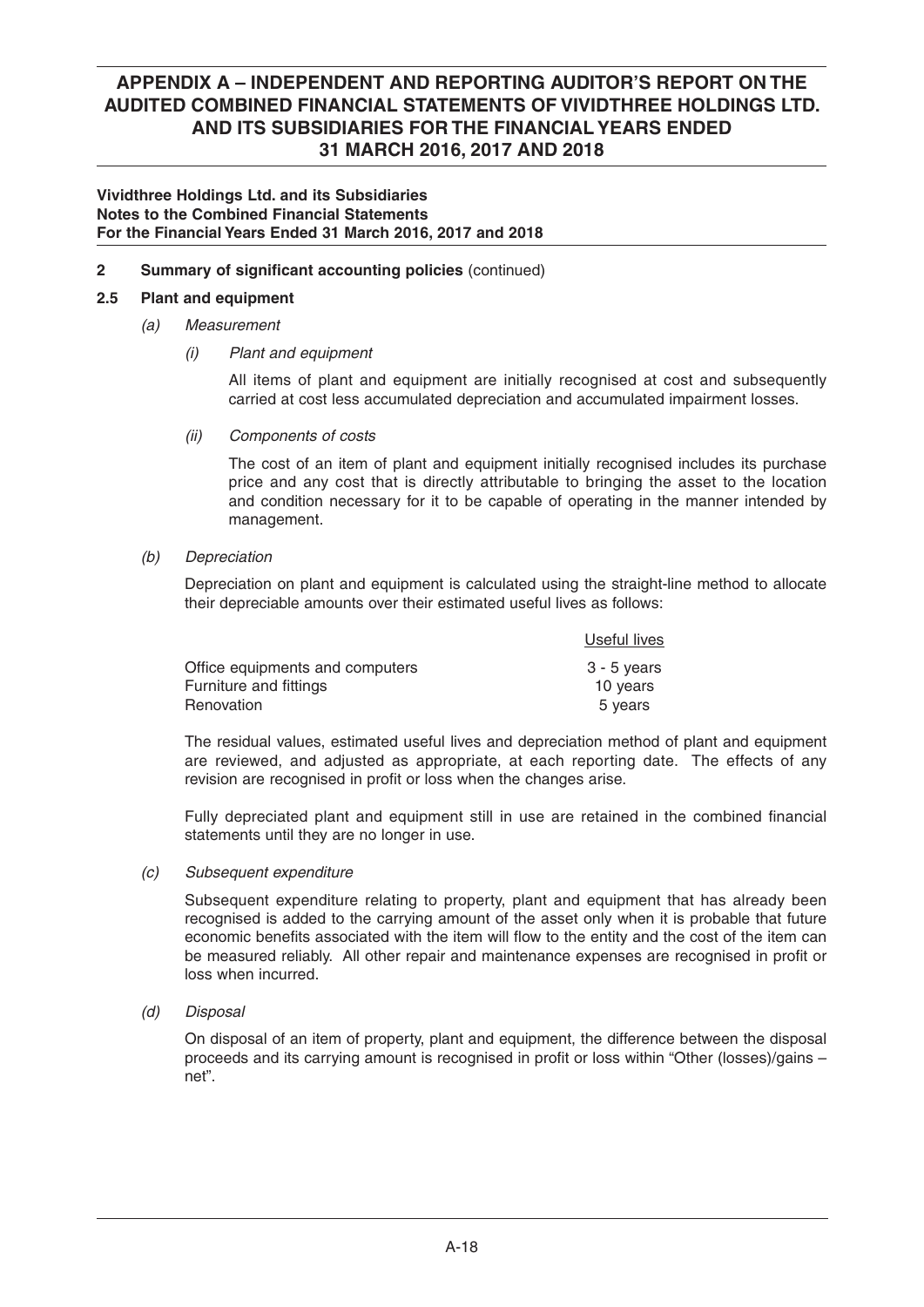### **Vividthree Holdings Ltd. and its Subsidiaries Notes to the Combined Financial Statements For the Financial Years Ended 31 March 2016, 2017 and 2018**

## **2** Summary of significant accounting policies (continued)

## **2.6 Goodwill**

 Goodwill on acquisitions of subsidiaries, represents the excess of (i) the sum of the consideration transferred, the amount of any non-controlling interest in the acquiree and the acquisition-date fair value of any previous equity interest in the acquiree over (ii) the fair value of the identifiable net assets acquired. Goodwill on subsidiaries is recognised separately as intangible assets and carried at cost less accumulated impairment losses.

 Gains and losses on the disposal of subsidiaries include the carrying amount of goodwill relating to the entity sold.

## **2.7 Intangible assets**

## *(a) Film and merchandise rights*

Film and merchandise rights are stated at cost less accumulated amortisation and accumulated impairment losses. Film and merchandise rights, less estimated residual value and accumulated impairment losses, are amortised in proportion to the estimated projected revenues over their economic beneficial period subject to a maximum of five (5) years. Additional amortisation and/or impairment loss is made if future estimated projected revenues are adversely different from the previous estimation. Estimated projected revenues are reviewed at regular intervals.

### *(b) Customer relationship*

Customer relationship is the identifiable intangible asset recognised on acquisition of subsidiaries which are not recognised as an asset by the subsidiaries because it developed them internally and charged the related costs to profit or loss. Customer relationship is initially recognised at fair value at the acquisition date and subsequently carried at cost less accumulated amortisation and accumulated impairment losses. Customer relationship is amortised over the relationship life of four (4) years. Additional amortisation and/or impairment loss is made if future estimated relationship life is different from the previous estimation.

### **2.8 Borrowing costs**

Borrowing costs are recognised in profit or loss using the effective interest method.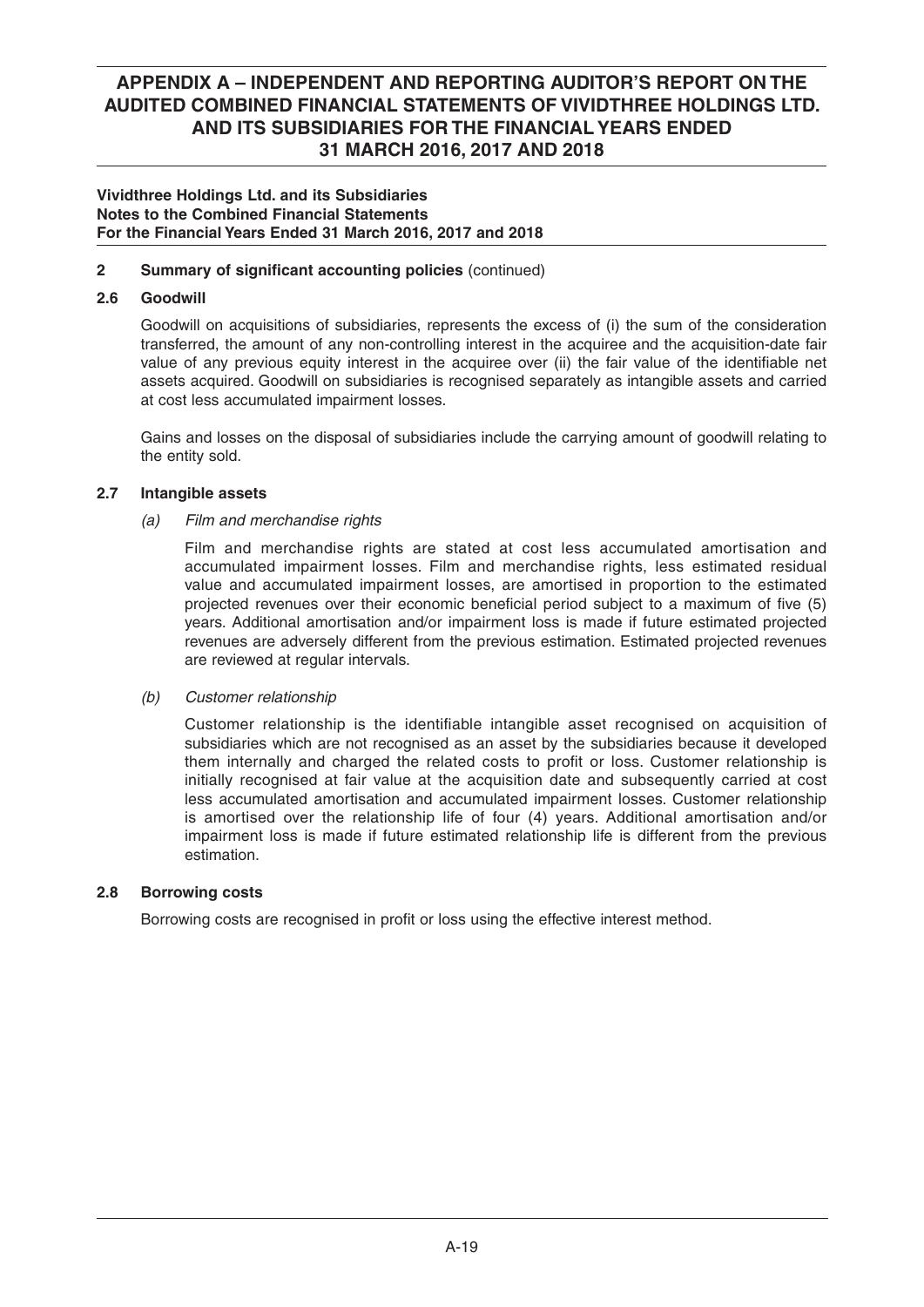### **Vividthree Holdings Ltd. and its Subsidiaries Notes to the Combined Financial Statements For the Financial Years Ended 31 March 2016, 2017 and 2018**

### **2** Summary of significant accounting policies (continued)

## **2.9** Impairment of non-financial assets

 *(a) Goodwill*

 Goodwill recognised separately as an intangible asset is tested for impairment annually and whenever there is indication that the goodwill may be impaired.

 For the purpose of impairment testing of goodwill, goodwill is allocated to each of the Group's cash-generating units ("CGU") expected to benefit from synergies arising from the business combination.

 An impairment loss is recognised when the carrying amount of a CGU, including the goodwill, exceeds the recoverable amount of the CGU. The recoverable amount of a CGU is the higher of the CGU's fair value less cost to sell and value-in-use.

The total impairment loss of a CGU is allocated first to reduce the carrying amount of goodwill allocated to the CGU and then to the other assets of the CGU pro-rata on the basis of the carrying amount of each asset in the CGU.

 An impairment loss on goodwill is recognised as an expense and is not reversed in a subsequent period.

#### *(b) Plant and equipment Intangible assets*

 Plant and equipment and intangible assets are tested for impairment whenever there is any objective evidence or indication that these assets may be impaired.

 For the purpose of impairment testing, the recoverable amount (i.e. the higher of the fair value less cost to sell and the value-in-use) is determined on an individual asset basis unless the asset does not generate cash inflows that are largely independent of those from other assets. If this is the case, the recoverable amount is determined for the cashgenerating units ("CGU") to which the asset belongs.

 If the recoverable amount of the asset (or CGU) is estimated to be less than its carrying amount, the carrying amount of the asset (or CGU) is reduced to its recoverable amount.

 The difference between the carrying amount and recoverable amount is recognised as an impairment loss in profit or loss.

 An impairment loss for an asset other than goodwill is reversed only if, there has been a change in the estimates used to determine the asset's recoverable amount since the last impairment loss was recognised. The carrying amount of this asset is increased to its revised recoverable amount, provided that this amount does not exceed the carrying amount that would have been determined (net of any accumulated amortisation or depreciation) had no impairment loss been recognised for the asset in prior years.

A reversal of impairment loss for an asset other than goodwill is recognised in profit or loss.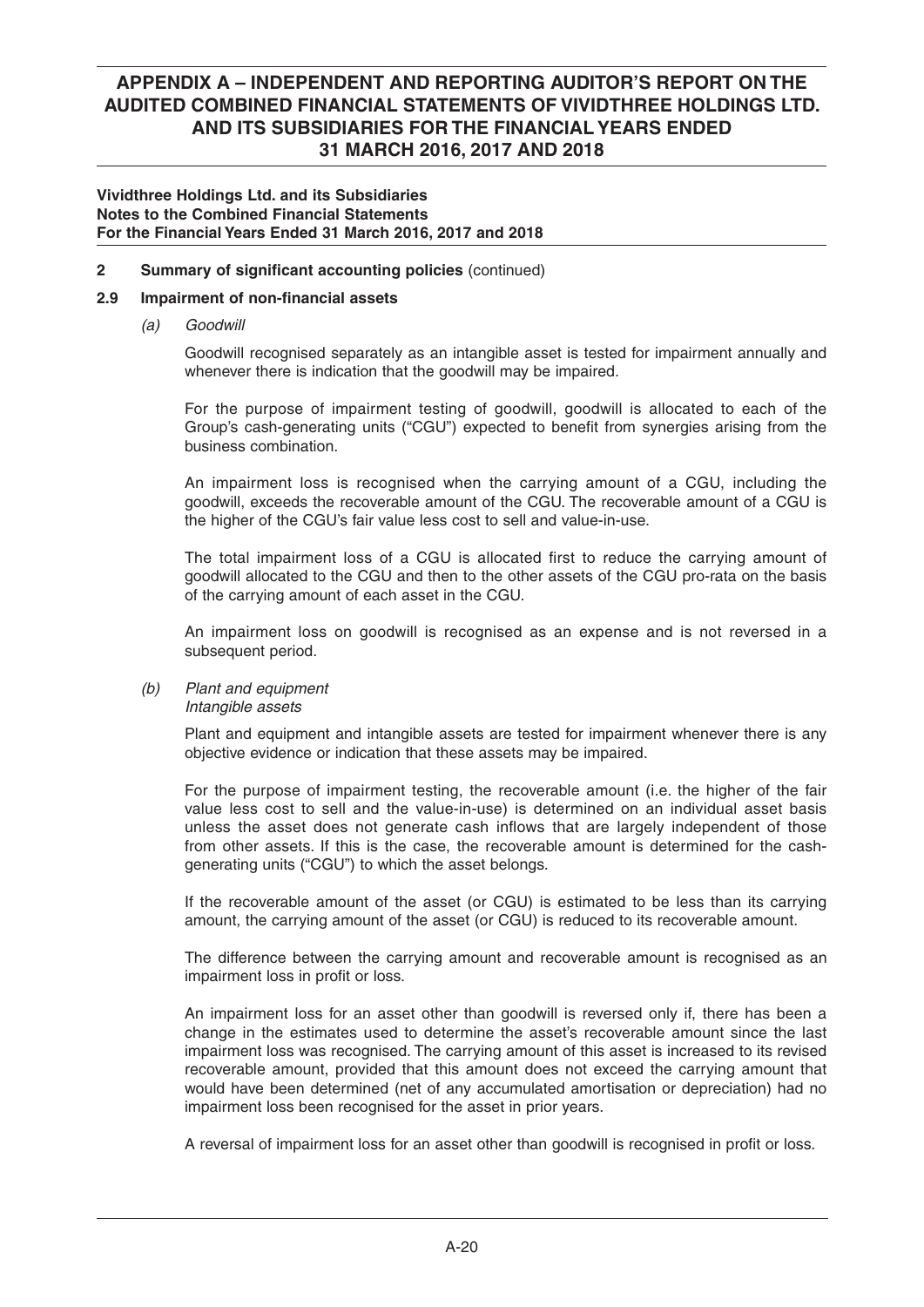### **Vividthree Holdings Ltd. and its Subsidiaries Notes to the Combined Financial Statements For the Financial Years Ended 31 March 2016, 2017 and 2018**

## **2** Summary of significant accounting policies (continued)

### **2.10 Financial assets**

### *(a) Classifi cation*

The Group classifies its financial assets in the following categories: financial assets at fair value through profit or loss, loans and receivables, held-to-maturity and available-forsale financial assets. The classification depends on the purpose for which the assets were acquired. Management determines the classification of its financial assets at initial recognition and in the case of assets classified as held-to-maturity, re-evaluates this designation at each reporting date.

At the end of financial year, the Group does not hold any of the financial assets except loans and receivables.

### *Loans and receivables*

 Loans and receivables are non-derivative financial assets with fixed or determinable payments that are not quoted in an active market. They are presented as current assets, except for those expected to be realised later than 12 months after the reporting date which are presented as non-current assets. Loans and receivables are presented as "trade and other receivables" (Note 13), "other current assets" (Note 14) and "cash and cash equivalents" (Note 12) on the statements of financial position.

### *(b) Recognition and derecognition*

Regular way purchases and sales of financial assets are recognised on trade date  $-$  the date on which the Group commits to purchase or sell the asset.

Financial assets are derecognised when the rights to receive cash flows from the financial assets have expired or have been transferred and the Group has transferred substantially all risks and rewards of ownership. On disposal of a financial asset, the difference between the carrying amount and the sale proceeds is recognised in profit or loss. Any amount previously recognised in other comprehensive income relating to that asset is reclassified to profit or loss.

### *(c) Initial measurement*

Financial assets are initially recognised at fair value plus transaction costs.

### *(d) Subsequent measurement*

 Loans and receivables are subsequently carried at amortised cost using the effective interest method.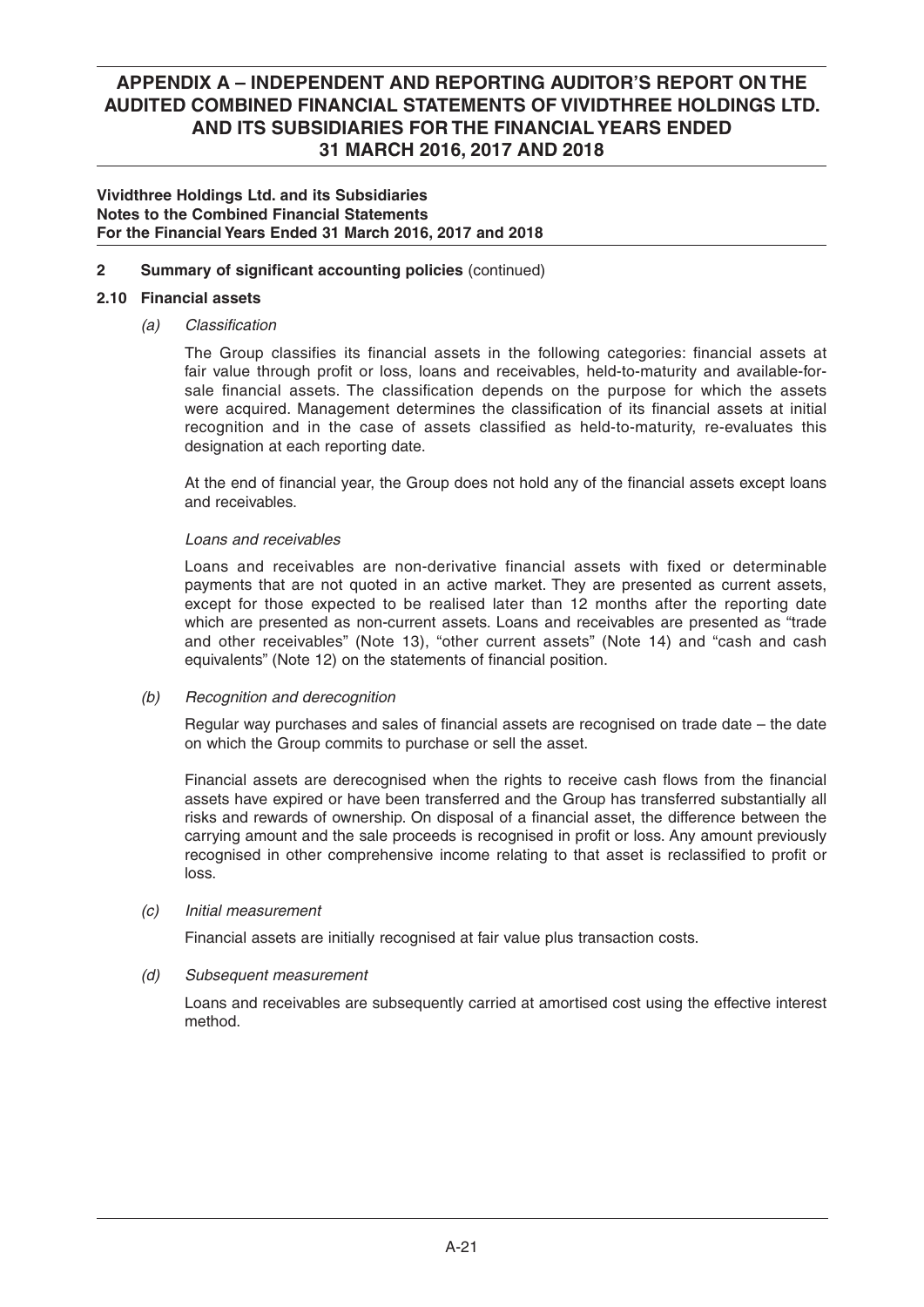### **Vividthree Holdings Ltd. and its Subsidiaries Notes to the Combined Financial Statements For the Financial Years Ended 31 March 2016, 2017 and 2018**

## **2** Summary of significant accounting policies (continued)

## **2.10 Financial assets** (continued)

 *(e) Impairment*

 The Group assesses at each reporting date whether there is objective evidence that a financial asset or a group of financial assets is impaired and recognises an allowance for impairment when such evidence exists.

### *Loans and receivables*

Significant financial difficulties of the debtor, probability that the debtor will enter bankruptcy and default or significant delay in payments are objective evidence that these financial assets are impaired.

 The carrying amount of these assets is reduced through the use of an impairment allowance account which is calculated as the difference between the carrying amount and the present value of estimated future cash flows, discounted at the original effective interest rate. When the asset becomes uncollectible, it is written off against the allowance account. Subsequent recoveries of amounts previously written off are recognised against the same line item in profit or loss.

The impairment allowance is reduced through profit or loss in a subsequent period when the amount of impairment loss decreases and the related decrease can be objectively measured. The carrying amount of the asset previously impaired is increased to the extent that the new carrying amount does not exceed the amortised cost had no impairment been recognised in prior periods.

## *(f) Offsetting of fi nancial instruments*

Financial assets and liabilities are offset and the net amount reported in the combined statements of financial position when there is a legally enforceable right to offset and there is an intention to settle on a net basis or realise the asset and settle the liabilities simultaneously.

## **2.11 Borrowings**

 Borrowings are presented as current liabilities unless the Group has an unconditional right to defer settlement for at least 12 months after the reporting date, in which case they are presented as noncurrent liabilities.

 Borrowings are initially recognised at fair value (net of transaction costs) and subsequently carried at amortised cost. Any difference between the proceeds (net of transaction costs) and the redemption value is recognised in profit and loss over the period of the borrowings using the effective interest method.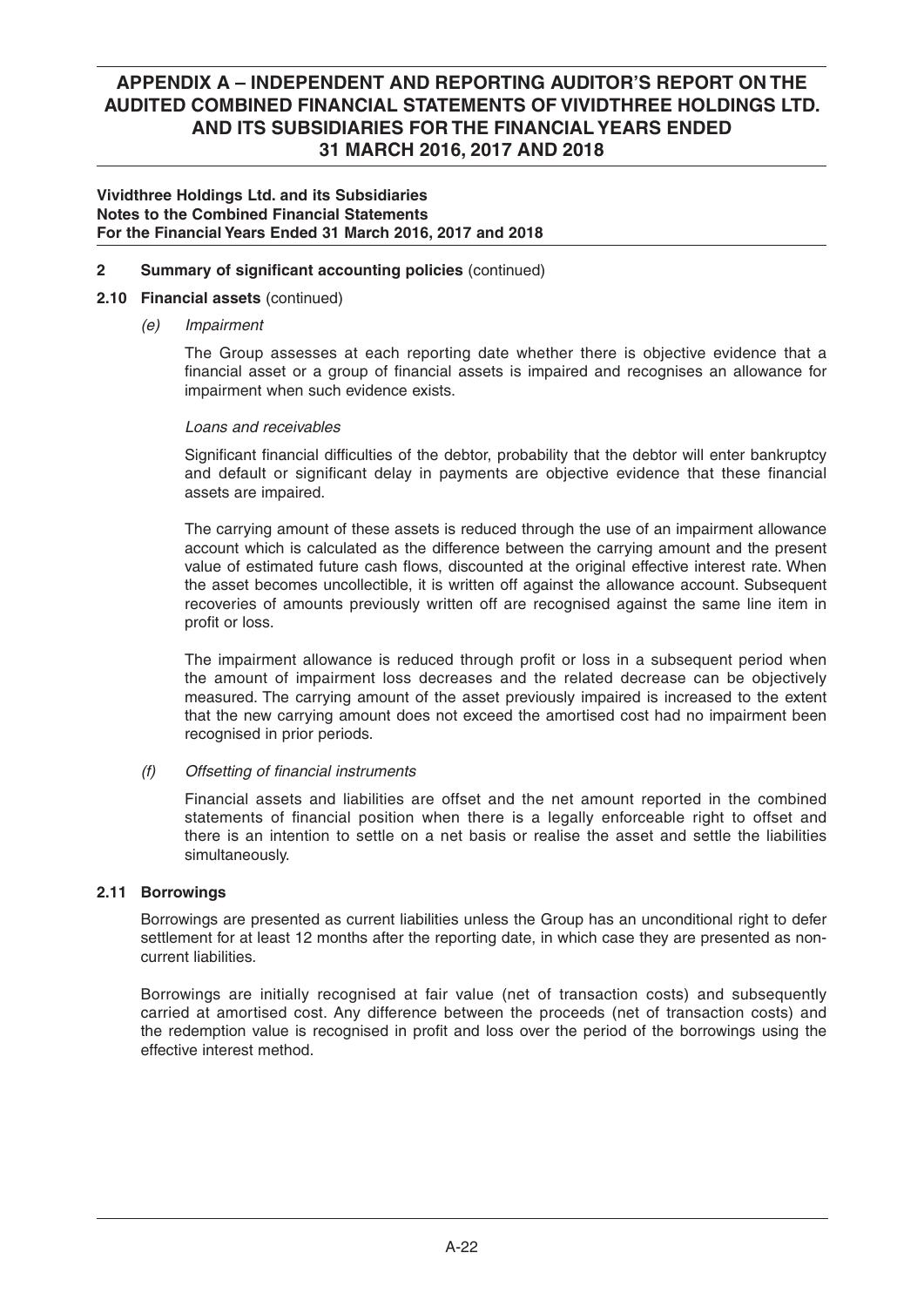### **Vividthree Holdings Ltd. and its Subsidiaries Notes to the Combined Financial Statements For the Financial Years Ended 31 March 2016, 2017 and 2018**

## **2** Summary of significant accounting policies (continued)

### **2.12 Trade and other payables**

 Trade and other payables represent liabilities for goods and services provided to the Group prior to the end of the financial year which are unpaid. They are classified as current liabilities if payment is due within one year or less (or in the normal operating cycle of the business if longer). Otherwise, they are presented as non-current liabilities.

 Trade and other payables are initially recognised at fair value, and subsequently carried at amortised cost using the effective interest method.

## **2.13 Fair value estimation of financial assets and liabilities**

The fair values of financial instruments that are not traded in an active market are determined by using valuation techniques. The Group uses a variety of methods and makes assumptions based on market conditions that are existing at each reporting date. Where appropriate, quoted market prices or dealer quotes for similar instruments are used. Valuation techniques, such as discounted cash flow analysis, are also used to determine the fair values of the financial instruments.

The fair values of current financial assets and liabilities carried at amortised cost approximate their carrying amounts.

### **2.14 Leases**

### *When the Group is the lessee*

The Group leases office spaces under operating leases from non-related parties.

### *Lessee – Operating lease*

 Leases where substantially all risks and rewards incidental to ownership are retained by the lessors are classified as operating leases. Payments made under operating leases (net of any incentives received from the lessors) are recognised in profit or loss on a straight-line basis over the period of the lease.

Contingent rents are recognised as an expense in profit or loss when incurred.

### **2.15 Work-in-progress**

### *Post productions under progress*

 Work-in-progress is measured at cost to date less progress billings and recognised losses. Cost includes all direct material and labour costs, equipment and sub-contracting services, together with appropriate overhead expenses. Provision for foreseeable losses on uncompleted contracts is made in the year in which such losses are determined.

Work-in-progress is included in current assets in the combined statements of financial position for all contracts in which costs incurred exceed progress billings. If progress billings exceed costs incurred, the difference is presented as "progress billings in excess of work-in-progress" and is included in current liabilities in the combined statements of financial position.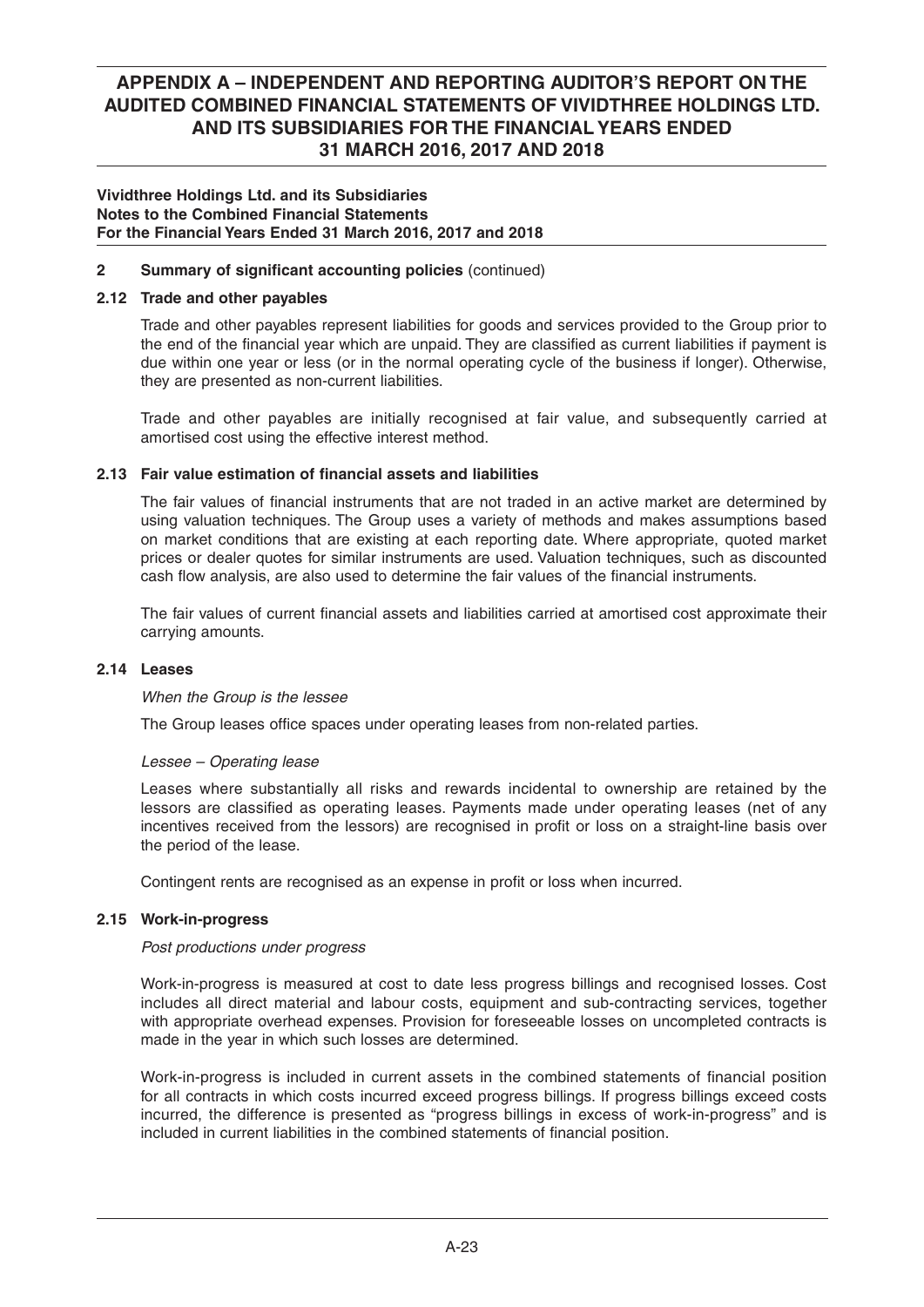### **Vividthree Holdings Ltd. and its Subsidiaries Notes to the Combined Financial Statements For the Financial Years Ended 31 March 2016, 2017 and 2018**

## **2** Summary of significant accounting policies (continued)

## **2.16 Films under production**

 Films under production include production costs, costs of services, direct labour costs and facilities in the creation of films. Upon completion, these films under production are reclassified as film products. Films under production are accounted for on a film-by-film basis and are stated at cost less any accumulated impairment losses.

 An impairment loss is made if there has been a change in the estimate used to determine the recoverable amount and the carrying amount exceeds the recoverable amount.

### **2.17 Income taxes**

 Current income tax for current and prior periods is recognised at the amount expected to be paid to or recovered from the tax authorities, using the tax rates and tax laws that have been enacted or substantively enacted by the reporting date.

 Deferred income tax is recognised for all temporary differences arising between the tax bases of assets and liabilities and their carrying amounts in the combined financial statements except when the deferred income tax arises from the initial recognition of goodwill or an asset or liability in a transaction that is not a business combination and affects neither accounting nor taxable profit or loss at the time of the transaction.

 A deferred income tax liability is recognised on temporary differences arising on investments in subsidiaries, except where the Group is able to control the timing of the reversal of the temporary difference and it is probable that the temporary difference will not reverse in the foreseeable future.

A deferred income tax asset is recognised to the extent that it is probable that future taxable profit will be available against which the deductible temporary differences and tax losses can be utilised.

Deferred income tax is measured:

- (i) at the tax rates that are expected to apply when the related deferred income tax asset is realised or the deferred income tax liability is settled, based on tax rates and tax laws that have been enacted or substantively enacted at the reporting date; and
- (ii) based on the tax consequence that will follow from the manner in which the Group expects, at the reporting date, to recover or settle the carrying amounts of its assets and liabilities.

Current and deferred income taxes are recognised as income and expense in profit or loss, except to the extent that the tax arises from a business combination or a transaction which is recognised directly in equity. Deferred tax arising from a business combination is adjusted against goodwill on acquisition.

 The Group accounts for investment tax credits (for example, productivity and innovative credit) similar to accounting for other tax credits where deferred tax asset is recognised for unused tax credits to the extent that it is probable that future taxable profit will be available against which the unused tax credit can be utilised.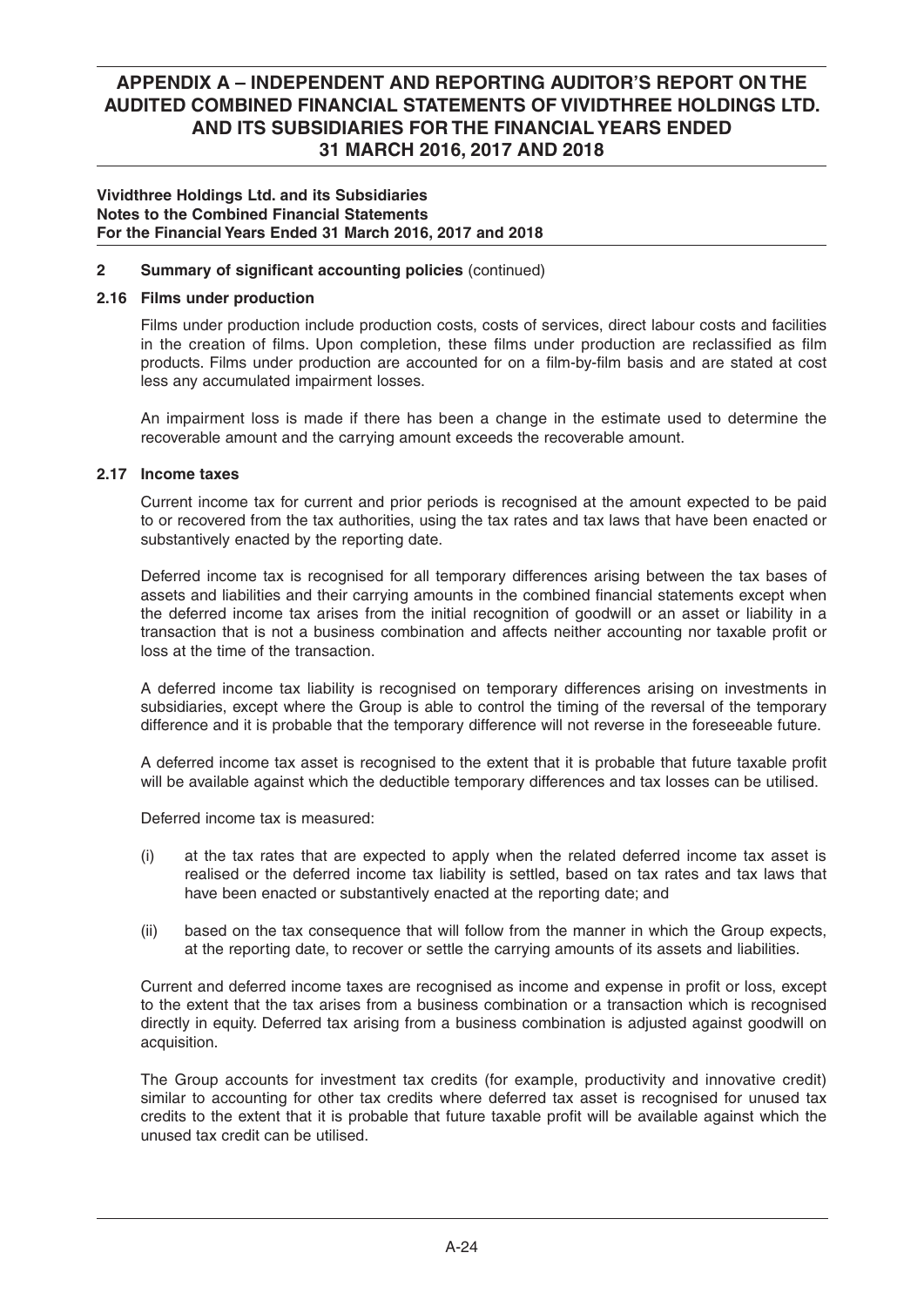### **Vividthree Holdings Ltd. and its Subsidiaries Notes to the Combined Financial Statements For the Financial Years Ended 31 March 2016, 2017 and 2018**

## **2** Summary of significant accounting policies (continued)

## **2.18 Provisions**

 Provisions for other liabilities and charges are recognised when the Group has a present legal or constructive obligation as a result of past events, it is more likely than not that an outflow of resources will be required to settle the obligation and the amount has been reliably estimated. Provisions are not recognised for future operating losses.

 Provisions are measured at the present value of the expenditure expected to be required to settle the obligation using a pre-tax discount rate that reflects the current market assessment of the time value of money and the risks specific to the obligation. The increase in the provision due to the passage of time is recognised in profit or loss as finance expense.

 Changes in the estimated timing or amount of the expenditure or discount rate are recognised in profit or loss when the changes arise.

### **2.19 Employee compensation**

Employee benefits are recognised as an expense, unless the cost qualifies to be capitalised as an asset.

### **Defined contribution plans**

Defined contribution plans are post-employment benefit plans under which the Group pays fixed contributions into separate entities such as the Central Provident Fund in Singapore on a mandatory, contractual or voluntary basis. The Group has no further payment obligations once the contributions have been paid.

### **2.20 Currency translation**

 *(a) Functional and presentation currency*

Items included in the financial statements of each entity in the Group are measured using the currency of the primary economic environment in which the entity operates ("functional currency"). The financial statements are presented in Singapore Dollar ("SGD"), which is the functional currency of the Company.

### *(b) Transactions and balances*

 Transactions in a currency other than the functional currency ("foreign currency") are translated into the functional currency using the exchange rates at the dates of the transactions. Currency translation differences resulting from the settlement of such transactions and from the translation of monetary assets and liabilities denominated in foreign currencies at the closing rate at the reporting date are recognised in profit or loss. However, in the combined financial statements, currency translation differences arising from borrowings in foreign currencies and other currency instruments designated and qualifying as net investment hedges and net investment in foreign operations, are recognised in other comprehensive income and accumulated in the currency translation reserve.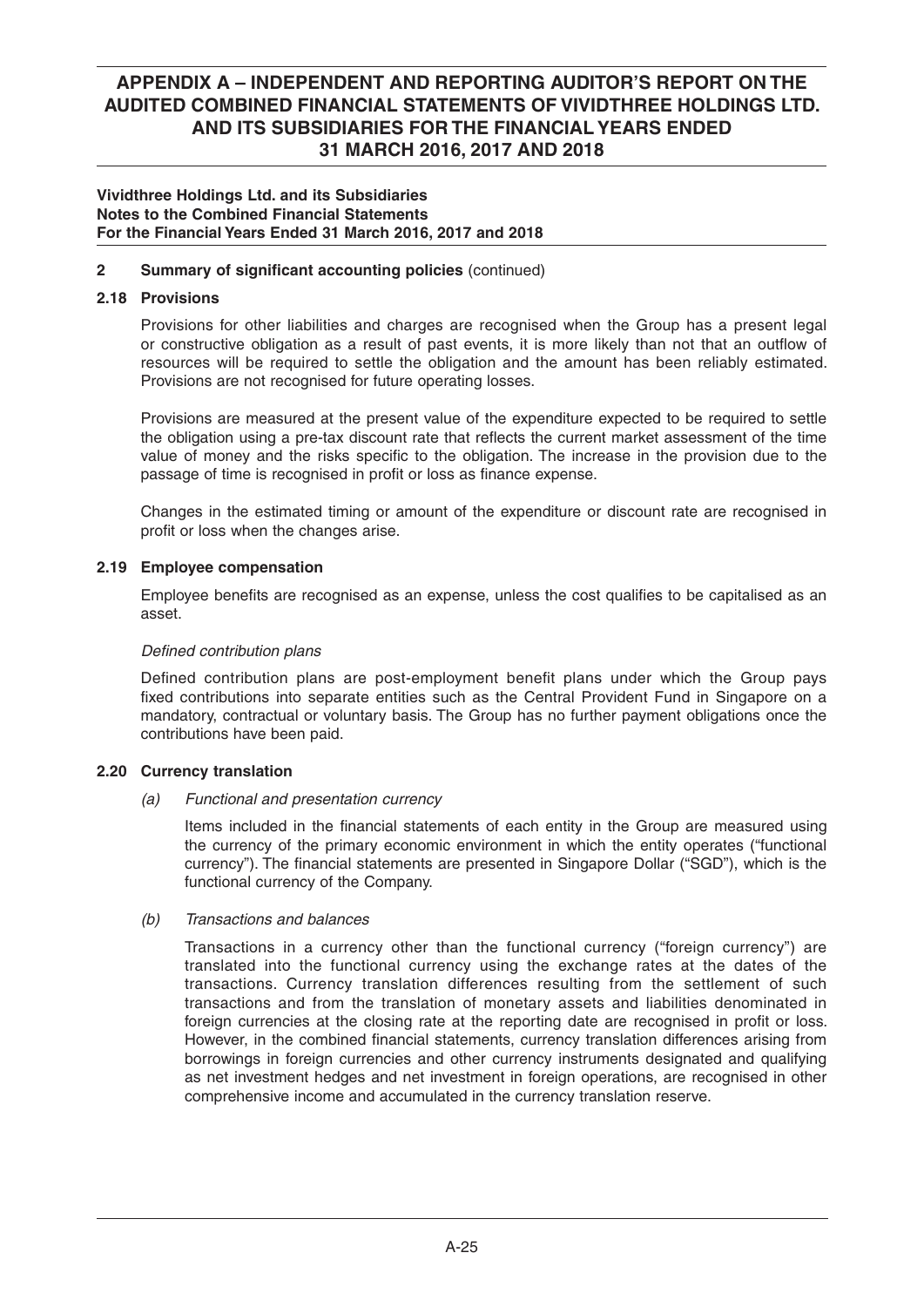### **Vividthree Holdings Ltd. and its Subsidiaries Notes to the Combined Financial Statements For the Financial Years Ended 31 March 2016, 2017 and 2018**

### **2** Summary of significant accounting policies (continued)

### **2.20 Currency translation** (continued)

### *(b) Transactions and balances* (continued)

 When a foreign operation is disposed of or any loan forming part of the net investment of the foreign operation is repaid, a proportionate share of the accumulated currency translation differences is reclassified to profit or loss, as part of the gain or loss on disposal.

Foreign exchange gains and losses that relate to borrowings are presented in profit or loss within "Finance expense". All other exchange gains and losses impacting profit or loss are presented in profit or loss within "Other (losses)/gains - net".

 Non-monetary items measured at fair values in foreign currencies are translated using the exchange rates at the date when the fair values are determined.

### **2.21 Cash and cash equivalents**

For the purpose of presentation in the combined statements of cash flows, cash and cash equivalents include cash at bank and on hand and deposits with financial institutions which are subject to an insignificant risk of change in value.

### **2.22 Share capital**

Ordinary shares are classified as equity. Incremental costs directly attributable to the issuance of new ordinary shares are deducted against the share capital account.

### **2.23 Dividends to Company's shareholders**

 Dividends to the Company's shareholders are recognised when the dividends are approved for payment.

### **3 Critical accounting estimates, assumptions and judgements**

 Estimates, assumptions and judgements are continually evaluated and are based on historical experience and other factors, including expectations of future events that are believed to be reasonable under circumstances.

### *(a) Impairment of goodwill*

 Goodwill is tested for impairment annually and whenever there is indication that the goodwill may be impaired. The recoverable amount of these assets and where applicable, CGU have been determined based on value-in use calculations. These calculations require the use of estimates (Note 18).

 If the management's estimated growth rate used in the value-in-use calculation for this CGU has declined by  $24.95\%$ ,  $52.51\%$  and  $13.99\%$  for the financial year ended 31 March 2016, 2017 and 2018 respectively, or the estimated pre-tax discount applied to the discounted cash flows for this CGU had been raised by 24.29%, 35.68% and 26.54% for the financial years ended 31 March 2016, 2017, 2018 respectively, the recoverable amount of the CGU would equal to the carrying amount.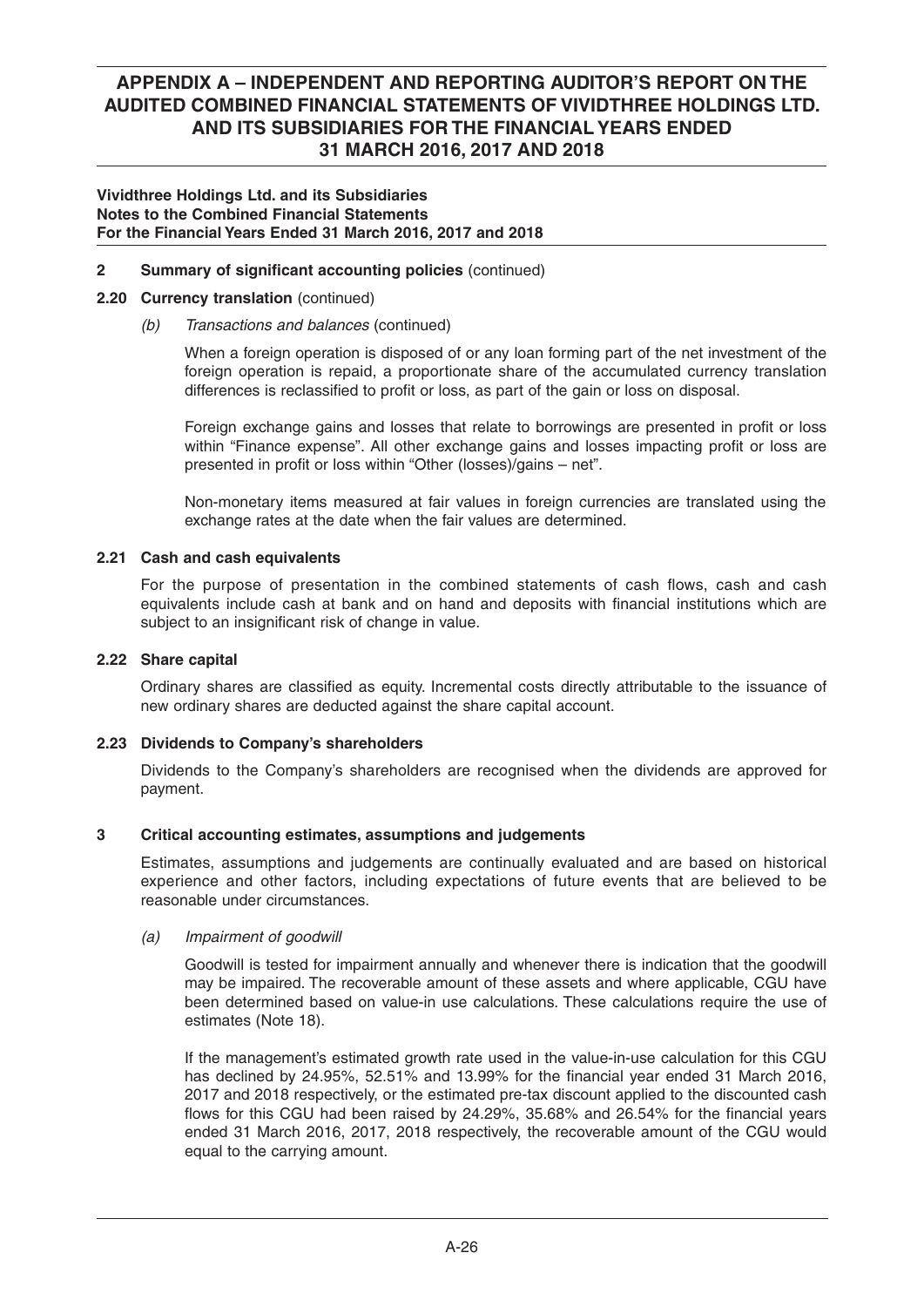### **Vividthree Holdings Ltd. and its Subsidiaries Notes to the Combined Financial Statements For the Financial Years Ended 31 March 2016, 2017 and 2018**

### **3 Critical accounting estimates, assumptions and judgements** (continued)

## *(b) Impairment of loans and receivables*

 Management reviews its loans and receivables for objective evidence of impairment at least quarterly. Significant financial difficulties of the debtor, the probability that the debtor will enter bankruptcy, and default or significant delay in payments are considered objective evidence that a receivable is impaired. In determining this, management has made judgements as to whether there is observable date indicating that there has been a significant change in the payment ability of the debtor, or whether there have been significant changes with adverse effect in the technological, market, economic or legal environment in which the debtor operates in.

 Where there is objective evidence of impairment, management had made judgements as to whether an impairment loss should be recorded as an expense. In determining this, management has used estimates based on historical loss experience for assets with similar credit risk characteristics. The methodology and assumptions used for estimating both the amount and timing of future cash flows are reviewed regularly to reduce any differences between the estimated loss and actual loss experience.

 At the respective reporting date, management has assessed that no allowance for impairment is required for the receivables. The carrying amounts of trade receivables at the end of financial years ended 31 March 2016, 2017 and 2018 were \$1,296,613, \$2,870,756 and \$3,708,103 respectively.

If the net present values of estimated cash flows had been higher/lower by 10% from management's estimates for all loans and receivables, the allowance for impairment of the Group for the financial years ended 31 March 2016, 2017 and 2018 would have been lower/ higher by \$61,054, \$114,700 and \$119,420 respectively.

### **4 Revenue**

|                             | 2016      | 2017      | 2018      |
|-----------------------------|-----------|-----------|-----------|
|                             | S         |           | S         |
| Post-production services    | 3,956,197 | 5,288,245 | 2,857,059 |
| Content production services | -         |           | 4,200,000 |
|                             | 3,956,197 | 5,288,245 | 7,057,059 |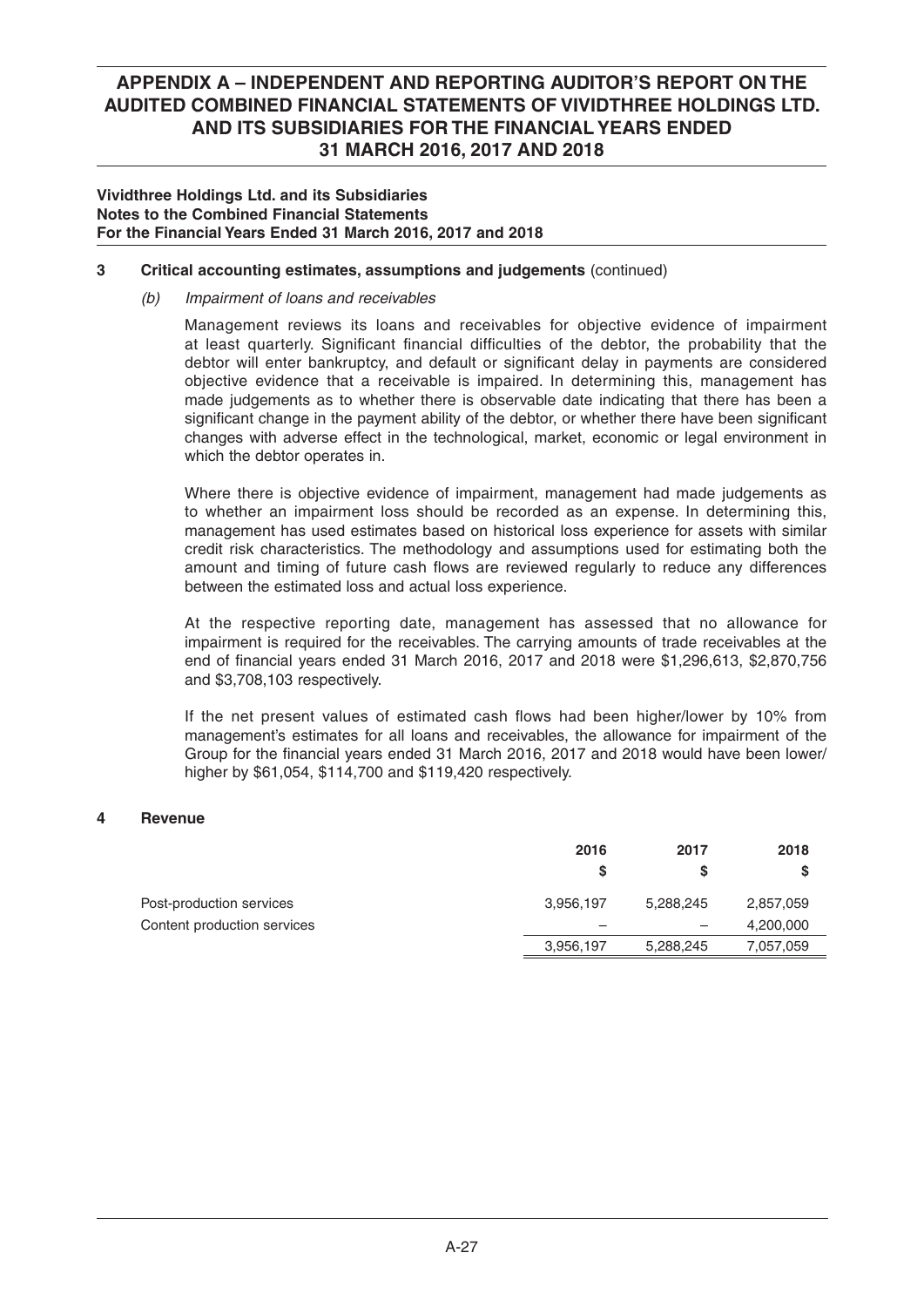### **Vividthree Holdings Ltd. and its Subsidiaries Notes to the Combined Financial Statements For the Financial Years Ended 31 March 2016, 2017 and 2018**

### **5 Other income**

|                   | 2016<br>\$ | 2017<br>S | 2018<br>\$ |
|-------------------|------------|-----------|------------|
| Government grants | 62,753     | 124,033   | 66,674     |
| <b>Others</b>     | 8,000      | 11,507    | -          |
|                   | 70,753     | 135,540   | 66,674     |

 Government grants include productive and innovative credit, M-assist grant from Media Development Authority, wages credit scheme, temporary employment credit and special government credit.

### **6 Other (losses)/gains - net**

|                                        | 2016     | 2017      | 2018   |
|----------------------------------------|----------|-----------|--------|
|                                        | S        |           |        |
| Currency exchange (losses)/gains - net | (1,313)  | (6,853)   | 1,481  |
| Plant and equipment written off        |          | (17,505)  |        |
|                                        | (1, 313) | (24, 358) | 481. ا |

### **7 Expenses by nature**

|                                                  | 2016      | 2017      | 2018      |
|--------------------------------------------------|-----------|-----------|-----------|
|                                                  | \$        | S         | \$        |
| Amortisation of intangible assets (Note 19)      | 56,188    | 111,960   | 43,150    |
| Employees compensation (Note 8)                  | 1,189,321 | 1,948,617 | 2,029,403 |
| Depreciation of plant and equipment (Note 17)    | 210,246   | 262,726   | 206,010   |
| Productions expenses                             | 201,504   | 421,068   | 284,020   |
| Sub-contractor costs                             | 372,931   | 633,143   | 930,860   |
| Rental expense on operating leases               | 73,005    | 73,395    | 94,246    |
| Reversal of bad debts written off in prior years | (13,910)  |           |           |
| Management fees (Note 27(a))                     | 152,769   | 260,443   |           |
| <b>Others</b>                                    | 238,026   | 268,285   | 297,743   |
| Total cost of sales and administrative expenses  | 2,480,080 | 3,979,637 | 3,885,432 |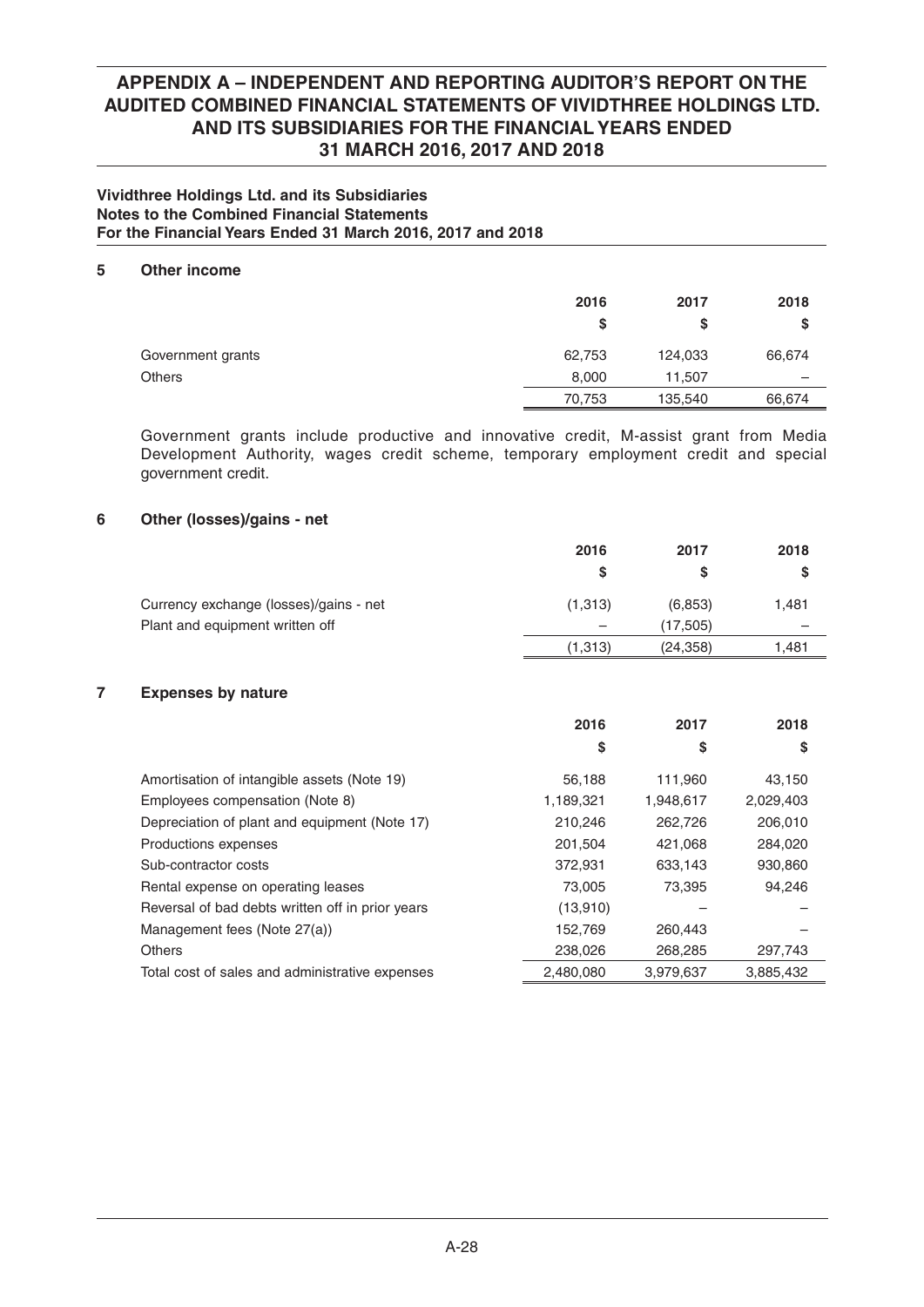### **Vividthree Holdings Ltd. and its Subsidiaries Notes to the Combined Financial Statements For the Financial Years Ended 31 March 2016, 2017 and 2018**

## **8 Employees compensation**

|    |                                                      | 2016      | 2017      | 2018      |
|----|------------------------------------------------------|-----------|-----------|-----------|
|    |                                                      | \$        | \$        | S         |
|    | Wages and salaries                                   | 1,027,304 | 1,725,394 | 1,789,070 |
|    | Employer's contribution to defined contribution plan |           |           |           |
|    | including Central Provident Fund                     | 134,607   | 191,857   | 220,468   |
|    | Other short-term benefits                            | 27,410    | 31,366    | 19,865    |
|    |                                                      | 1,189,321 | 1,948,617 | 2,029,403 |
| 9  | <b>Finance expenses</b>                              |           |           |           |
|    |                                                      | 2016      | 2017      | 2018      |
|    |                                                      | \$        | \$        | \$        |
|    | Interest expenses on:                                |           |           |           |
|    | Bank borrowings                                      | 22,514    | 17,632    | 11,709    |
|    | Amount owing to ultimate holding company             | 4,533     | 5,681     | 2,877     |
|    |                                                      | 27,047    | 23,313    | 14,586    |
| 10 | Income tax expense                                   |           |           |           |
|    |                                                      | 2016      | 2017      | 2018      |
|    |                                                      | \$        | \$        | \$        |
|    | Tax expense attributable to profit is made up of:    |           |           |           |
|    | - Profit for the financial year:                     |           |           |           |
|    | Current income tax - Singapore                       | 111,449   | 95,000    | 503,971   |
|    | Deferred income tax (Note 22)                        | (6,750)   | (15, 146) | (6,750)   |
|    |                                                      | 104,699   | 79,854    | 497,221   |
|    | - (Over)/Under provision in prior financial years:   |           |           |           |
|    | Current income tax - Singapore                       |           | (43, 195) | 17,776    |
|    | Deferred income tax (Note 22)                        |           | 39,851    |           |
|    |                                                      |           | (3, 344)  | 17,776    |
|    |                                                      | 104,699   | 76,510    | 514,997   |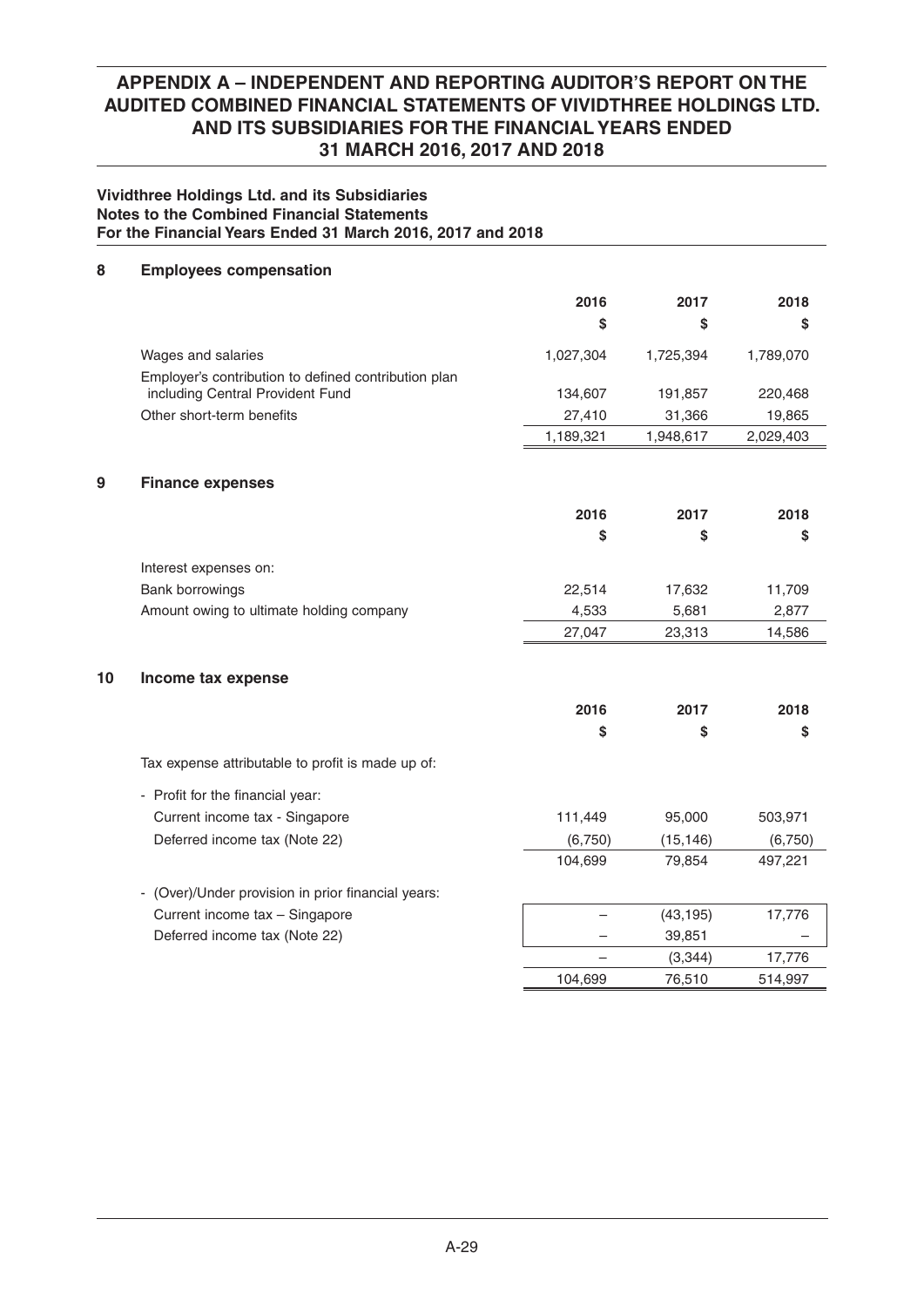## **Vividthree Holdings Ltd. and its Subsidiaries Notes to the Combined Financial Statements For the Financial Years Ended 31 March 2016, 2017 and 2018**

### **10 Income tax expense** (continued)

The tax on the Group's profit before tax differs from the theoretical amount that would arise using the Singapore standard rate of income tax is as follows:

|                                                   | 2016       | 2017       | 2018      |
|---------------------------------------------------|------------|------------|-----------|
|                                                   | \$         | \$         | \$        |
| Profit before tax                                 | 1,518,510  | 1,396,477  | 3,225,196 |
| Tax calculated at Singapore tax rate of 17%       | 258,147    | 237,401    | 548,283   |
| Effects of:                                       |            |            |           |
| - Income not subject to tax                       | (2,365)    | (10,095)   | (11, 335) |
| - Expenses not deductible for tax purposes        | 6.147      | 16,202     | 4.157     |
| - Tax incentive and enhanced allowance            | (119, 539) | (114, 244) | (7,959)   |
| - Tax exemption and rebates                       | (45, 925)  | (35, 925)  | (35, 925) |
| - (Over)/Under provision in prior financial years |            | (3,344)    | 17,776    |
| - Others                                          | 8,234      | (13, 485)  |           |
| Total tax expense                                 | 104,699    | 76,510     | 514,997   |
|                                                   |            |            |           |

## **11 Earnings per share**

For illustrative purpose, the calculation of the basic earnings per share is based on the net profit attributable to equity holders of the Company for the financial years ended 31 March 2016, 2017 and 2018 and 50,000 ordinary shares, representing the amounts of the paid-up share capital of Vividthree Productions Pte. Ltd. and Vividthree Productions Sdn. Bhd..

| 2016  | 2017  | 2018  |
|-------|-------|-------|
| s     |       |       |
| 28.28 | 26.40 | 54.20 |
|       |       |       |

There were no diluted earnings per share for the financial years ended 31 March 2016, 2017 and 2018 as there were no dilutive ordinary shares outstanding.

### **12 Cash and cash equivalents**

|               | 2016    | 2017    | 2018      |
|---------------|---------|---------|-----------|
|               |         |         |           |
| Cash at banks | 503,282 | 599,034 | 2,353,739 |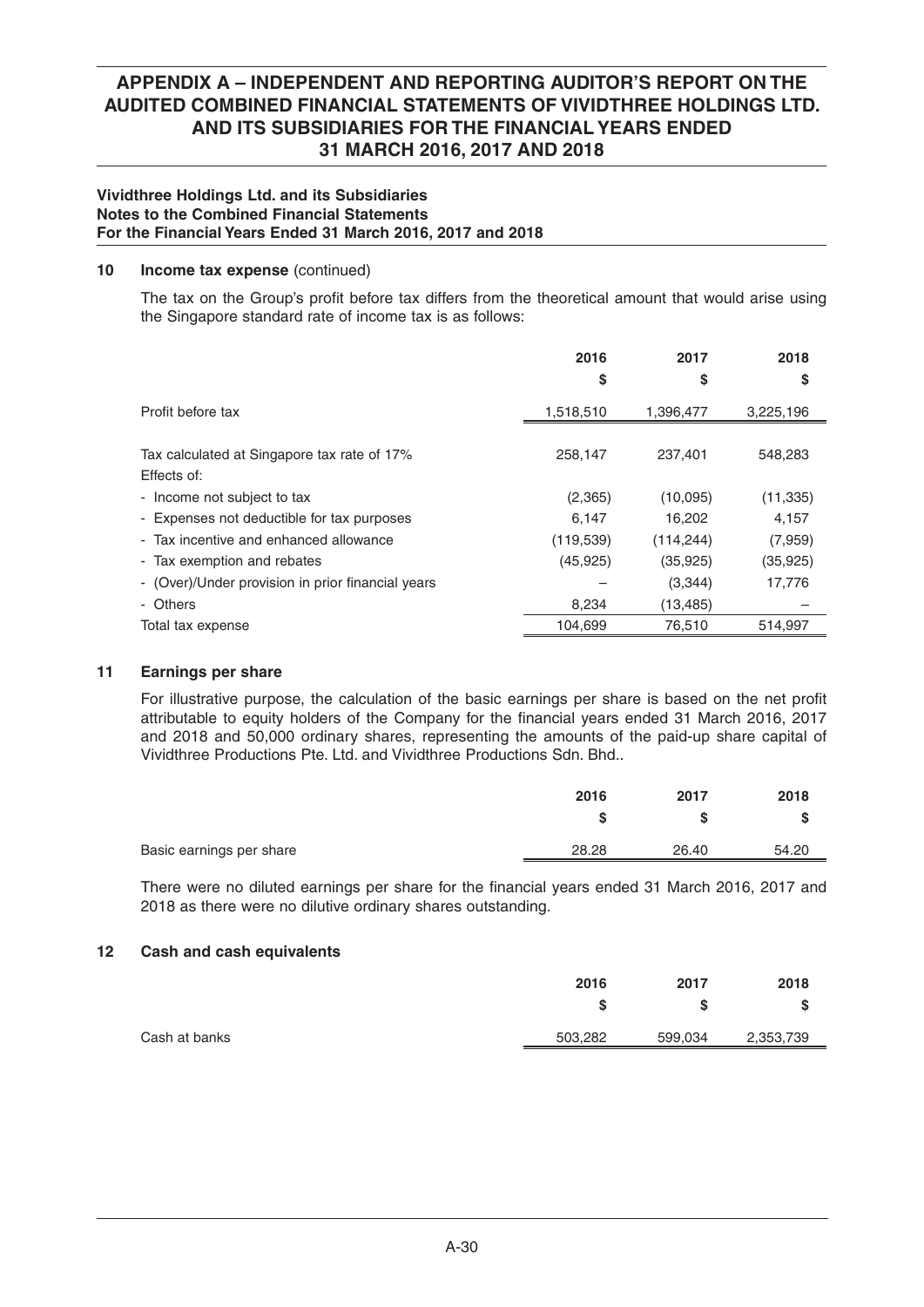### **Vividthree Holdings Ltd. and its Subsidiaries Notes to the Combined Financial Statements For the Financial Years Ended 31 March 2016, 2017 and 2018**

## **13 Trade and other receivables**

|                             | 2016<br>\$ | 2017<br>\$ | 2018<br>\$ |
|-----------------------------|------------|------------|------------|
| Trade receivables           |            |            |            |
| - Non-related parties       | 1,013,153  | 2,443,439  | 2,379,888  |
| - Immediate holding company | 83,460     | 42,742     | 91,320     |
| - Related companies         | 200,000    | 384,575    | 535,390    |
|                             | 1,296,613  | 2,870,756  | 3,006,598  |
| Other receivables           |            |            |            |
| - Related companies         | 94,489     | 70,496     | 97,383     |
| Accrued income              |            |            | 701,505    |
|                             | 1,391,102  | 2,941,252  | 3,805,486  |

Related companies are controlled by the ultimate holding company.

 The non-trade amounts due from related companies are unsecured, interest-free and are repayable on demand.

## **14 Other current assets**

|             | 2016   | 2017   | 2018    |
|-------------|--------|--------|---------|
|             | S      | S      | S       |
| Prepayments | 30,756 | 18.644 | 202,056 |
| Deposits    | 23,559 | 23,959 | 54,259  |
|             | 54,315 | 42,603 | 256,315 |

### **15 Work-in-progress**

|                                                | 2016<br>\$ | 2017<br>\$ | 2018<br>\$ |
|------------------------------------------------|------------|------------|------------|
| <b>Work-in-progress</b>                        |            |            |            |
| Aggregate cost incurred                        | 177,852    | 129,486    | 561,570    |
| Less: Progress billings                        | (33,000)   | (178, 500) | (213, 100) |
|                                                | 144,852    | (49, 014)  | 348,470    |
| Presented as:                                  |            |            |            |
| Work-in-progress                               | 144,852    | 66,357     | 531,105    |
| Progress billing in excess of work-in-progress |            | (115, 371) | (182, 635) |
|                                                | 144.852    | (49, 014)  | 348,470    |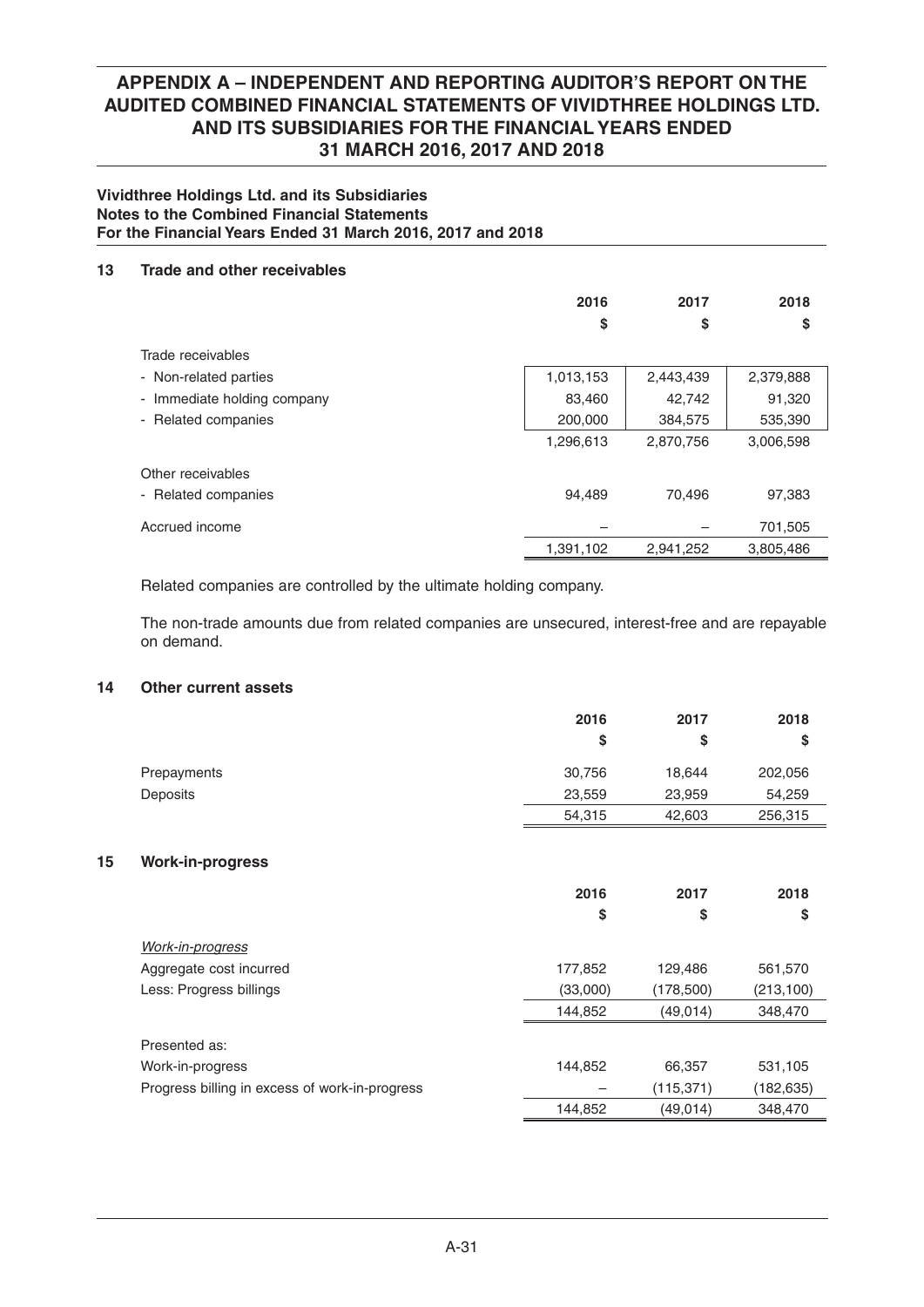### **Vividthree Holdings Ltd. and its Subsidiaries Notes to the Combined Financial Statements For the Financial Years Ended 31 March 2016, 2017 and 2018**

## **16 Films under production**

|                               | 2016<br>\$ | 2017<br>\$ | 2018<br>S |
|-------------------------------|------------|------------|-----------|
| <b>Films under production</b> |            |            |           |
| Beginning of financial year   |            | 289,555    |           |
| Additions                     | 289,555    |            |           |
| Disposal                      |            | (289, 555) | -         |
| End of financial year         | 289,555    |            |           |

## **17 Plant and equipment**

|                                       | <b>Office</b><br>equipment<br>and<br>computers | <b>Furniture</b><br>and fittings | <b>Renovation</b> | <b>Total</b> |
|---------------------------------------|------------------------------------------------|----------------------------------|-------------------|--------------|
|                                       | \$                                             | \$                               | S                 | \$           |
| 2016                                  |                                                |                                  |                   |              |
| Cost                                  |                                                |                                  |                   |              |
| Beginning of financial year           |                                                |                                  |                   |              |
| Acquisition of a subsidiary (Note 29) | 285,285                                        | 15,100                           | 18,942            | 319,327      |
| Additions                             | 273,163                                        |                                  | 7,235             | 280,398      |
| End of financial year                 | 558,448                                        | 15,100                           | 26,177            | 599,725      |
| Accumulated depreciation              |                                                |                                  |                   |              |
| Beginning of financial year           |                                                |                                  |                   |              |
| Depreciation charge                   | 198,858                                        | 1,671                            | 9,717             | 210,246      |
| End of financial year                 | 198,858                                        | 1,671                            | 9,717             | 210,246      |
| Net book value                        |                                                |                                  |                   |              |
| End of financial year                 | 359,590                                        | 13,429                           | 16,460            | 389,479      |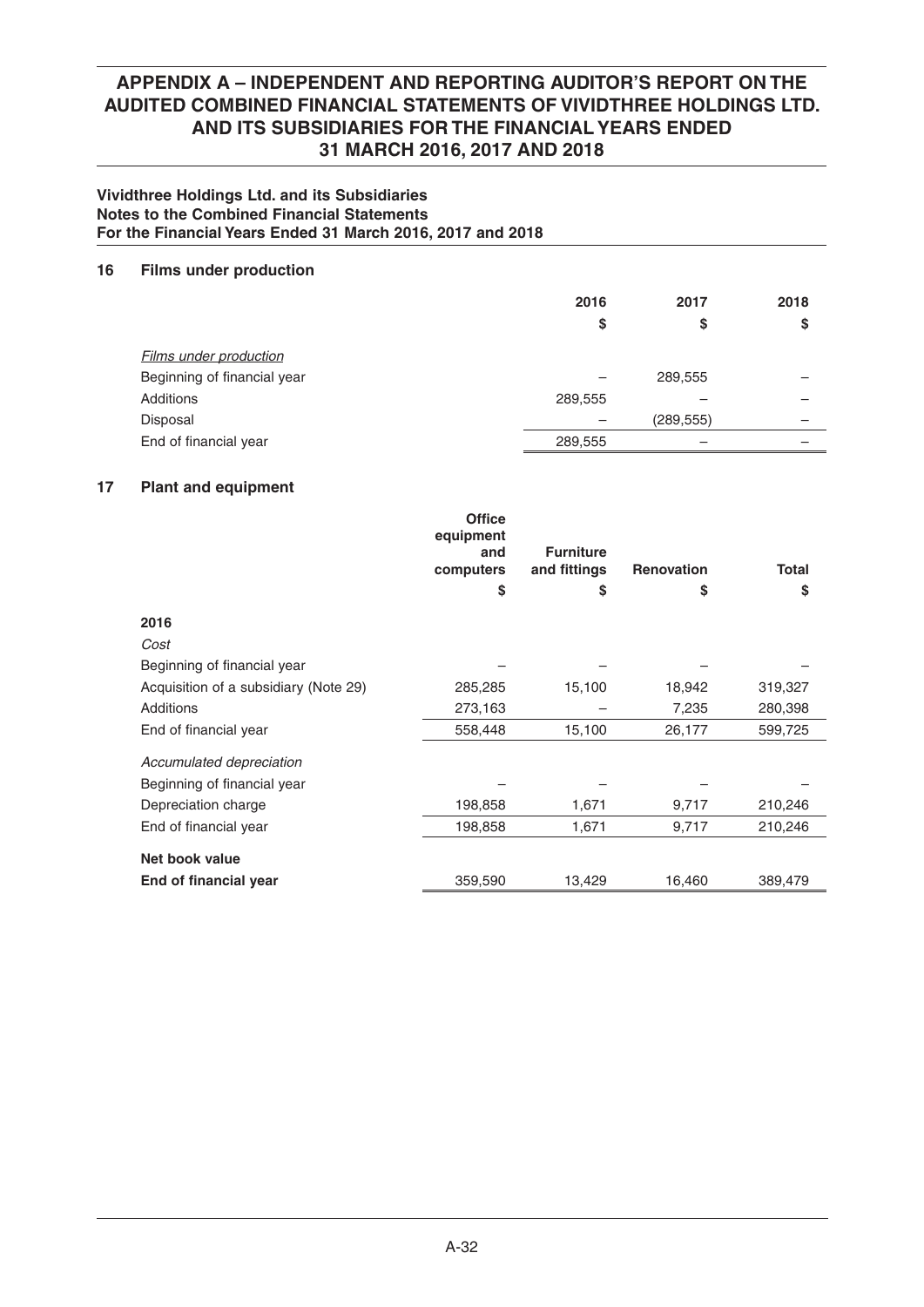### **Vividthree Holdings Ltd. and its Subsidiaries Notes to the Combined Financial Statements For the Financial Years Ended 31 March 2016, 2017 and 2018**

## **17** Plant and equipment (continued)

|                             | <b>Office</b><br>equipment<br>and | <b>Furniture</b> |            |              |
|-----------------------------|-----------------------------------|------------------|------------|--------------|
|                             | computers                         | and fittings     | Renovation | <b>Total</b> |
|                             | \$                                | \$               | S          | \$           |
| 2017                        |                                   |                  |            |              |
| Cost                        |                                   |                  |            |              |
| Beginning of financial year | 558,448                           | 15,100           | 26,177     | 599,725      |
| Additions                   | 195,928                           | 8,031            | 31,200     | 235,159      |
| Written off                 | (37, 375)                         | (4,657)          |            | (42, 032)    |
| End of financial year       | 717,001                           | 18,474           | 57,377     | 792,852      |
| Accumulated depreciation    |                                   |                  |            |              |
| Beginning of financial year | 198,858                           | 1,671            | 9,717      | 210,246      |
| Depreciation charge         | 246,016                           | 2,297            | 14,413     | 262,726      |
| Written off                 | (23, 650)                         | (877)            |            | (24, 527)    |
| End of financial year       | 421,224                           | 3,091            | 24,130     | 448,445      |
| Net book value              |                                   |                  |            |              |
| End of financial year       | 295,777                           | 15,383           | 33,247     | 344,407      |
| 2018                        |                                   |                  |            |              |
| Cost                        |                                   |                  |            |              |
| Beginning of financial year | 717,001                           | 18,474           | 57,377     | 792,852      |
| Additions                   | 145,968                           |                  |            | 145,968      |
| End of financial year       | 862,969                           | 18,474           | 57,377     | 938,820      |
| Accumulated depreciation    |                                   |                  |            |              |
| Beginning of financial year | 421,224                           | 3,091            | 24,130     | 448,445      |
| Depreciation charge         | 190,566                           | 1,958            | 13,486     | 206,010      |
| End of financial year       | 611,790                           | 5,049            | 37,616     | 654,455      |
| Net book value              |                                   |                  |            |              |
| End of financial year       | 251,179                           | 13,425           | 19,761     | 284,365      |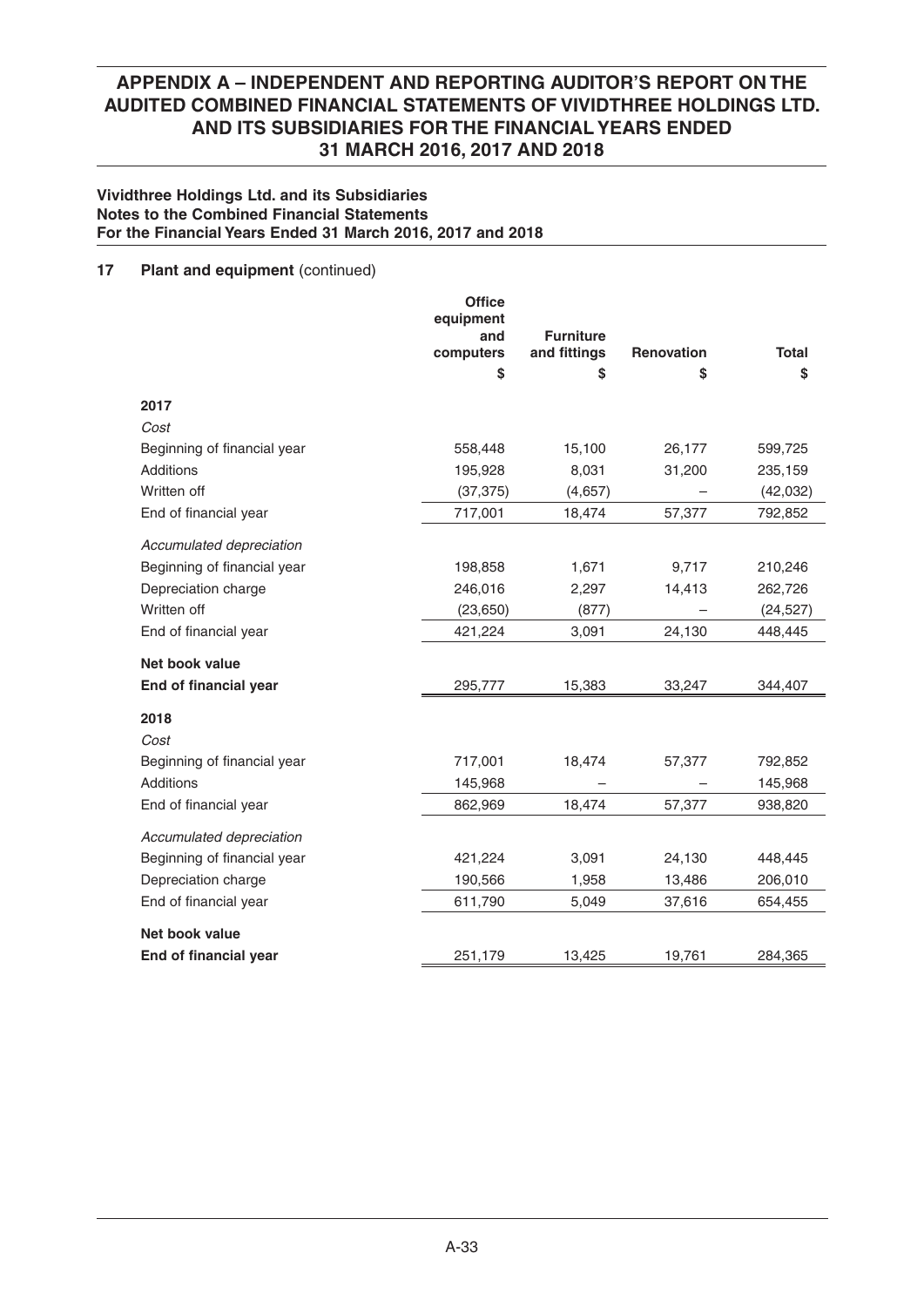### **Vividthree Holdings Ltd. and its Subsidiaries Notes to the Combined Financial Statements For the Financial Years Ended 31 March 2016, 2017 and 2018**

## **18 Goodwill arising on consolidation**

|                                       | 2016<br>\$ | 2017<br>\$ | 2018<br>\$ |
|---------------------------------------|------------|------------|------------|
| Cost                                  |            |            |            |
| Beginning of financial year           |            | 2,851,917  | 2,851,917  |
| Acquisition of a subsidiary (Note 29) | 2,851,917  |            |            |
| End of financial year                 | 2,851,917  | 2,851,917  | 2,851,917  |
| Accumulated impairment                |            |            |            |
| Beginning and end of financial year   |            |            |            |
| Carrying amount                       |            |            |            |
| End of financial year                 | 2,851,917  | 2,851,917  | 2,851,917  |

### *Impairment test for goodwill*

 In assessing whether impairment is required, the carrying amount of the CGU is compared with its recoverable amount. The recoverable amount of the CGU was determined based on value-in-use. The value-in-use is determined based on financial budgets approved by management covering a five-year period using the growth rates stated below. Cash flows beyond the five-year period were extrapolated with assumption of zero growth. These cash flows were discounted using a pre-tax discount rate that reflected current market assessments of the time value of money and the risks specific to the CGU.

 The key assumptions for the value-in-use are those regarding the discount rate and growth rate during the financial period. The management estimates discount rate using pre-tax rates that reflect current market assessments of the time value of money and the risks specific to the CGU. The growth rate is based on past performance and expectations on market development.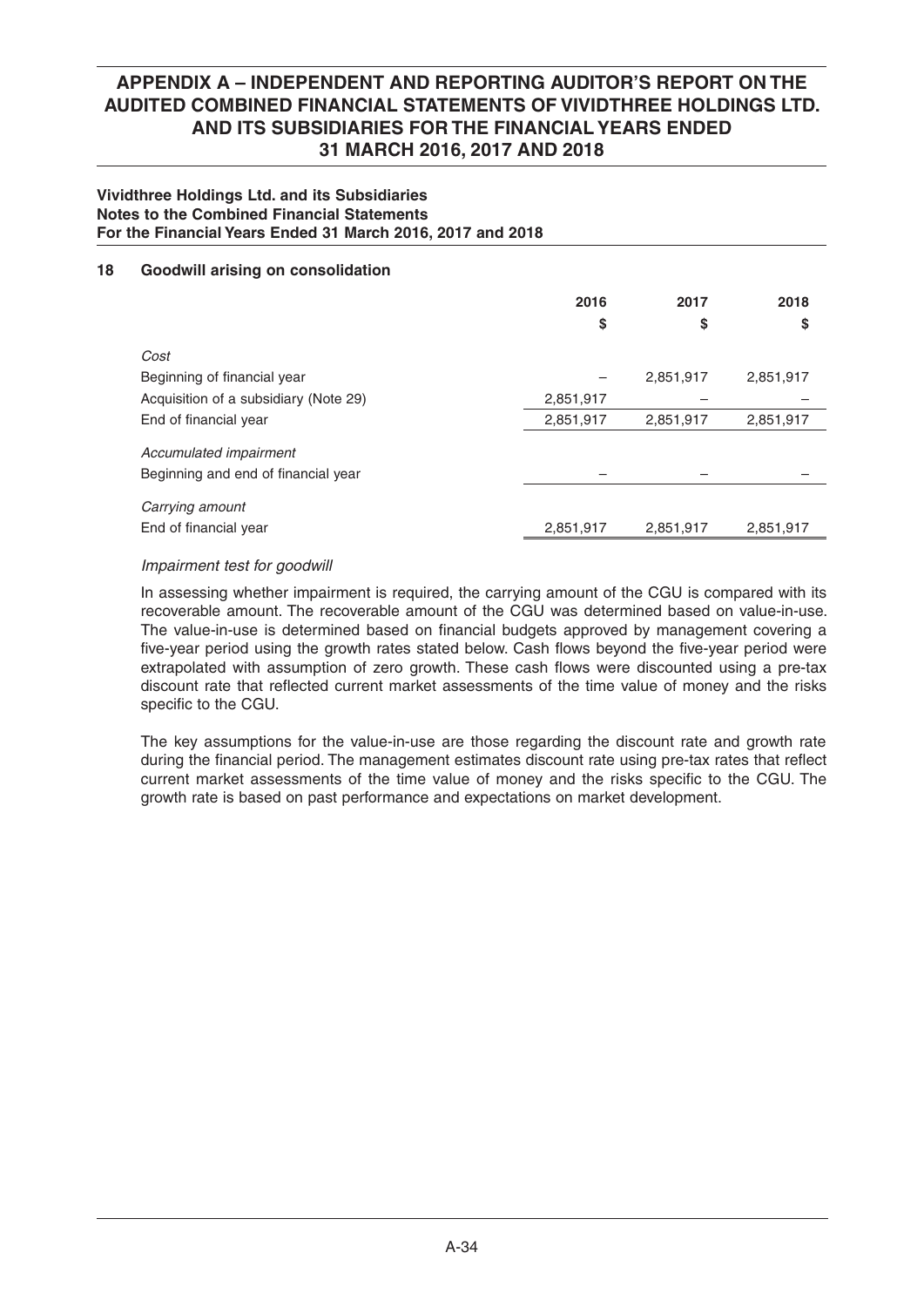### **Vividthree Holdings Ltd. and its Subsidiaries Notes to the Combined Financial Statements For the Financial Years Ended 31 March 2016, 2017 and 2018**

## **18 Goodwill arising on consolidation** (continued)

 *Impairment test for goodwill (continued)*

Key assumptions used for value-in-use calculations:

|                              | 2016        | 2017 | 2018 |
|------------------------------|-------------|------|------|
|                              | $\%$        | $\%$ | $\%$ |
| Growth rate <sup>(1)</sup>   | $\mathbf b$ | 3    | 15   |
| Discount rate <sup>(2)</sup> | 14          | 12   | 16   |

*(1) Revenue growth rate used for extrapolation of future revenue for the five-year period.* 

### *(2) Pre-tax discount rate applied to pre-tax cash flow projection*

 If the management's estimated growth rate used in the value-in-use calculation for this CGU for the financial years ended 31 March 2016, 2017 and 2018 has declined by  $24.95\%$ , 52.51% and 13.99% respectively, or the estimated pre-tax discount rate applied to the discounted cash flows for this CGU for the financial years ended 31 March 2016, 2017 and 2018 had been raised by 24.29%, 35.68% and 26.54% respectively, the recoverable amount of the CGU would equal to the carrying amount.

### **19 Intangible assets**

|                                       | <b>Film and</b><br>merchandise<br>right | <b>Customer</b><br>relationship | <b>Total</b> |
|---------------------------------------|-----------------------------------------|---------------------------------|--------------|
|                                       | \$                                      | S                               | \$           |
| 2016                                  |                                         |                                 |              |
| Cost                                  |                                         |                                 |              |
| Beginning of financial year           |                                         |                                 |              |
| Acquisition of a subsidiary (Note 29) | 39,948                                  | 163,000                         | 202,948      |
| End of financial year                 | 39,948                                  | 163,000                         | 202,948      |
| Accumulated amortisation              |                                         |                                 |              |
| Beginning of financial year           |                                         |                                 |              |
| Amortisation charge                   | 15,438                                  | 40,750                          | 56,188       |
| End of financial year                 | 15,438                                  | 40,750                          | 56,188       |
| Net book value                        |                                         |                                 |              |
| End of financial year                 | 24,510                                  | 122,250                         | 146,760      |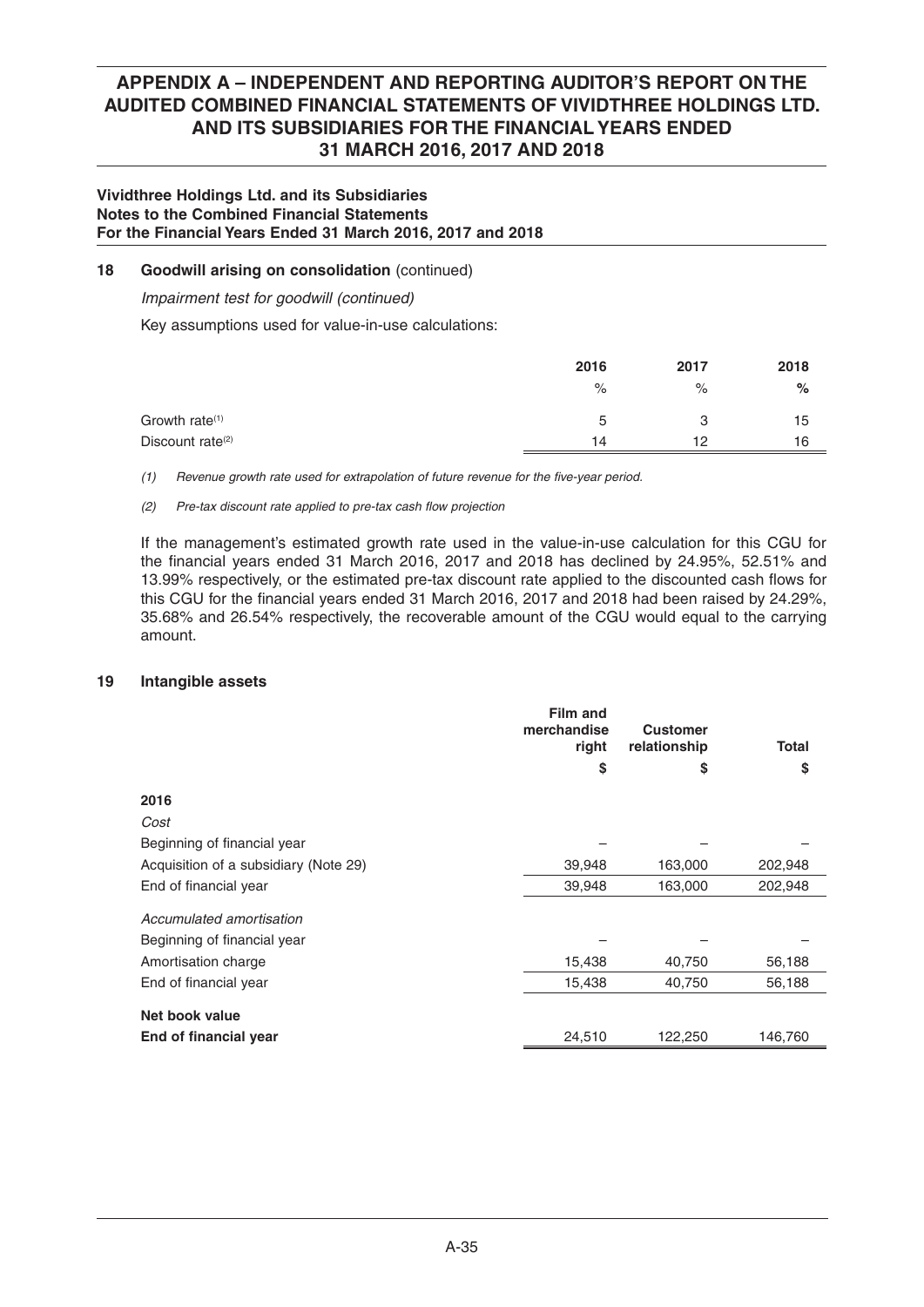### **Vividthree Holdings Ltd. and its Subsidiaries Notes to the Combined Financial Statements For the Financial Years Ended 31 March 2016, 2017 and 2018**

### **19 Intangible assets** (continued)

|                                                       | <b>Film and</b><br>merchandise<br>right<br>\$ | <b>Customer</b><br>relationship<br>\$ | <b>Total</b><br>\$ |
|-------------------------------------------------------|-----------------------------------------------|---------------------------------------|--------------------|
| 2017                                                  |                                               |                                       |                    |
| Cost                                                  |                                               |                                       |                    |
| Beginning of financial year                           | 39,948                                        | 163,000                               | 202,948            |
| Additions                                             | 70,000                                        |                                       | 70,000             |
| End of financial year                                 | 109,948                                       | 163,000                               | 272,948            |
| Accumulated amortisation                              |                                               |                                       |                    |
| Beginning of financial year                           | 15,438                                        | 40,750                                | 56,188             |
| Amortisation charge                                   | 71,210                                        | 40,750                                | 111,960            |
| End of financial year                                 | 86,648                                        | 81,500                                | 168,148            |
| Net book value                                        |                                               |                                       |                    |
| End of financial year                                 | 23,300                                        | 81,500                                | 104,800            |
| 2018<br>Cost                                          |                                               |                                       |                    |
| Beginning of financial year and end of financial year | 109,948                                       | 163,000                               | 272,948            |
| Accumulated amortisation                              |                                               |                                       |                    |
| Beginning of financial year                           | 86,648                                        | 81,500                                | 168,148            |
| Amortisation charge                                   | 2,400                                         | 40,750                                | 43,150             |
| End of financial year                                 | 89,048                                        | 122,250                               | 211,298            |
| Net book value                                        |                                               |                                       |                    |
| End of financial year                                 | 20,900                                        | 40,750                                | 61,650             |

Included within additions for the financial year ended 31 March 2017 are film and merchandise right acquired from a related company amounting to \$70,000.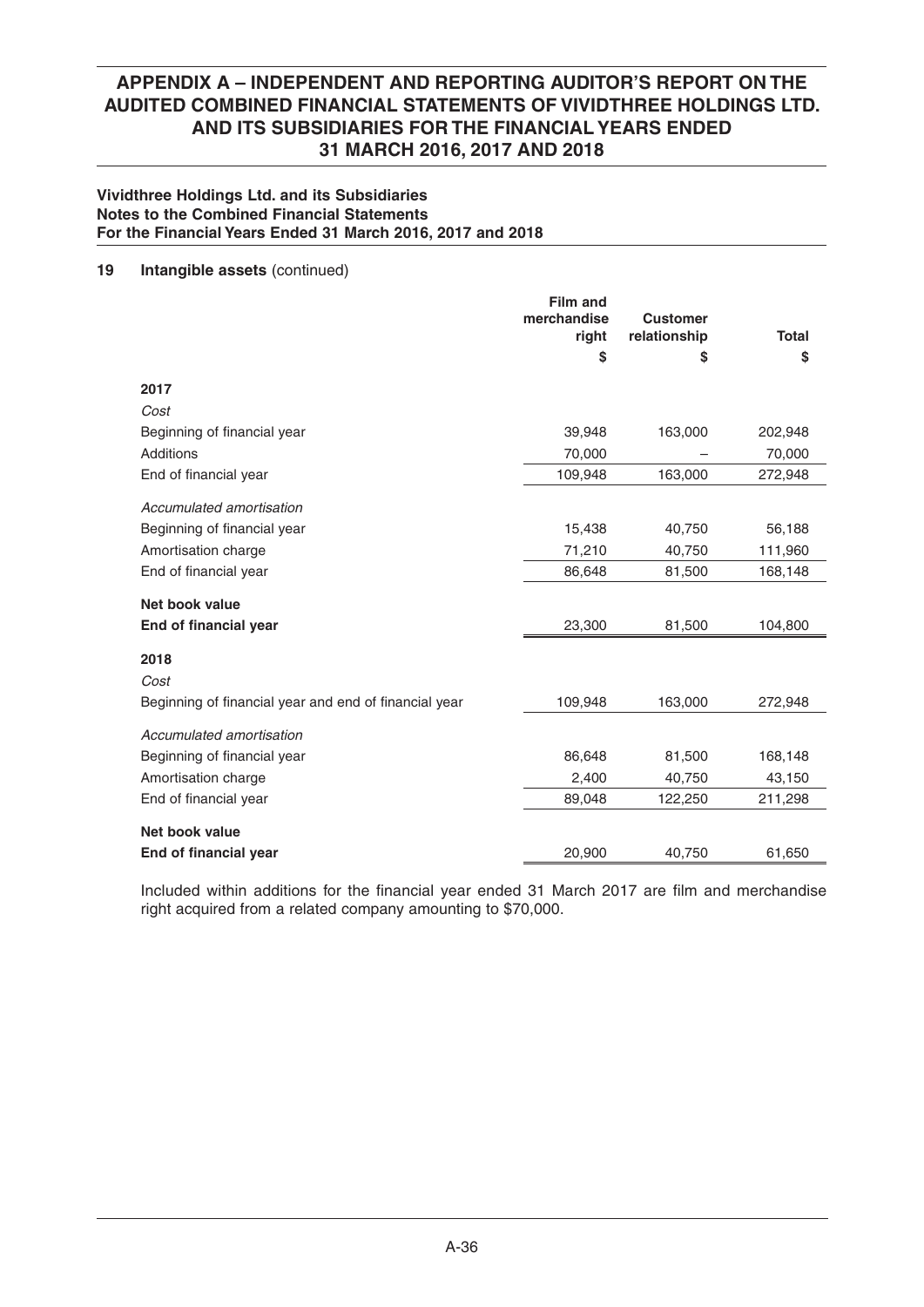### **Vividthree Holdings Ltd. and its Subsidiaries Notes to the Combined Financial Statements For the Financial Years Ended 31 March 2016, 2017 and 2018**

### **20 Trade and other payables**

|                             | 2016<br>\$ | 2017<br>\$ | 2018<br>S |
|-----------------------------|------------|------------|-----------|
| Trade payables              |            |            |           |
| - Non-related parties       | 19,165     | 657        | 229,126   |
| Other payables              |            |            |           |
| - Non-related parties       |            |            | 18,999    |
| - Ultimate holding company  | 138,446    | 363,892    | 238,892   |
| - Immediate holding company |            |            | 2,167     |
| - Related companies         |            | 368        | 52,779    |
| - Directors                 | 24,930     | 59,885     |           |
|                             | 163,376    | 424,145    | 312,837   |
| Accruals                    | 12,000     | 20,751     | 136,301   |
| Deposits received           | 4,800      |            |           |
| Dividend payables           | 658,020    | 176,065    |           |
| GST payables                | 16,940     | 53,374     | 151,036   |
|                             | 874,301    | 674,992    | 829,300   |

 Non-trade amounts due to ultimate holding company, immediate holding company, related companies and directors are unsecured, interest-free and repayable on demand.

## **21 Borrowings**

|                          | 2016    | 2017    | 2018    |
|--------------------------|---------|---------|---------|
|                          | \$      | \$      | \$      |
| Current                  |         |         |         |
| <b>Bank borrowings</b>   | 71,069  | 78,263  | 71,094  |
| Ultimate holding company | 38,791  | 80,386  | 18,205  |
|                          | 109,860 | 158,649 | 89,299  |
| Non-current              |         |         |         |
| <b>Bank borrowings</b>   | 184,961 | 106,632 | 36,742  |
| Ultimate holding company | 59,800  | 18,205  |         |
|                          | 244,761 | 124,837 | 36,742  |
| <b>Total borrowings</b>  | 354,621 | 283,486 | 126,041 |

 Borrowing from ultimate holding company is unsecured and repayable in full by 31 March 2019. Interest is fixed at 7% per annum.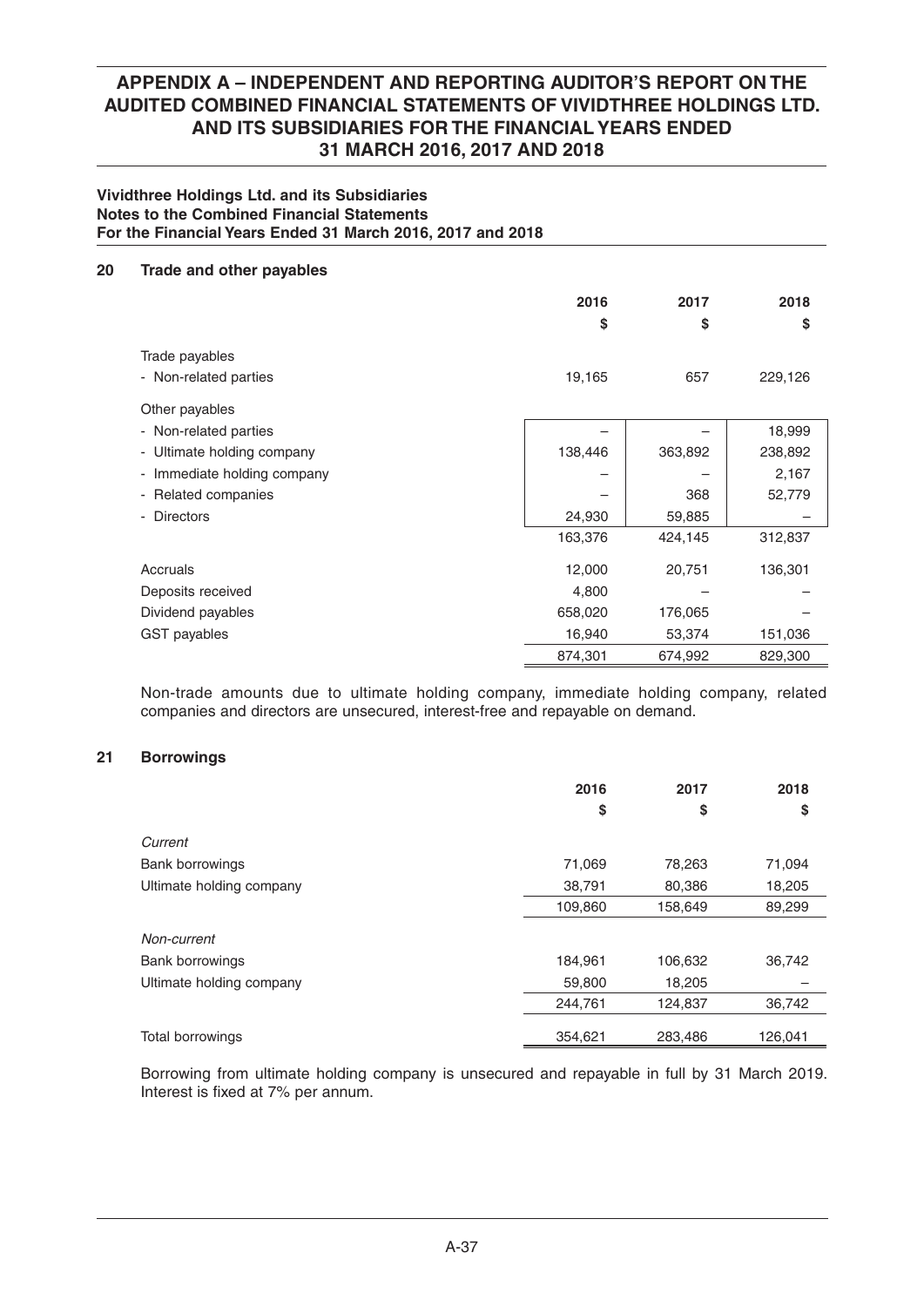## **Vividthree Holdings Ltd. and its Subsidiaries Notes to the Combined Financial Statements For the Financial Years Ended 31 March 2016, 2017 and 2018**

## **21 Borrowings** (continued)

 The exposure of the borrowings of the Group to interest rate changes and contractual repricing dates at the reporting date are as follows:

|                  | 2016    | 2017    | 2018    |
|------------------|---------|---------|---------|
|                  | S       | S       | S       |
| 6 months or less | 34,779  | 37,554  | 40,616  |
| $6 - 12$ months  | 36,139  | 39,028  | 30,480  |
| $2 - 5$ years    | 185,112 | 108,313 | 36,740  |
|                  | 256,030 | 184,895 | 107,836 |

## (a) Security granted

Bank loan are secured by personal guarantee given by the directors.

Borrowing from ultimate holding company is unsecured.

## (b) Fair value of non-current borrowings

|                                    | 2016    | 2017   | 2018   |
|------------------------------------|---------|--------|--------|
|                                    |         |        |        |
| Bank borrowings                    | 163.779 | 93.982 | 35,778 |
| Loan from ultimate holding company | 55.444  | 17.810 |        |

The fair values are determined from the cash flow analyses, discounted at market borrowing rates of an equivalent instrument at the reporting date which the directors expect to be available to the Company as follows:

|                                    | 2016 | 2017 | 2018 |
|------------------------------------|------|------|------|
|                                    | $\%$ | $\%$ | %    |
| Bank borrowings                    | 5.35 | 5.28 | 5.33 |
| Loan from ultimate holding company | 5.35 | 5.28 | 5.33 |

The fair values are within level 2 of the fair value hierarchy.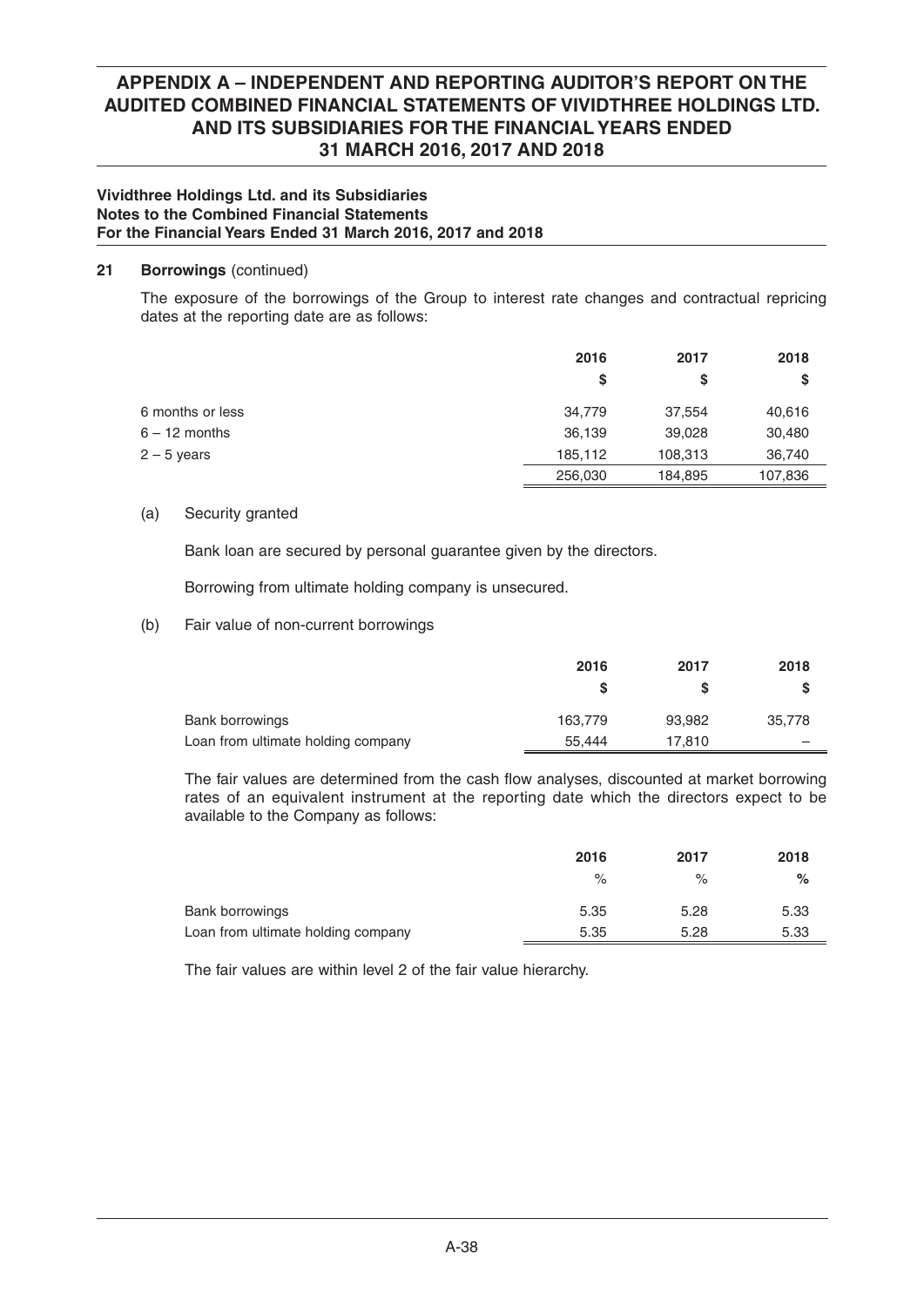### **Vividthree Holdings Ltd. and its Subsidiaries Notes to the Combined Financial Statements For the Financial Years Ended 31 March 2016, 2017 and 2018**

## **22 Deferred income tax liabilities**

 Deferred income tax assets and liabilities are offset when there is a legally enforceable right to offset current income tax assets against current income tax liabilities and when the deferred income taxes relate to the same fiscal authority. The amounts, determined after appropriate offsetting, are shown on the combined statements of financial position as follows:

|                                                        | 2016    | 2017   | 2018    |
|--------------------------------------------------------|---------|--------|---------|
|                                                        | \$      | \$     | S       |
| Deferred income tax liabilities                        |         |        |         |
| - to be settled after one year                         | 46,080  | 70,785 | 64,035  |
| Movement in deferred income tax account is as follows: |         |        |         |
|                                                        | 2016    | 2017   | 2018    |
|                                                        | \$      | \$     | S       |
| Beginning of financial year                            |         | 46,080 | 70,785  |
| Acquisition of a subsidiary (Note 29)                  | 52,830  |        |         |
| (Credited)/charged to profit or loss (Note 10)         | (6,750) | 24,705 | (6,750) |
| End of financial year                                  | 46,080  | 70,785 | 64,035  |

 The movement in deferred income tax assets and liabilities (prior to offsetting of balances within the same tax jurisdiction) is as follows:

## *Deferred income tax assets*

|                                     | <b>Unabsorbed</b><br>capital<br>allowance |
|-------------------------------------|-------------------------------------------|
|                                     | \$                                        |
| 2016                                |                                           |
| Beginning of financial year         |                                           |
| Acquisition of a subsidiary         | (15, 115)                                 |
| End of financial year               | (15, 115)                                 |
| 2017                                |                                           |
| Beginning of financial year         | (15, 115)                                 |
| Charged to profit or loss           | 15,115                                    |
| End of financial year               |                                           |
| 2018                                |                                           |
| Beginning and end of financial year |                                           |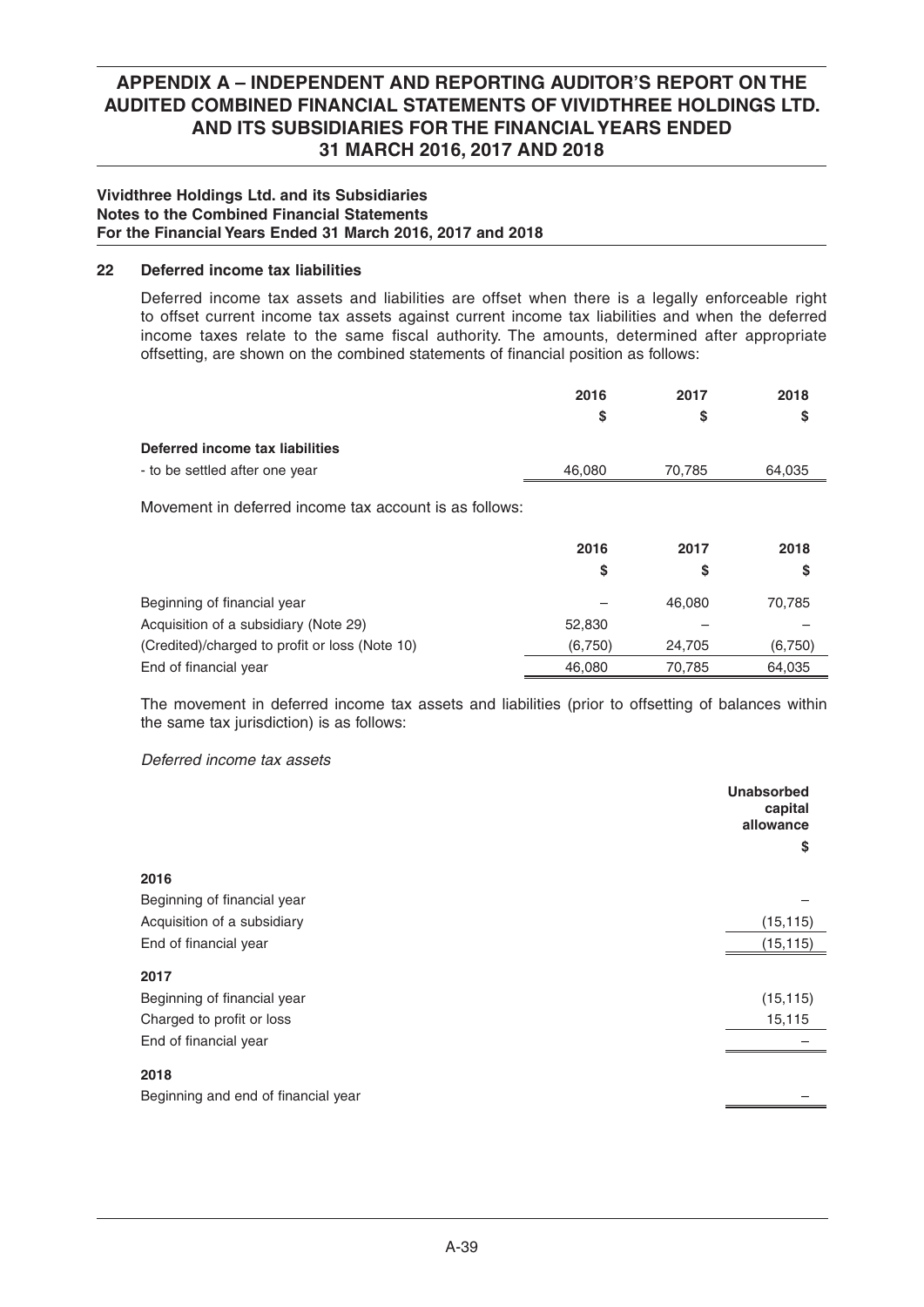### **Vividthree Holdings Ltd. and its Subsidiaries Notes to the Combined Financial Statements For the Financial Years Ended 31 March 2016, 2017 and 2018**

### **22 Deferred income taxes** (continued)

 The movement in deferred income tax assets and liabilities (prior to offsetting of balances within the same tax jurisdiction) is as follows: (continued)

### *Deferred income tax liabilities*

|                                      | <b>Accelerated tax</b><br>depreciation | <b>Intangible</b><br>assets | <b>Total</b> |
|--------------------------------------|----------------------------------------|-----------------------------|--------------|
|                                      | \$                                     | \$                          | \$           |
|                                      |                                        |                             |              |
| 2016                                 |                                        |                             |              |
| Beginning of financial year          |                                        |                             |              |
| Acquisition of a subsidiary          | 40,945                                 | 27,000                      | 67,945       |
| Credited to profit or loss           |                                        | (6,750)                     | (6,750)      |
| End of financial year                | 40,945                                 | 20,250                      | 61,195       |
| 2017                                 |                                        |                             |              |
| Beginning of financial year          | 40,945                                 | 20,250                      | 61,195       |
| Charged/(Credited) to profit or loss | 16,340                                 | (6,750)                     | 9,590        |
| End of financial year                | 57,285                                 | 13,500                      | 70,785       |
| 2018                                 |                                        |                             |              |
| Beginning of financial year          | 57,285                                 | 13,500                      | 70,785       |
| Credited to profit or loss           |                                        | (6,750)                     | (6,750)      |
| End of financial year                | 57,285                                 | 6,750                       | 64,035       |

## **23 Share capital**

For the purpose of the preparation of the combined financial statements, the issued share capital represents the paid-up capital of Vividthree Productions Pte. Ltd. and Vividthree Productions Sdn. Bhd..

|                                     | 2016   | 2017   | 2018   |
|-------------------------------------|--------|--------|--------|
| No. of ordinary shares              |        |        |        |
| Beginning and end of financial year | 50,000 | 50,000 | 50,000 |
|                                     |        |        |        |
|                                     | 2016   | 2017   | 2018   |
|                                     | \$     | \$     | \$     |
| Amount                              |        |        |        |
| Beginning and end of financial year | 50,000 | 50,000 | 50,000 |

All issued ordinary shares are fully paid. There is no par value for these ordinary shares.

 Fully paid ordinary shares carry one vote per share and carry a right to dividends as and when declared by the Company.

The newly issued shares rank pari passu with the previously issued shares.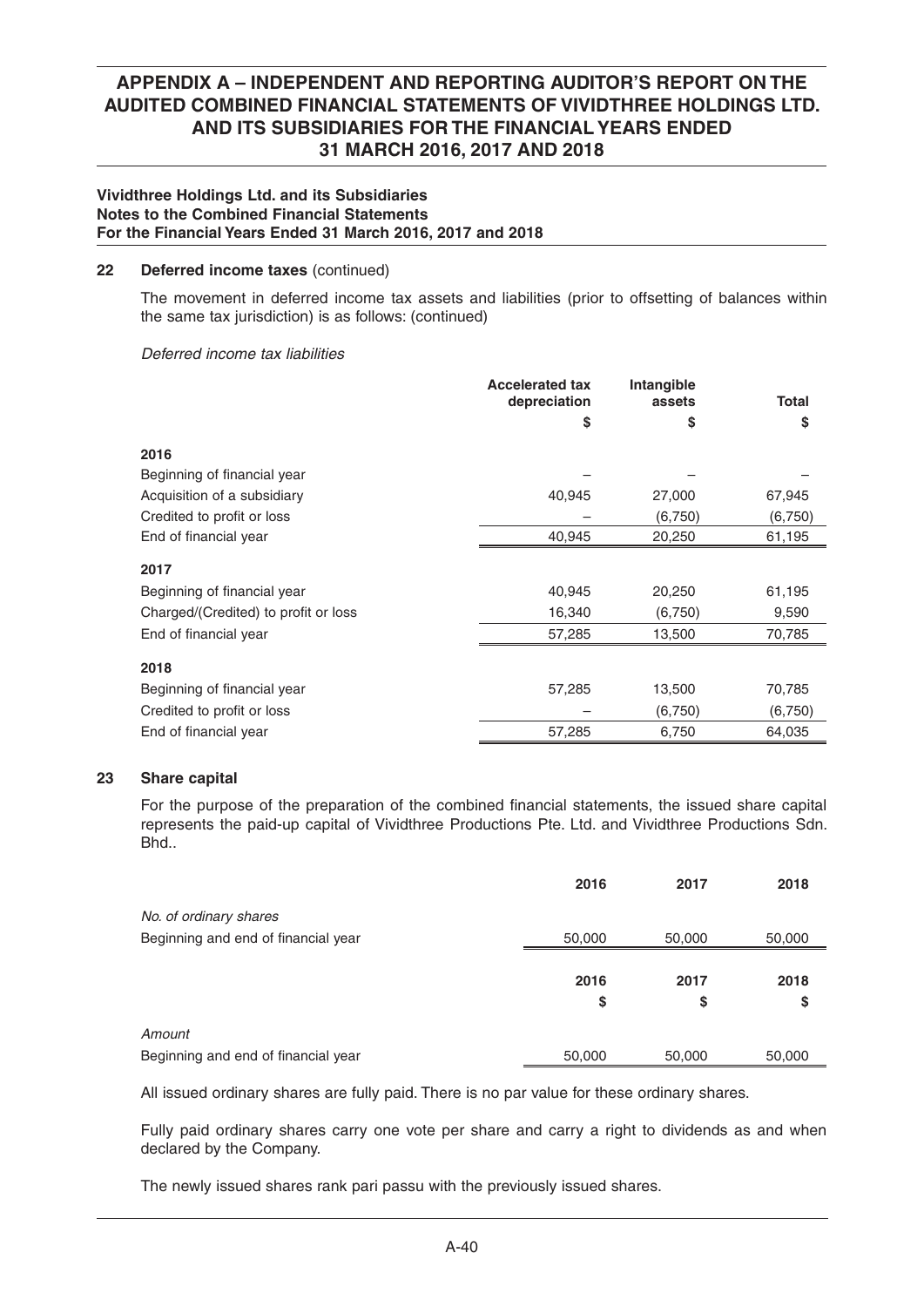## **Vividthree Holdings Ltd. and its Subsidiaries Notes to the Combined Financial Statements For the Financial Years Ended 31 March 2016, 2017 and 2018**

### **24 Reserves**

| .                     |           |           |           |
|-----------------------|-----------|-----------|-----------|
|                       | 2016      | 2017      | 2018      |
|                       | \$        | \$        | \$        |
| Composition:          |           |           |           |
| - Merger reserve      | 2,921,000 | 2,921,000 | 2,921,000 |
| - Translation reserve |           |           | (447)     |
|                       | 2,921,000 | 2,921,000 | 2,920,553 |
|                       |           |           |           |

 The merger reserve represents the difference between the consideration paid by mm2 Asia, share capital issued for the acquisition and the carrying amount of the net assets of the subsidiary acquired under common control as described in Note 1.2.

The movement of reserves are as follows:

(i) Merger reserve

|      |                                                    | 2016      | 2017      | 2018      |
|------|----------------------------------------------------|-----------|-----------|-----------|
|      |                                                    | S         | S         | S         |
|      | Beginning of financial year                        |           | 2,921,000 | 2,921,000 |
|      | Acquisition of subsidiary under common control     |           |           |           |
|      | (Note 29 (c))                                      | 2,921,000 |           |           |
|      | End of financial year                              | 2,921,000 | 2,921,000 | 2,921,000 |
| (ii) | Translation reserve                                |           |           |           |
|      |                                                    | 2016      | 2017      | 2018      |
|      |                                                    | S         | S         | \$        |
|      | Beginning of financial year                        |           |           |           |
|      | Translation differences recognised during the year |           |           | (447)     |
|      | End of financial year                              |           |           | (447)     |

Reserves are non-distributable.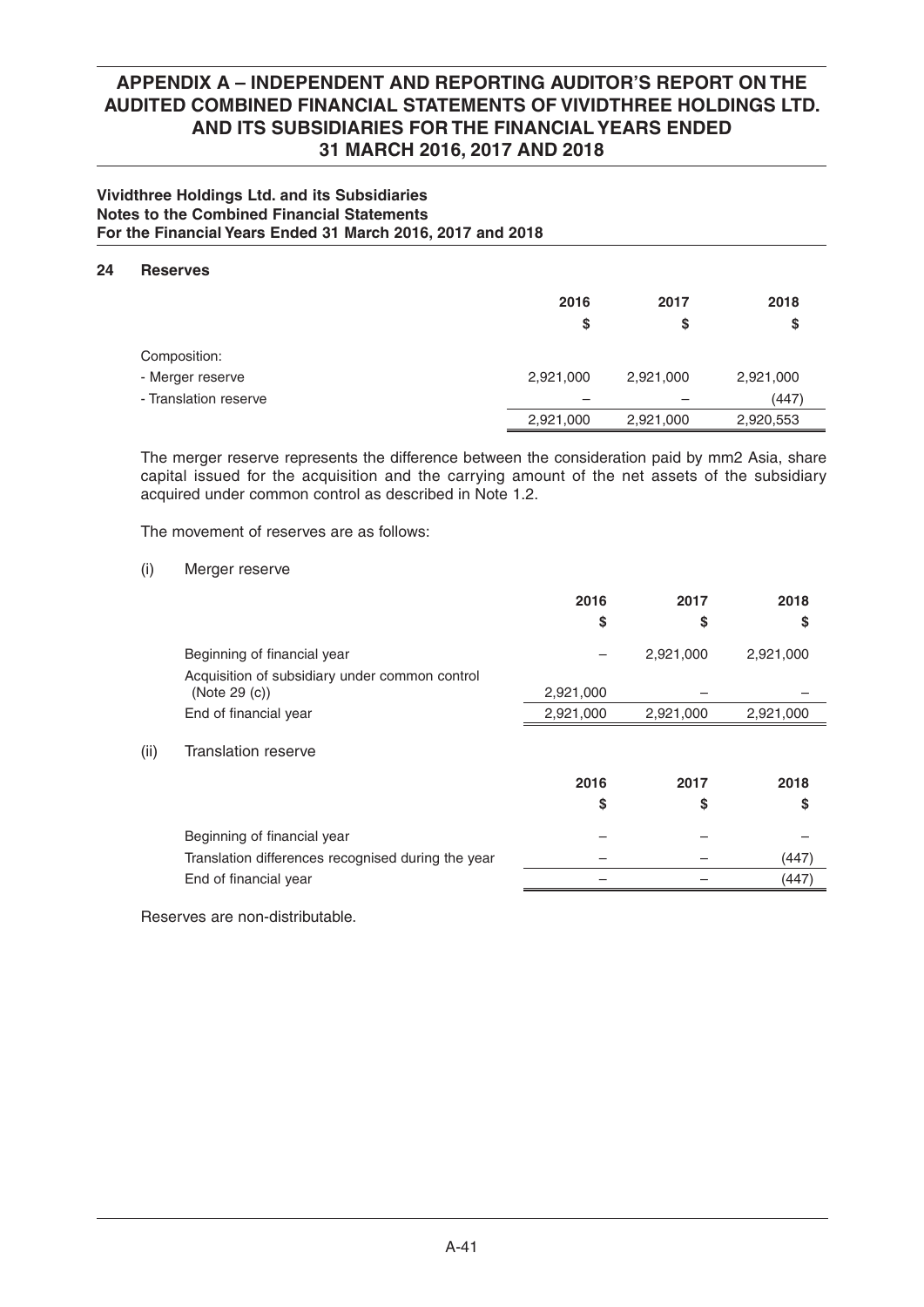### **Vividthree Holdings Ltd. and its Subsidiaries Notes to the Combined Financial Statements For the Financial Years Ended 31 March 2016, 2017 and 2018**

### **25 Commitments**

Operating lease commitments – where the Group is a lessee

The Company leases office spaces from non-related parties under non-cancellable operating lease agreements. The leases have varying terms, escalation clauses and renewal rights.

 The future minimum lease payables under non-cancellable operating leases contracted for at the reporting date but not recognised as liabilities, are as follows:

|                            | 2016    | 2017    | 2018    |
|----------------------------|---------|---------|---------|
|                            | S       | S       | S       |
| Not later than one year    | 72.675  | 72.675  | 142,647 |
| Between one and five years | 118,072 | 45.397  | 126,195 |
|                            | 190,747 | 118,072 | 268,842 |

### **26 Financial risk management**

### *Financial risk factors*

 The Group's activities expose it to market risk (including currency risk, price risk and interest risk), credit risk, liquidity risk and capital risk. The Group's overall risk management strategy seeks to minimise adverse effects from the unpredictability of financial markets on the Group's financial performance. The Group do not use financial instruments such as currency forwards, interest rate swaps and foreign currency borrowings to hedge certain financial risk exposure.

 The Board of Directors is responsible for setting the objectives and underlying principles of financial risk management for the Group. This includes establishing detailed policies such as authority levels, oversight responsibilities, risk identification and measurement, and exposure limits in accordance with the objectives and underlying principles approved by the Board of Directors.

Financial risk management is carried out by the finance department in accordance with the policies set by the Board of Directors. The finance personnel identifies, evaluates and monitors financial risks in close co-operation with the Group's operating units. The finance personnel measures actual exposures against the limits set and prepares periodic reports for review by the Board of Directors. Regular reports are also submitted to the Board of Directors.

- (a) Market risk
	- (i) Currency risk

The Group has no significant concentration on currency risk since majority of the commercial transactions are in Singapore Dollar which is the functional currency of the Company.

(ii) Price risk

 The Group does not have exposure to equity price risk as it does not hold any equity financial assets.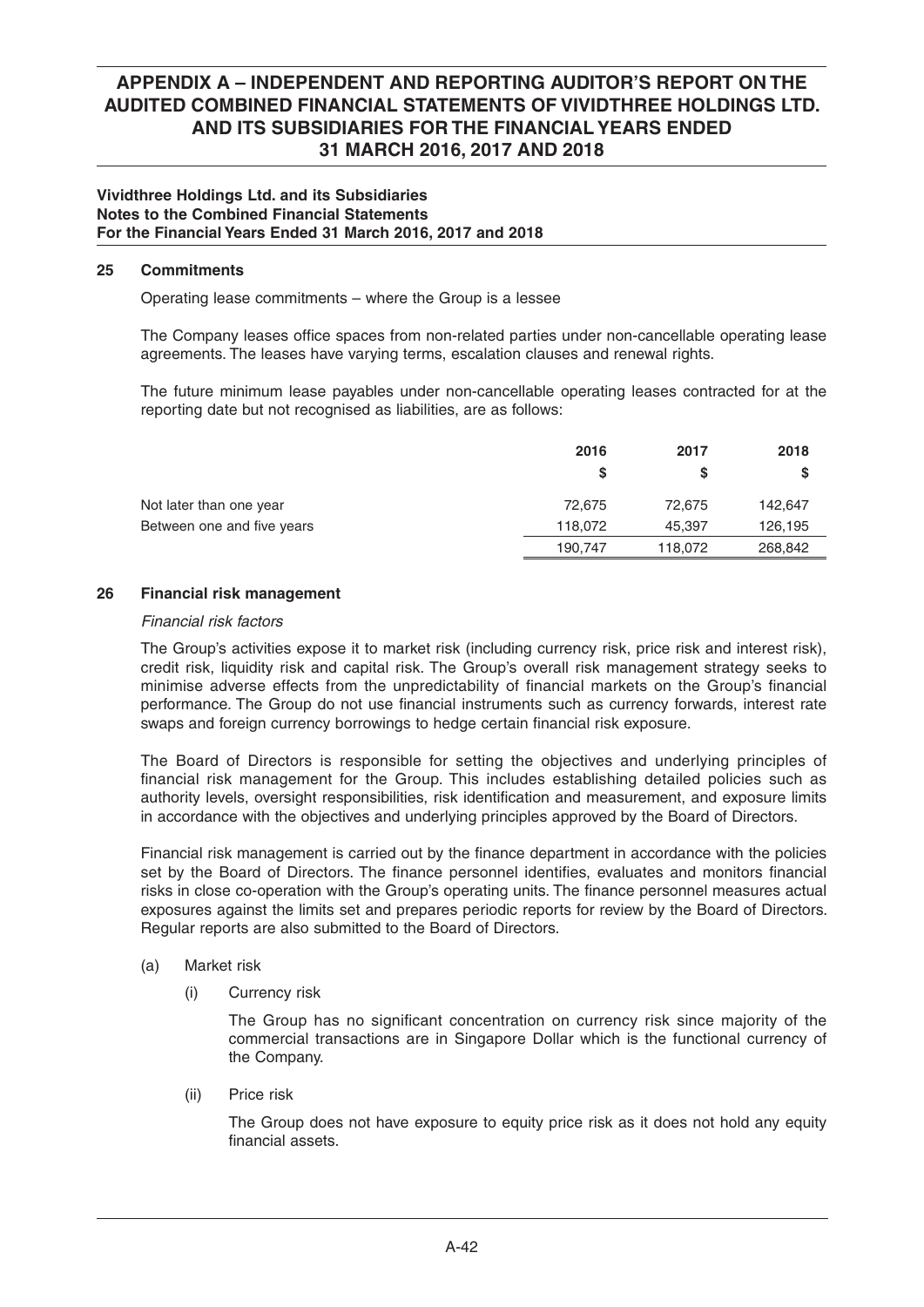### **Vividthree Holdings Ltd. and its Subsidiaries Notes to the Combined Financial Statements For the Financial Years Ended 31 March 2016, 2017 and 2018**

## **26 Financial risk management** (continued)

- *(a) Market risk (continued)*
	- (iii) Cash flow and fair value interest rate risks

Cash flow interest rate risk is the risk that the future cash flows of a financial instrument will fluctuate because of changes in market interest rates. Fair value interest rate risk is the risk that the fair value of a financial instrument will fluctuate due to changes in market interest rates. As the Group does not have any significant interest-bearing assets, the Group's income is substantially independent of changes in market interest rates. The Group's interest rate risk mainly arises from borrowings at floating interest rate. The Group manages its interest rate risk by keeping bank loans to the minimum required to sustain the operations of the Group.

 The Group's borrowings at variable rates on which effective hedges have not been entered into are denominated in the respective operating entities' functional currencies and there are natural hedges as the Group's collections are mainly in its respective operating entities' functional currencies. If the interest rates had increased/decreased by 1% in the respective financial years ended 31 March 2016, 2017 and 2018 with all other variables including tax rate being held constant, the impact to profit after tax as a result of higher/lower interest expense on these borrowings is not significant.

 *(b) Credit risk*

 Credit risk refers to the risk that a counterparty will default as its contractual obligations resulting in financial loss to the Group. The major classes of financial assets of the Group are cash and cash equivalents and trade receivables. For trade receivables, the Group adopts the policy of dealing only with customers of appropriate credit history. For other financial assets, the Group adopts the policy of dealing only with high credit quality counterparties.

 Credit exposure to individual counterparty is restricted by credit limits that are approved by the Board of Directors based on continuous credit evaluation. The counterparty's payment pattern and credit exposure are regularly monitored by the Board of Directors.

 As the Group does not hold any collateral, the maximum exposure to credit for each class of financial instruments is the carrying amount of that class of financial instruments presented on the combined statements of financial position.

 As at 31 March 2016, 2017 and 2018, the trade receivables are largely corporate companies and comprise 3 debtors, 3 debtors and 5 debtors respectively that individually represented 8% - 39% of trade receivables.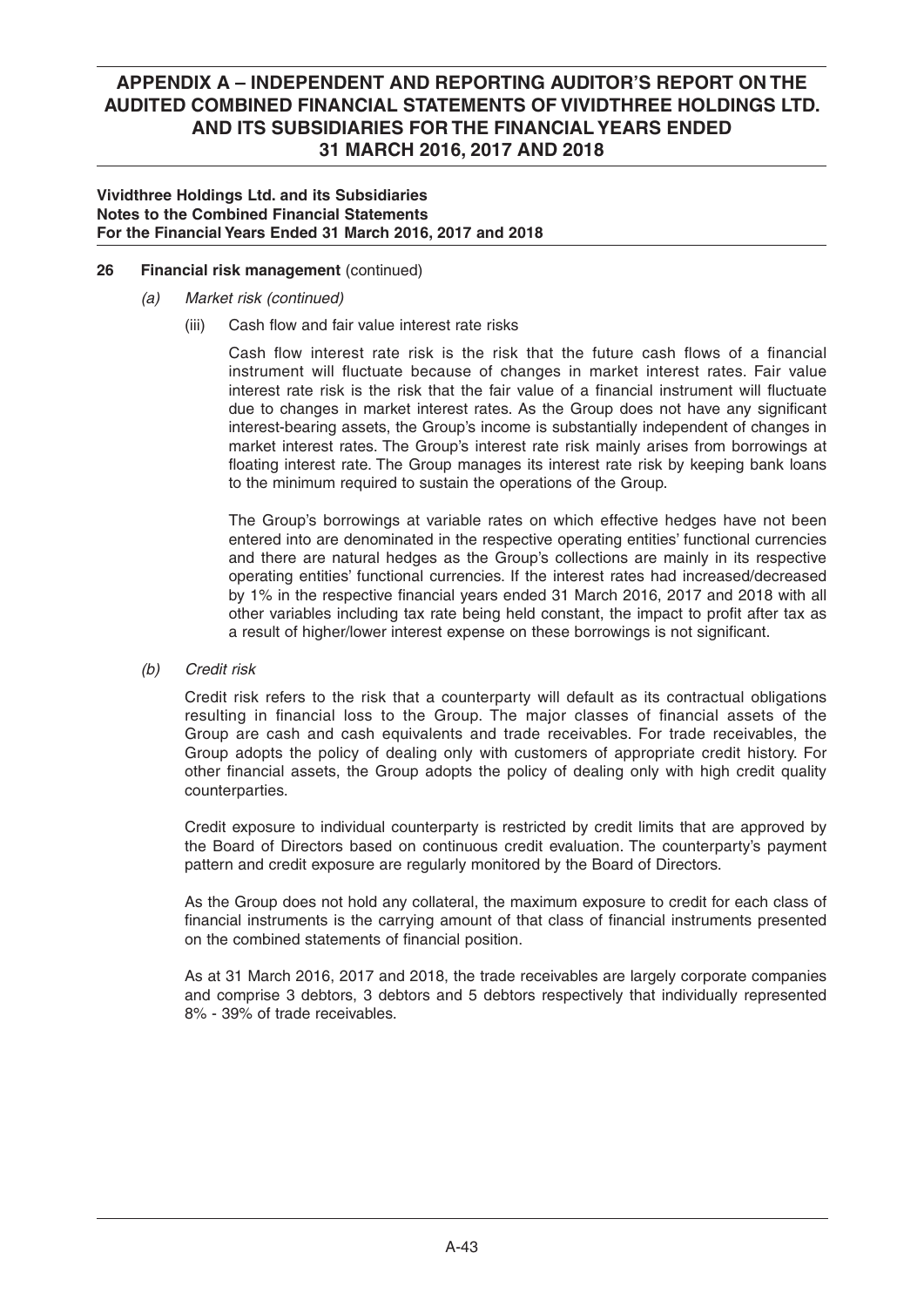### **Vividthree Holdings Ltd. and its Subsidiaries Notes to the Combined Financial Statements For the Financial Years Ended 31 March 2016, 2017 and 2018**

## **26 Financial risk management** (continued)

 *(b) Credit risk* (continued)

 The credit risk of trade receivables based on the information provided to key management is as follows:

|                                                    | 2016<br>\$ | 2017<br>\$ | 2018<br>\$ |
|----------------------------------------------------|------------|------------|------------|
| By geographical areas                              |            |            |            |
| Singapore                                          | 753,593    | 1,156,229  | 1,093,578  |
| People's Republic of China ("PRC")                 |            | 1,170,000  | 1,259,000  |
| Hong Kong Special Administrative Region of the PRC | 200,000    | 201,507    | 200,000    |
| Republic of China, Taiwan                          | 343,020    | 343,020    | 133,020    |
| Malaysia                                           |            |            | 321,000    |
|                                                    | 1,296,613  | 2.870.756  | 3,006,598  |

## *(i) Financial assets that are neither past due nor impaired*

 Bank deposits that are neither past due nor impaired are mainly deposits with banks with high credit-ratings assigned by international credit-rating agencies. Trade receivables that are neither past due nor impaired are substantially companies with a good collection track record with the Group and are not re-negotiated.

### *(ii) Financial assets that are past due and/ or impaired*

There is no other class of financial assets that is past due and/ or impaired except for trade receivables.

The age analysis of trade receivables past due but not impaired is as follows:

|                             | 2016<br><b>S</b> | 2017<br>S | 2018<br>S |
|-----------------------------|------------------|-----------|-----------|
| Past due less than 3 months | 166.019          | 202.989   | 302,671   |
| Past due over 3 months      | 444.516          | 944.014   | 891.529   |
|                             | 610,535          | 1,147,003 | 1,194,200 |

 At the respective reporting date, management has assessed that no allowance for impairment is required for the receivables.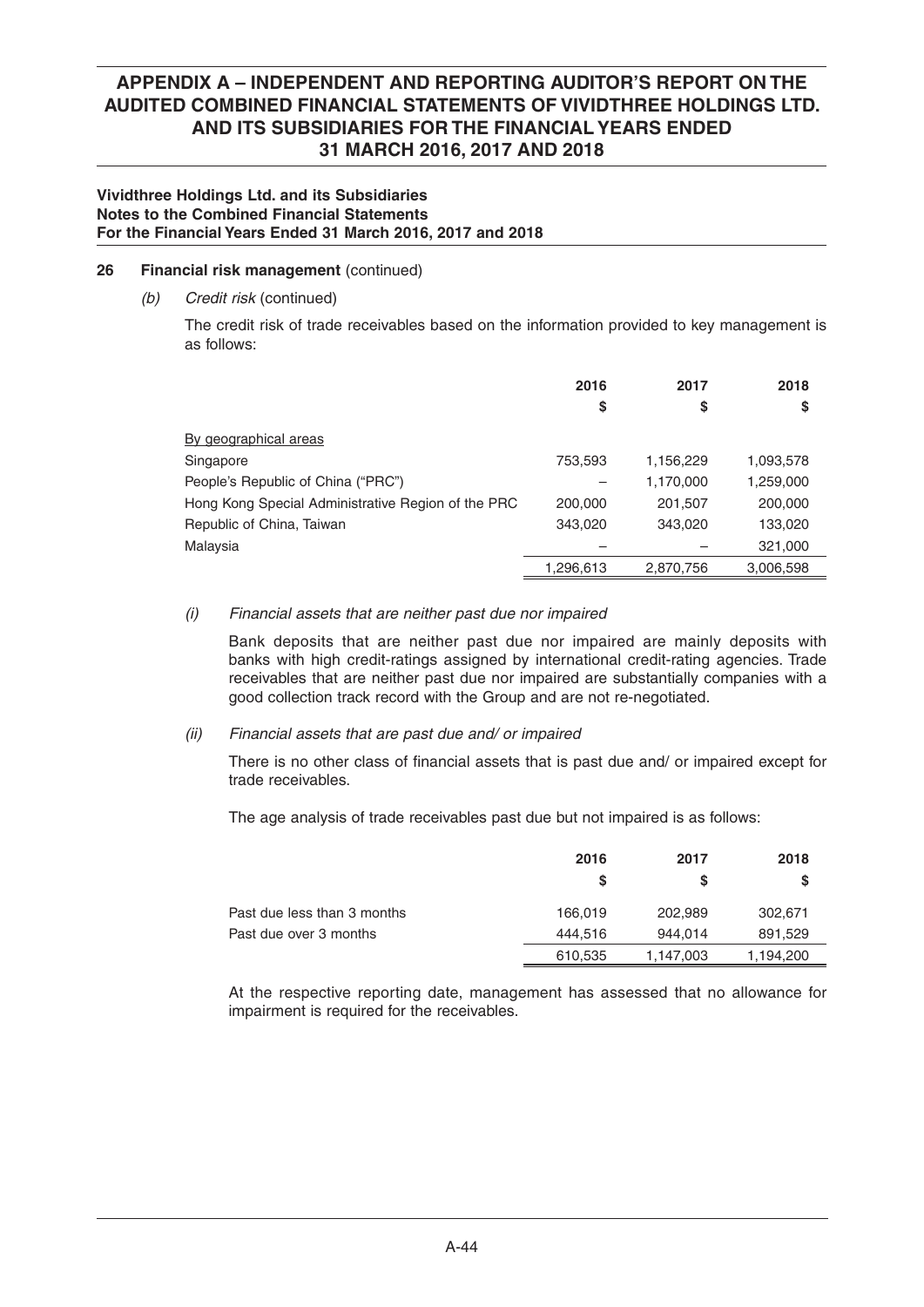### **Vividthree Holdings Ltd. and its Subsidiaries Notes to the Combined Financial Statements For the Financial Years Ended 31 March 2016, 2017 and 2018**

## **26 Financial risk management** (continued)

 *(c) Liquidity risk*

Prudent liquidity risk management includes maintaining sufficient cash and the availability of funding through an adequate amount of committed credit facilities. At the reporting date, assets held by the Group for managing liquidity risk included cash and cash equivalents as disclosed in Note 12.

 Management monitors rolling forecasts of the liquidity reserve (comprises undrawn borrowing facility) and cash and cash equivalents (Note 12) of the Group on the basis of expected cash flow. This is generally carried out in accordance with the practice and limits set by the Board of Directors. These limits vary by location to take into account the liquidity of the market in which the entity operates.

The table below analyses non-derivative financial liabilities of the Group into relevant maturity groupings based on the remaining period from the reporting date to the contractual maturity date. The amounts disclosed in the table are the contractual undiscounted cash flows. Balances due within 12 months equal their carrying amounts as the impact of discounting is not significant.

|                          | Less than<br>1 year | <b>Between</b><br>1 and<br>2 years | <b>Between</b><br>2 and<br>5 years |
|--------------------------|---------------------|------------------------------------|------------------------------------|
|                          | \$                  | \$                                 | \$                                 |
| 2016                     |                     |                                    |                                    |
| Trade and other payables | 857,361             |                                    |                                    |
| Borrowings               | 109,860             | 133,255                            | 125,687                            |
|                          | 967,221             | 133,255                            | 125,687                            |
| 2017                     |                     |                                    |                                    |
| Trade and other payables | 621,618             |                                    |                                    |
| <b>Borrowings</b>        | 158,649             | 94,148                             | 31,538                             |
|                          | 780,267             | 94,148                             | 31,538                             |
| 2018                     |                     |                                    |                                    |
| Trade and other payables | 678,264             |                                    |                                    |
| Borrowings               | 89,299              | 36,742                             | 126,041                            |
|                          | 767,563             | 36,742                             | 126,041                            |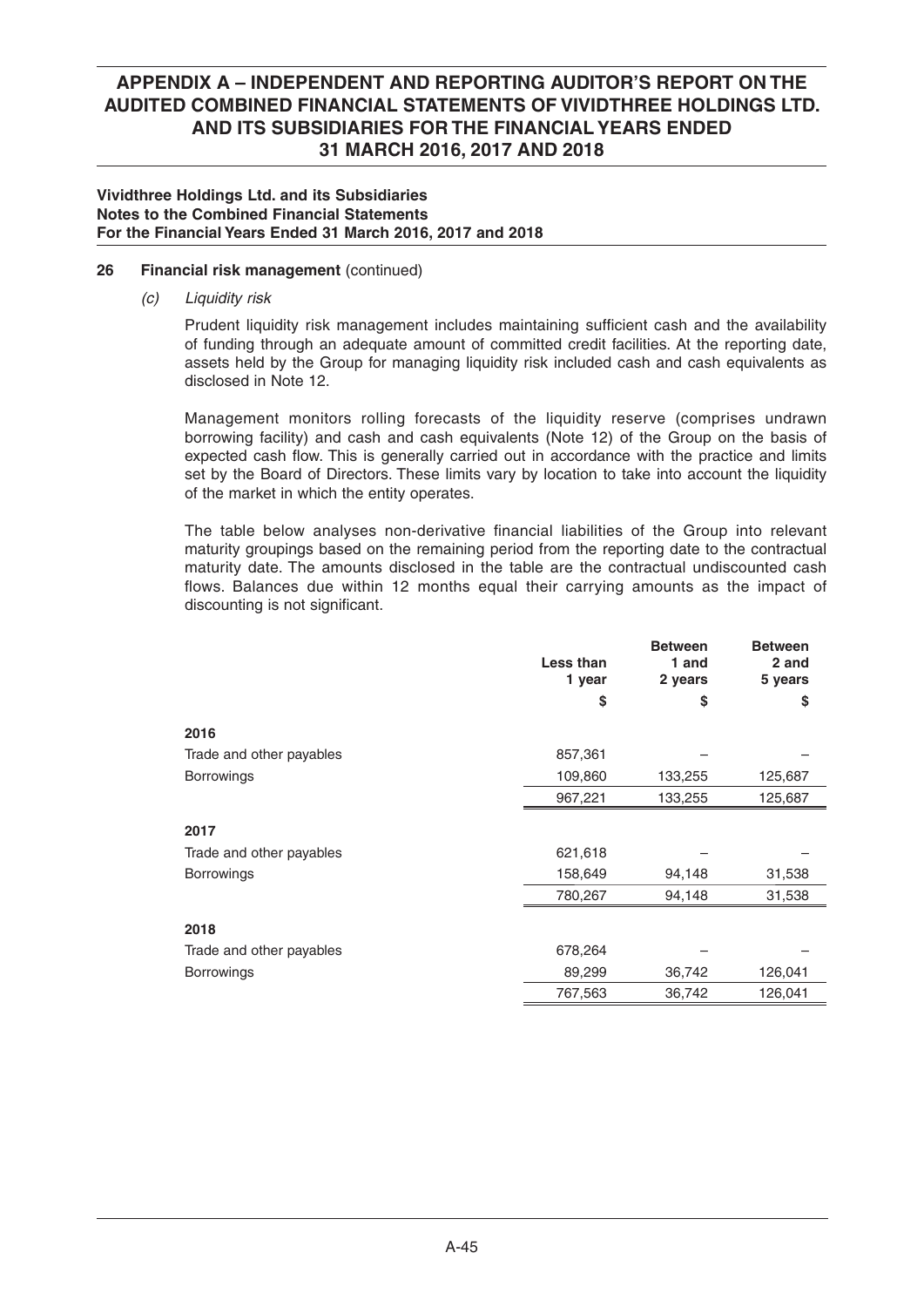### **Vividthree Holdings Ltd. and its Subsidiaries Notes to the Combined Financial Statements For the Financial Years Ended 31 March 2016, 2017 and 2018**

## **26 Financial risk management** (continued)

 *(d) Capital risk*

 The Group's objectives when managing capital are to safeguard the Group's ability to continue to operate as a going concern and to maintain an optimal capital structure so as to maximise shareholder value. In order to maintain or achieve an optimal capital structure, the Group may adjust the amount of dividend payment, return capital to shareholders, issue new shares, buy back issued shares, obtain new borrowings or sell assets to reduce borrowings.

 Management monitors capital based on the gearing ratio which the Board of Directors monitors on a periodic basis. The gearing ratio is calculated as net debt divided by total capital. Net debt is calculated as borrowings plus trade and other payables less cash and cash equivalents. Total capital is calculated as total equity plus net debt.

|                      | 2016      | 2017      | 2018        |
|----------------------|-----------|-----------|-------------|
|                      | S         | S         | S           |
| Net debt/(cash)      | 725,640   | 359,444   | (1,356,198) |
| Total equity         | 4,384,811 | 5,704,778 | 8,414,530   |
| Total capital        | 5,110,451 | 6,064,222 | 7,058,332   |
| <b>Gearing ratio</b> | 0.14      | 0.06      | $\ast$      |

\* Not meaningful

The Group is in compliance with all externally imposed capital requirements for the financial years ended 31 March 2016, 2017 and 2018.

### (e) Fair value measurements

The carrying amount of financial assets and financial liabilities recorded in the combined financial statements approximates their fair values. The fair value of current borrowings approximates their carrying values.

### *(f) Financial instruments by category*

The carrying amount of the different categories of financial instruments is as disclosed on the face of the combined statements of financial position, except for the following:

|                                         | 2016      | 2017      | 2018      |
|-----------------------------------------|-----------|-----------|-----------|
|                                         |           |           |           |
| Loans and receivables                   | 1.917.943 | 3.564.245 | 6,213,484 |
| Financial liabilities at amortised cost | 1,211,982 | 905,104   | 804,305   |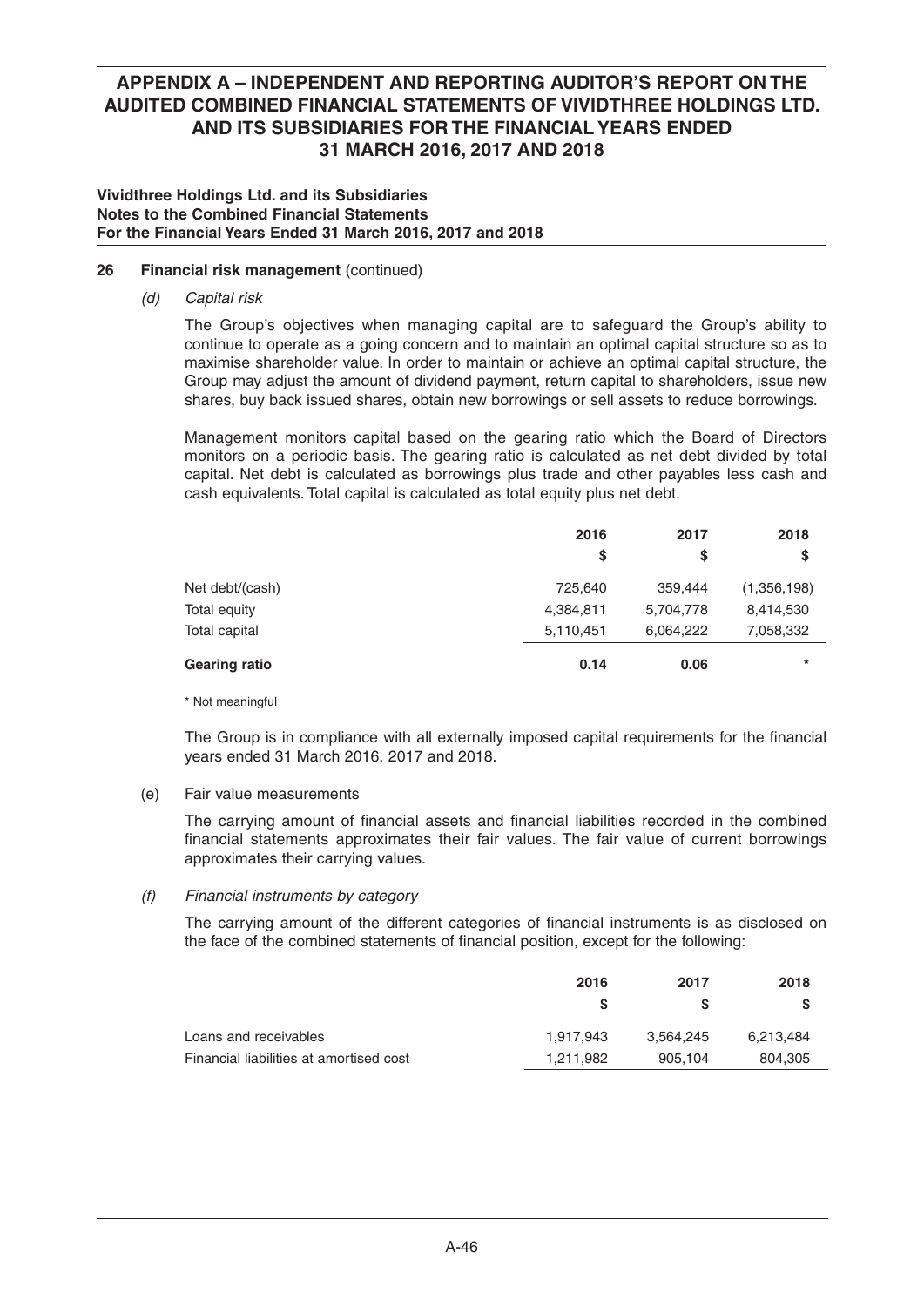### **Vividthree Holdings Ltd. and its Subsidiaries Notes to the Combined Financial Statements For the Financial Years Ended 31 March 2016, 2017 and 2018**

### **27 Related party transactions**

 Related companies comprise of mainly companies which are controlled by the ultimate holding company.

In addition to the information disclosed elsewhere in the financial statements, the following transactions took place between the Group and related parties at terms agreed between the parties:

(a) Sales and purchases of services

|                                           | 2016    | 2017    | 2018     |
|-------------------------------------------|---------|---------|----------|
|                                           | S       | \$      | \$       |
| <b>Rendering of services to</b>           |         |         |          |
| Immediate holding company                 | 209,800 | 139,200 | 265,400  |
| Related companies                         | 200,000 | 419,850 | 541,450  |
| Purchase of services from                 |         |         |          |
| Related company                           | 40,699  | 74,921  | 22,513   |
| Entertainment expenses paid/payable to    |         |         |          |
| Ultimate holding company                  |         |         | 2,086    |
| Related companies                         |         | 3,824   | 3,475    |
| Management fee paid/payable to            |         |         |          |
| Ultimate holding company                  | 129,388 | 210,698 |          |
| Related company                           | 23,381  | 49,745  |          |
|                                           | 152,769 | 260,443 |          |
| Interest expenses on borrowing payable to |         |         |          |
| Ultimate holding company                  | 4,533   | 5,681   | 2,877    |
| Sponsorship income paid/payable by/(to)   |         |         |          |
| Immediate holding company                 | 8,000   |         | (10,000) |

 Outstanding balances at 31 March 2016, 2017 and 2018, arising from sales/purchases of services, are unsecured and receivable/payable within 12 months from reporting date and are disclosed in Note 13 and Note 20 to the financial statements respectively.

### (b) Key management personnel compensation

|                                                       | 2016    | 2017    | 2018    |
|-------------------------------------------------------|---------|---------|---------|
|                                                       | S       | S       | S       |
| <i>Directors</i>                                      |         |         |         |
| Wages and salaries                                    | 391.800 | 391.800 | 385,850 |
| Employer's contribution to defined contribution plan, |         |         |         |
| including Central Provident Fund                      | 21.420  | 24.566  | 24.548  |
|                                                       | 413.220 | 416,366 | 410,398 |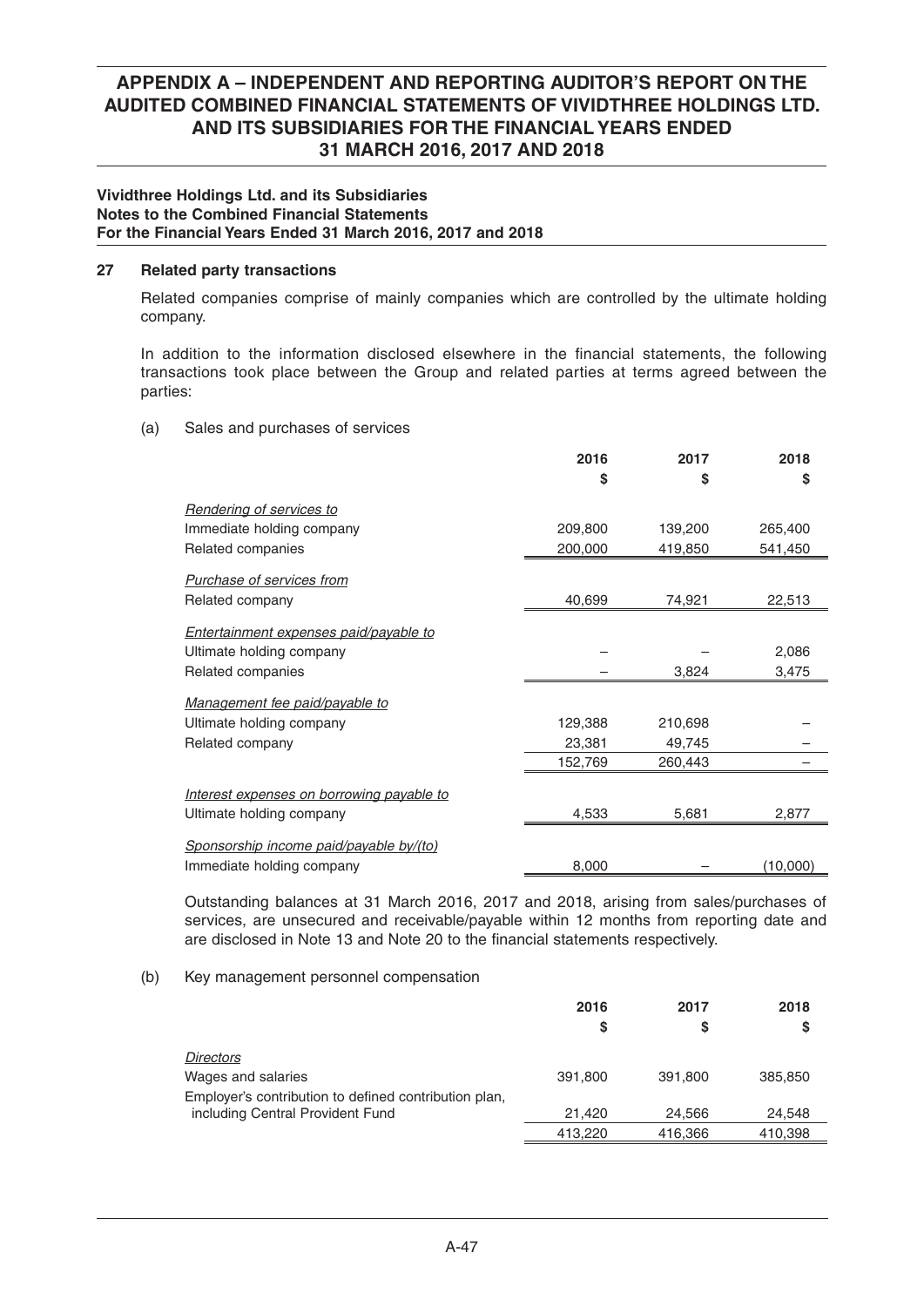### **Vividthree Holdings Ltd. and its Subsidiaries Notes to the Combined Financial Statements For the Financial Years Ended 31 March 2016, 2017 and 2018**

## **28 Segment information**

The Group's chief operating decision-maker ("CODM") comprises of the Chief Executive Officer, the Chief Operating Officer, the Financial Controller, and the heads of each business within the operating segment. Management has determined the operating segments based on the reports reviewed by the CODM that are used to make strategic decisions, allocate resources, and assess performance.

 At 31 March 2016, 2017 and 2018, the Group was organised single operating segment. This is based on the Group's internal organisation and management structure and the primary way in which the CODM is provided with the financial information.

Whilst revenue is classified into two business streams, as described below, the Group's results, the cost and combined statements of financial position are only analysed by one operating segment.

(i) Post-production services

 Post-production services refer to revenue generated from provision of services in visual effects and immersive media works for feature films and commercials. They are mainly related to motion picture, video and television programme post-production activities.

(ii) Content production services

 Content production services refer to revenue generated from production of virtual reality with incorporate immersive experience.

### **Geographical information**

 In presenting the geographical location, revenue is based on the geographical locations of the customers which the revenue is derived from:

|           | 2016      | 2017      | 2018      |
|-----------|-----------|-----------|-----------|
|           | \$        | \$        | \$        |
| Singapore | 3,375,092 | 2,881,345 | 4,503,925 |
| Malaysia  | 1,605     | 12,100    | 300,000   |
| Taiwan    | 346,500   | 271,000   |           |
| China     |           | 1,421,650 | 2,250,000 |
| Hong Kong | 233,000   | 700,350   | 3,134     |
| Other     |           | 1,800     |           |
|           | 3,956,197 | 5,288,245 | 7,057,059 |

### Information of major customer

 Revenue of \$3,016,238, \$3,500,065 and \$4,319,956 are derived from 9, 6 and 6 external customers for the financial years ended 2016, 2017 and 2018, respectively.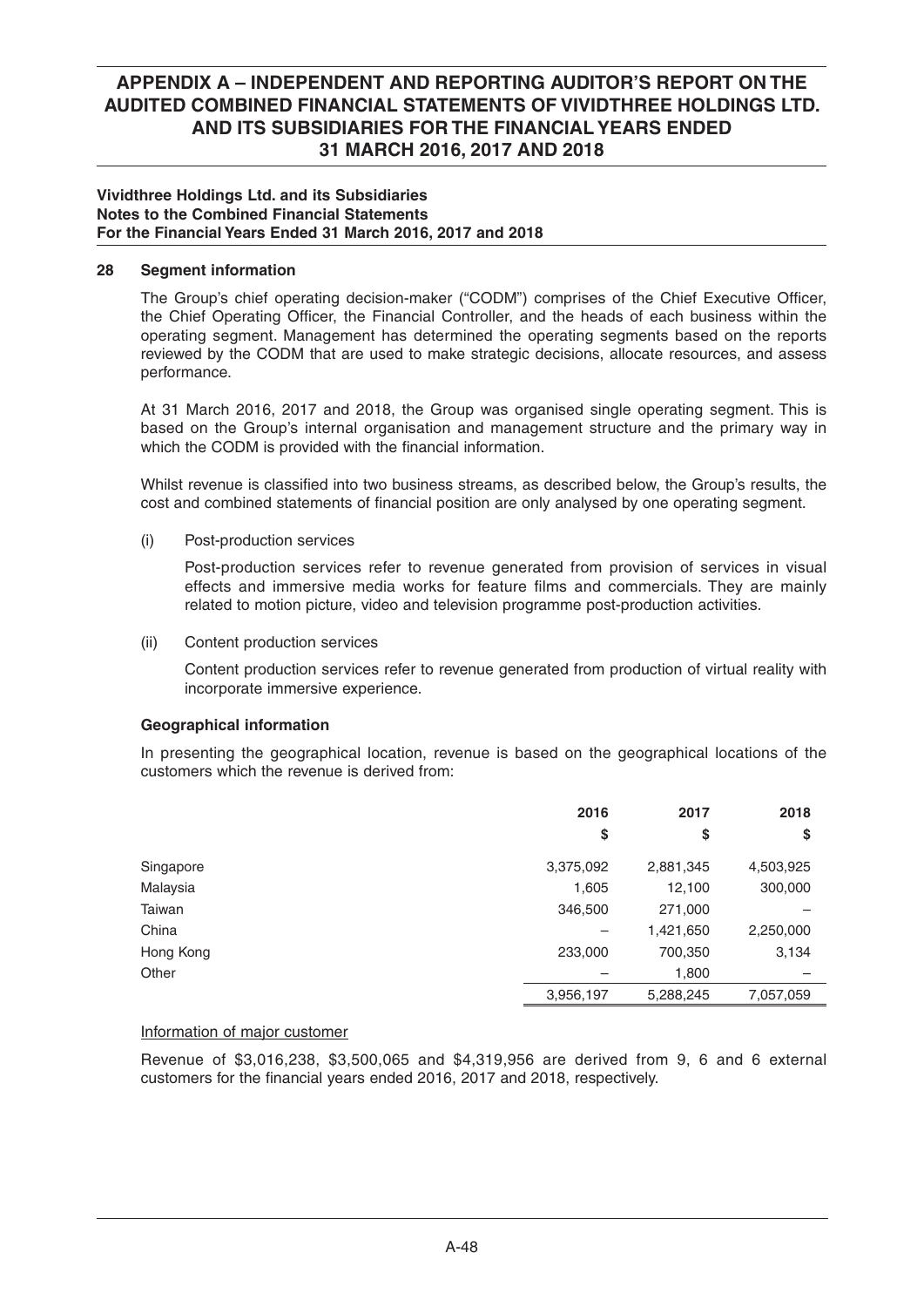### **Vividthree Holdings Ltd. and its Subsidiaries Notes to the Combined Financial Statements For the Financial Years Ended 31 March 2016, 2017 and 2018**

## **29 Business combinations**

 On 8 April 2015, mm2 Entertainment, being a wholly-owned subsidiary of mm2 Asia, entered into a SPA to acquire an aggregate of 25,500 ordinary shares, representing 51% of the issued and fullypaid ordinary share of Vividthree Productions Pte. Ltd. ("Vividthree Productions") for a consideration of \$2,913,000.

 The Restructuring Exercise as described in Note 1.2(b) involves a combination of entities under common control since the Company and Vividthree Productions are controlled by mm2 Asia. Accordingly, the Restructuring Exercise has been accounted using merger accounting in accordance with Recommended Accounting Practice 12 Merger Accounting for Common Control Combination for financial statements prepared under Part IX of the Fifth Schedule to the Securities and Futures (Offers of Investments) (Shares and Debentures) Regulations 2005 ("RAP 12").

The effects of merger accounting under RAP 12 are that:

- (a) The acquisition of Vividthree Productions is accounted for in the combined financial statements as if it had been effected since 8 April 2015, the date when Vividthree Productions came under the control of mm2 Asia. Accordingly, the combined statements of comprehensive income include the results of Vividthree Productions from 8 April 2015;
- (b) The assets and liabilities of Vividthree Productions include fair value adjustments, intangible assets and goodwill arising from the acquisition of Vividthree Productions by mm2 Asia on 8 April 2015;
- (c) The difference between the consideration paid by mm2, share capital issued for the acquisition of Vividthree Productions and the carrying amount of the net assets of Vividthree Productions is adjusted against equity; and
- (d) All significant intra-group transactions and balances have been eliminated on combination.

 Details of the consideration paid and the assets acquired and liabilities assumed, and the noncontrolling interests recognised and the effects on the cash flow of mm2 Asia Ltd, at the acquisition date, are as follows:

(i) Purchase consideration

|      |                                                        | \$         |
|------|--------------------------------------------------------|------------|
|      | Cash paid by mm2 Asia Ltd.                             | 600,000    |
|      | Deferred consideration in mm2 Asia Ltd. (Note 29(iv))  | 2,313,000  |
|      | Total purchase consideration by mm2 Asia Ltd.          | 2,913,000  |
| (ii) | Effect on cash flows                                   | S          |
|      | Cash paid by mm2 Asia Ltd. (as above)                  | (600,000)  |
|      | Less: cash and cash equivalents of subsidiary acquired | 760.149    |
|      | Add: other payable due to the Founders                 | (760, 149) |
|      | Cash outflow on acquisition                            | (600,000)  |
|      |                                                        |            |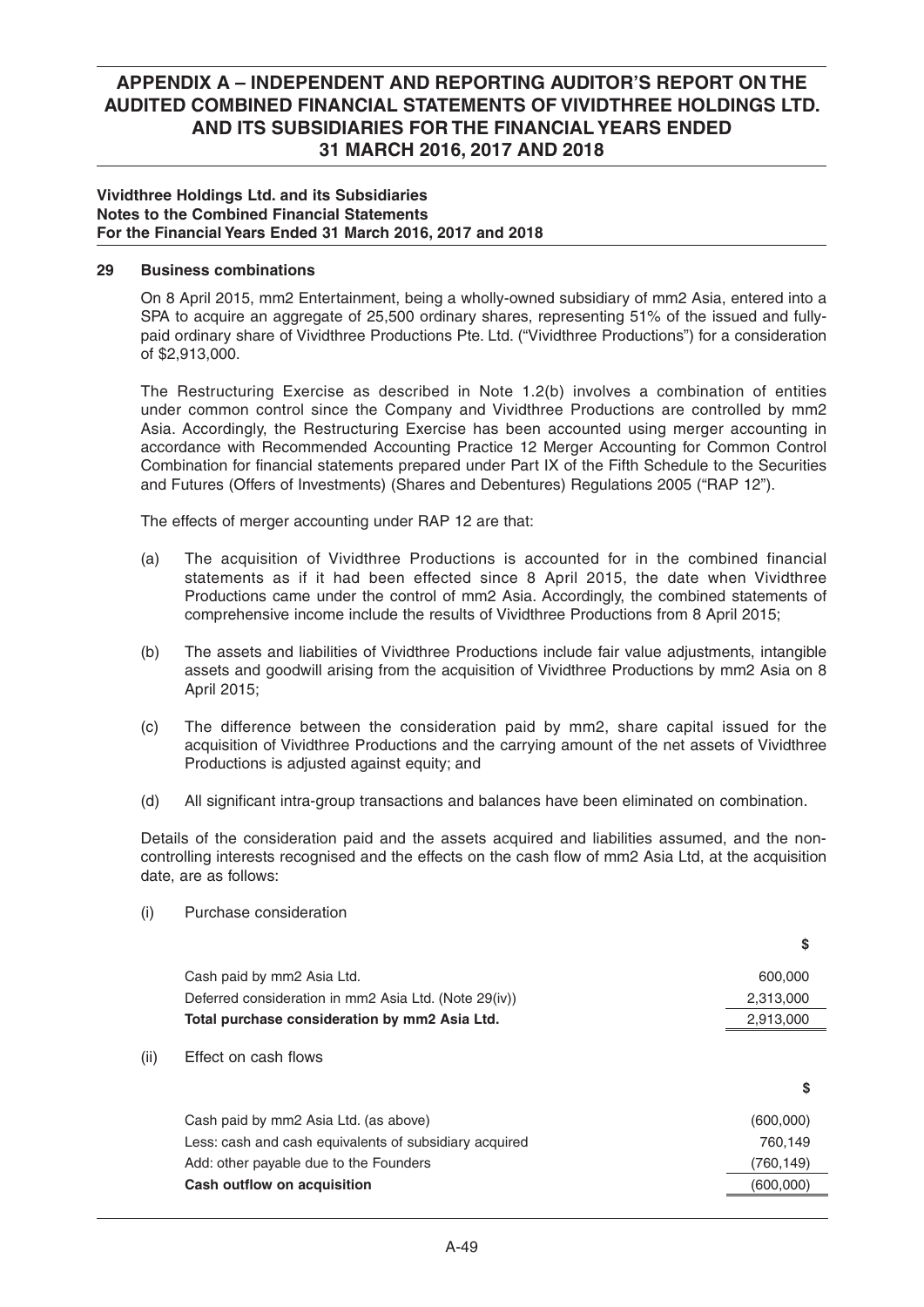### **Vividthree Holdings Ltd. and its Subsidiaries Notes to the Combined Financial Statements For the Financial Years Ended 31 March 2016, 2017 and 2018**

### **29 Business combinations** (continued)

 Details of the consideration paid and the assets acquired and liabilities assumed, and the noncontrolling interests recognised and the effects on the cash flow of mm2 Asia Ltd., at the acquisition date, are as follows: (continued)

### (iii) Identifiable assets acquired and liabilities assumed

|                                                                                 | At fair value<br>S |
|---------------------------------------------------------------------------------|--------------------|
| Property, plant and equipment (Note 17)                                         | 319,327            |
| Intangible assets (Note 19)                                                     | 202,948            |
| Cash and cash equivalents                                                       | 760,149            |
| Trade and other receivables                                                     | 897,179            |
| Other current assets                                                            | 64,483             |
| Total assets                                                                    | 2,244,086          |
| Trade and other payables                                                        | (405,078)          |
| Dividend and other payable due to the Founders (Note $29(v)$ )                  | (1, 344, 064)      |
| <b>Borrowings</b>                                                               | (322, 342)         |
| Deferred income tax liabilities (Note 22)                                       | (52,830)           |
| <b>Total liabilities</b>                                                        | (2, 124, 314)      |
| Total identifiable net assets                                                   | 119,772            |
| Less: The Founders' proportion of the net fair value of identifiable net assets | (58, 689)          |
| Add: Goodwill (Note 18)                                                         | 2,851,917          |
| <b>Total purchase consideration</b>                                             | 2,913,000          |

### (iv) Deferred consideration

Based on the sales and purchase agreement ("SPA"), in the event of Vividthree's net profit for the period from 1 April 2015 to 31 May 2016 is equal or exceeds \$2,000,000, the fair value of the deferred consideration is approximately \$2,313,000 as at acquisition date recorded in mm2 Asia Ltd.

 The deferred consideration of mm2 Asia Ltd. as at 31 March 2016 increased by \$147,000 to \$2,460,000 due to unwinding of discount.

The deferred consideration was settled by mm2 Asia Ltd. as at 31 March 2017.

(v) Dividend and other payable due to the Founders

Dividend and other payable consists of certain assets and liabilities identified at date of acquisition. In accordance to the SPA, these items are payable to the Founders.

(vi) Goodwill

 The goodwill of \$2,851,917 arising from the acquisition is attributable to the synergies such as Vividthree's complementary business areas within the film production value chain and Vividthree's 3D animation services as an enhancement to the Company's competitive edge.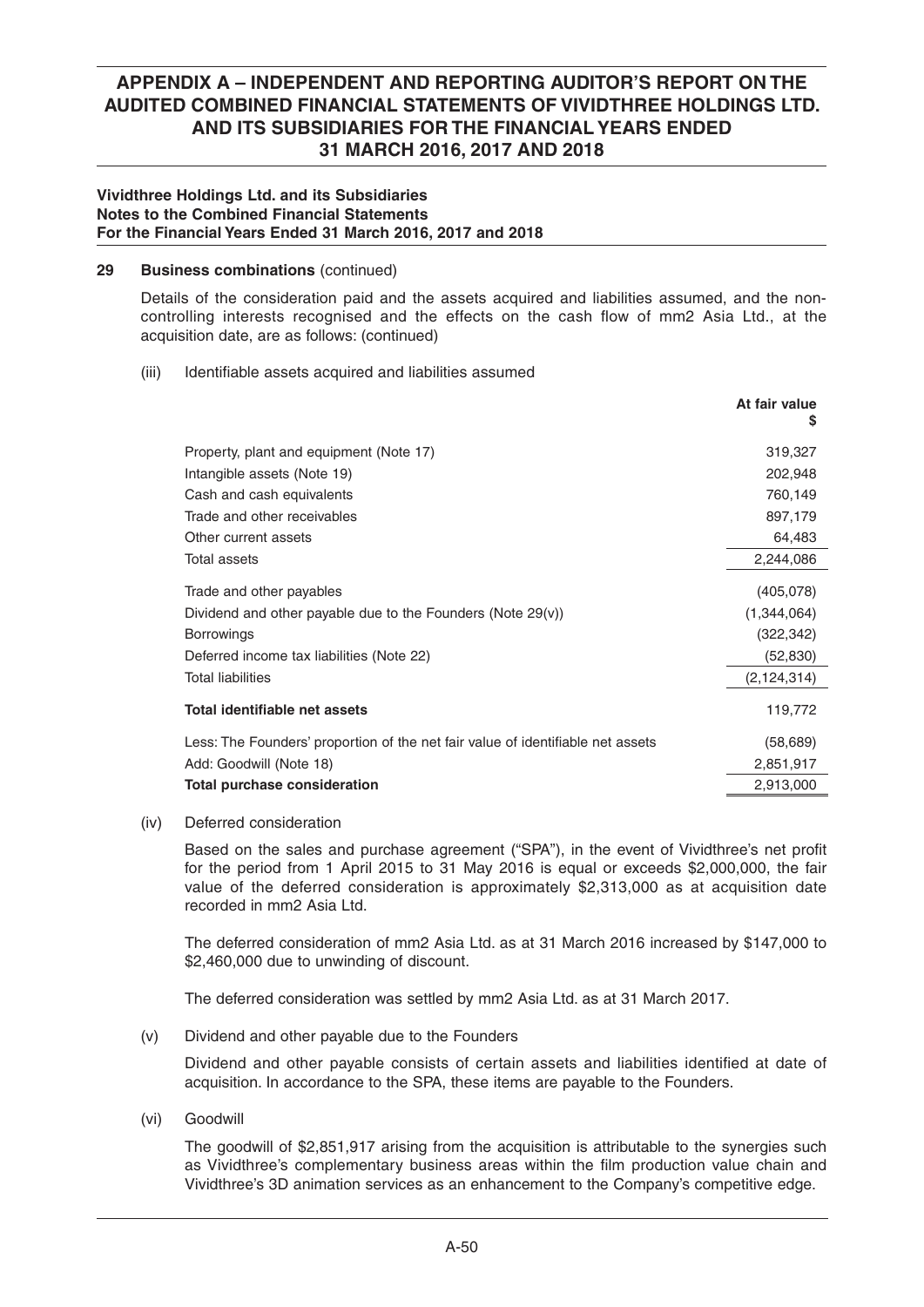### **Vividthree Holdings Ltd. and its Subsidiaries Notes to the Combined Financial Statements For the Financial Years Ended 31 March 2016, 2017 and 2018**

## **30 Events occurring after reporting date**

On 23 April 2018, the Company entered into a redeemable convertible loan agreement ("Convertible Loan Agreement") with R3 Asian Gems (the "Pre-IPO Investor"). The Pre-IPO Investor loaned an aggregate amount of S\$2,000,000 to the Company ("Pre-IPO Convertible Loan"). Should the Company be successfully listed on the Catalist Board before maturity, the Pre-IPO Convertible Loan shall be converted into ordinary shares in the Company ("Pre-IPO Shares") at a 15% discount to the IPO price. In the event the Company's listing does not materialise within 2 years, the investor shall be given interest payment amounting to 2% per annum at maturity.

## **31 New or revised accounting standards and interpretations**

 Below are the mandatory standards, amendments and interpretations to existing standards that have been published, and are relevant for the Group's accounting periods beginning on or after 1 April 2018 and which the Group has not early adopted:

Effective for annual periods beginning on or after 1 January 2018

- **FRS 109 Financial Instruments**
- FRS 115 Revenue from Contracts with Customers
- Amendments to FRS 40 Transfer of Investment Property
- Amendments to FRS 102 Classification and Measurement of Share-based Payment **Transactions**
- Amendment to FRS 115 Clarification to FRS 115 Revenue from Contracts with Customers
- INT FRS 122 Foreign Currency Transactions and Advance Consideration
- Improvement to FRSs (December 2016)
	- Amendments to FRS 28 Investments in Associates and Joint Ventures
	- Amendments to FRS 101 First-Time Adoption of Financial Reporting Standards

Effective for annual periods beginning on or after 1 January 2019

• FRS 116 Leases

### Effective date to be determined

• Amendments to FRS 110 and FRS 28 Sale or Contribution of Assets between an Investor and its Associate or Joint Venture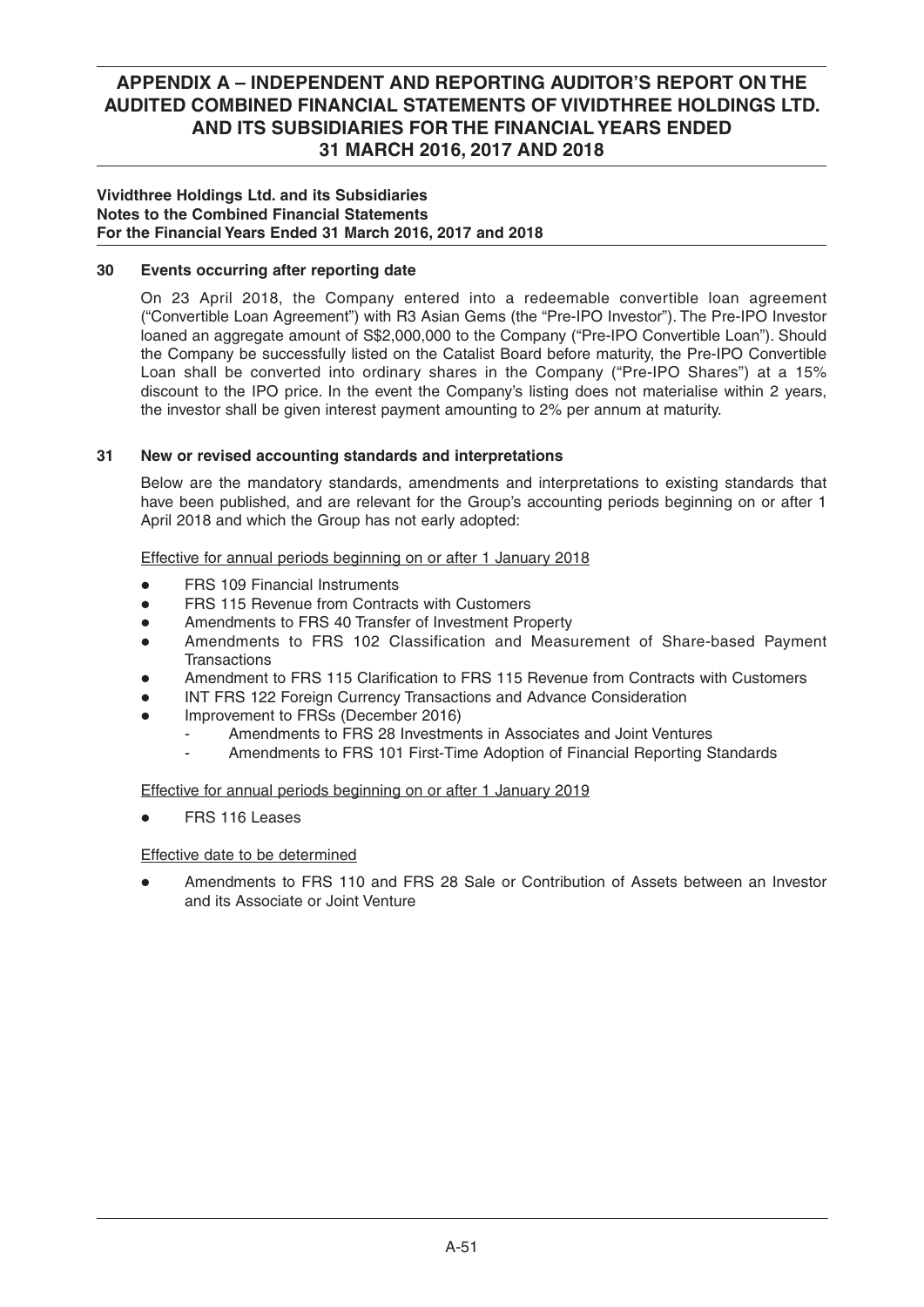### **Vividthree Holdings Ltd. and its Subsidiaries Notes to the Combined Financial Statements For the Financial Years Ended 31 March 2016, 2017 and 2018**

## **31 New or revised accounting standards and interpretations** (continued)

 The management anticipates that the adoption of the above FRSs, INT FRSs and amendments to FRS in the future periods will not have a material impact on the financial statements of the Group in the period of their initial adoption except for the following:

## FRS 109 Financial Instruments

 The complete version of FRS 109 replaces most of the guidance in FRS 39. FRS 109 retains the mixed measurement model and establishes three primary measurement categories for financial assets: amortised cost, fair value through Other Comprehensive Income ("OCI") and fair value through Profit or Loss. The basis of classification depends on the entity's business model and the contractual cash flow characteristics of the financial asset. Investment in equity instruments are required to be measured at fair value through profit or loss with the irrevocable option at inception to present changes in fair value in OCI.

 While the Group has yet to undertake a detailed assessment of the classification and measurement of financial assets, the financial assets of the Group would appear to satisfy the conditions for classification as amortised cost and hence there will be no change to the accounting for these assets.

Accordingly, the Group does not expect the new guidance to have a significant impact on the classification of its financial assets

For financial liabilities, there were no changes to classification and measurement except for the recognition of changes in own credit risk in OCI, for liabilities designed at fair value through profit or loss. There will be no impact on the Group's accounting for financial liabilities as the Group does not have any such liabilities.

 FRS 109 relaxes the requirements for hedge effectiveness by replacing the bright line hedge effectiveness tests. It requires an economic relationship between the hedged item and hedging instrument and for the 'hedged ratio' to be the same as the one management actually use for risk management purposes. There will be no impact on the Group's accounting as the Group does not have any such hedging instrument.

 There is now a new expected credit losses model that replaces the incurred loss impairment model used in FRS 39. It applies to financial assets classified at amortised cost, debt instruments measured at fair value through OCI, contract assets under FRS 115 Revenue from contracts with customers, lease receivables, loan commitments and certain financial guarantee contracts. While the Group has not yet undertaken a detailed assessment on how its impairment provisions would be affected by the new model, it may result in an earlier recognition of credit losses.

 The new standard also introduces expanded disclosure requirements and changes in presentation. These are expected to change the nature and extent of the Group's disclosures about its financial instruments particularly in the year of the adoption of the new standard.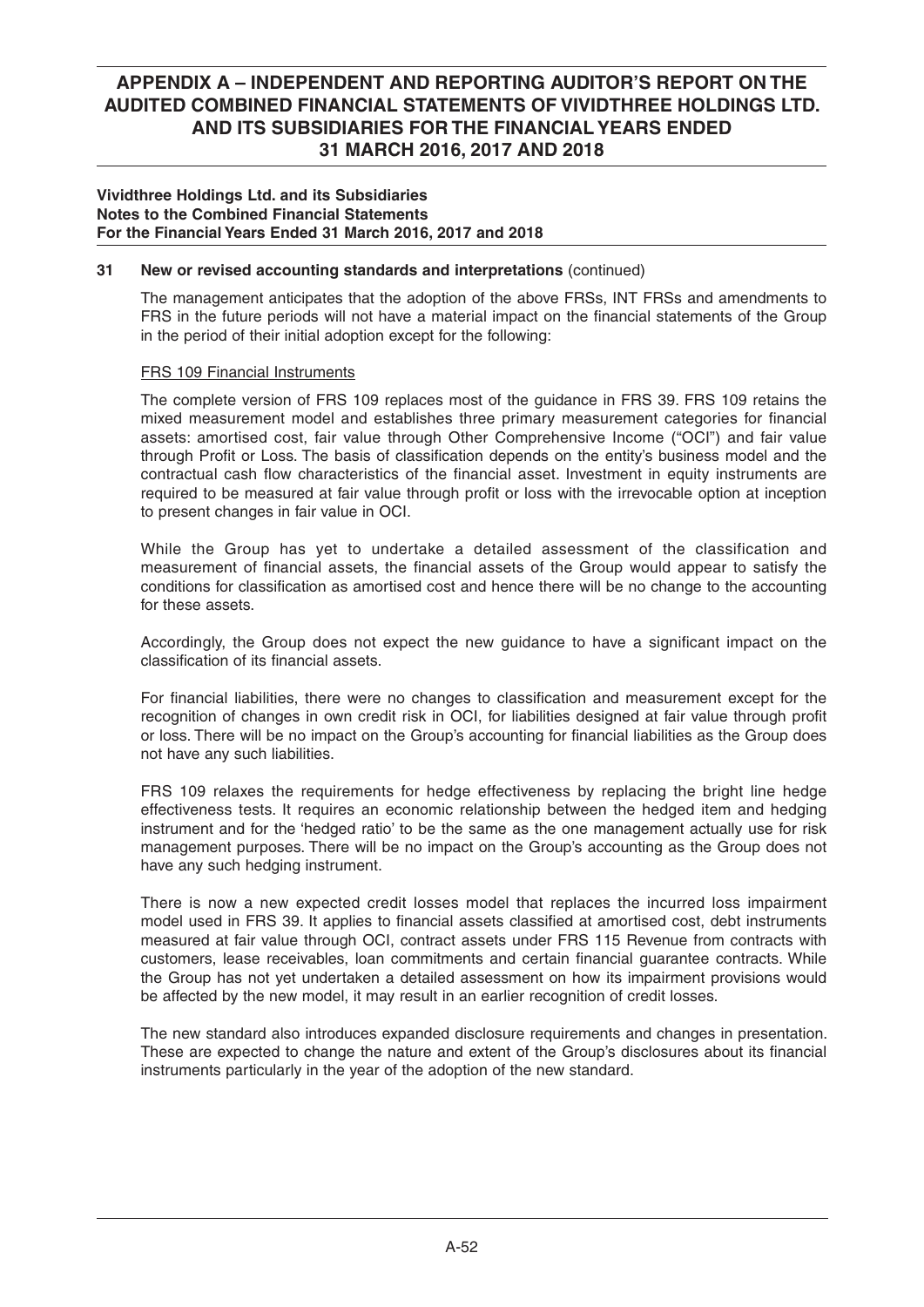### **Vividthree Holdings Ltd. and its Subsidiaries Notes to the Combined Financial Statements For the Financial Years Ended 31 March 2016, 2017 and 2018**

## **31 New or revised accounting standards and interpretations** (continued)

## FRS 115 Revenue from Contracts and Customers

 This is the converged standard on revenue recognition. It replaces FRS11 Construction contracts, FRS 18 Revenue, and related interpretations. Revenue is recognised when a customer obtains control of a goods or service. A customer obtains control when it has the ability to direct the use of and obtain the benefits from the goods or service. The core principle of FRS 115 is that an entity recognises revenue to depict the transfer of promised goods or services to customers in an amount that reflects the consideration to which the entity expects to be entitled in exchange for those goods or services. An entity recognises revenue in accordance with that core principle by applying the following steps:

- Step 1: Identify the contract(s) with a customer
- Step 2: Identify the performance obligations in the contract
- Step 3: Determine the transaction price
- Step 4: Allocate the transaction price to the performance obligations in the contract
- Step 5: Recognise revenue when (or as) the entity satisfies a performance obligation

 FRS 115 also includes a cohesive set of disclosure requirements that will result in an entity providing users of financial statements with comprehensive information about the nature, amount, timing and uncertainty of revenue and cash flows arising from the entity's contracts with customers.

### FRS 116 Leases Illustrative Examples and Amendments to Guidance on Other Standards

FRS 116 will result in almost all leases being recognised on the statement of financial position, as the distinction between operating and finance leases is removed. Under the new standard, an asset (the right to use the leased item) and a financial liability to pay rental are recognised. The only exceptions are short-term and low-value leases. The accounting for lessors will not change significantly.

 The standard will affect primarily the accounting for the Group's operating leases. As at 31 March 2016, 2017 and 2018, the Group has non-cancellable operating lease commitments of \$190,747, \$118,072 and \$268,842 respectively (Note 25). However, the Group has yet to determine to what extent these commitments will result in the recognition of an asset and a liability for future payments and how this will affect the Group's profit and classification of cash flows.

 Some of the commitments may be covered by the exception for short-term and low-value leases and some commitments may relate to arrangements that will not qualify as leases under FRS 116.